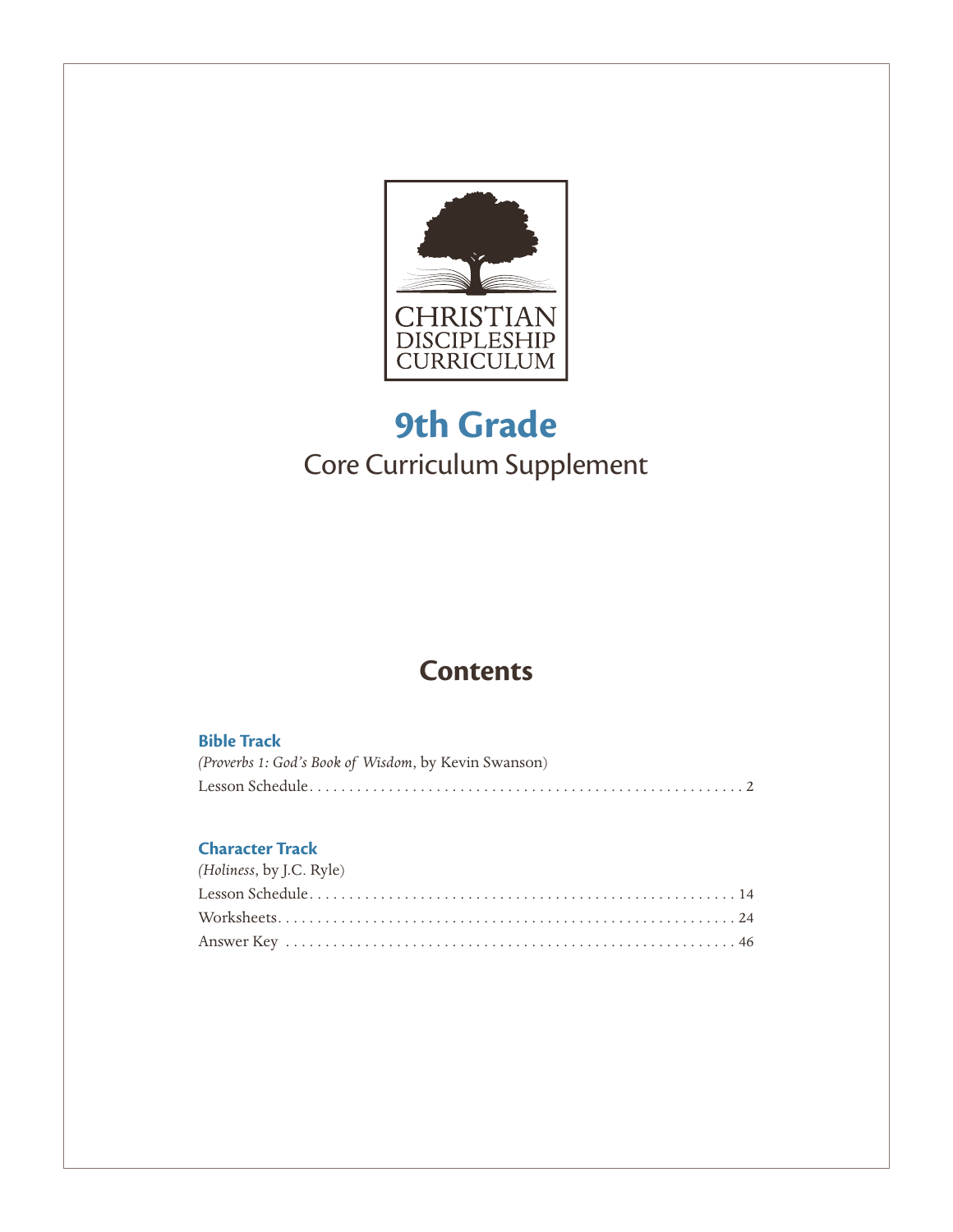# **Bible Track**

*Proverbs 1: God's Book of Wisdom*, by Kevin Swanson

## **Suggested Daily Schedule Suggested Daily Schedule Suggested Daily Schedule of language arts or Bible.**

1st Semester—1st Quarter

### **Transcript Suggestions**

We recommend assigning this<br>book  $\frac{1}{2}$  credit in the category

| <b>Date</b>       | <b>Day</b>     | Assignment                                                                      | <b>Due Date</b> | Grade |
|-------------------|----------------|---------------------------------------------------------------------------------|-----------------|-------|
|                   | $\mathbf{1}$   | Read Part 1: Introduction and Answer<br><b>Discussion Questions</b>             |                 |       |
|                   | $\overline{2}$ |                                                                                 |                 |       |
| Week <sub>1</sub> | $\mathfrak{Z}$ | Read Part 2: The Foundation of All Knowledge<br>and Answer Discussion Questions |                 |       |
|                   | $\overline{4}$ |                                                                                 |                 |       |
|                   | 5              | Read Part 3: The Law of Your Mother and<br><b>Answer Discussion Questions</b>   |                 |       |
|                   | $\mathbf{1}$   | Read Part 4: Evil Companions and Answer<br><b>Discussion Questions</b>          |                 |       |
|                   | $\overline{2}$ |                                                                                 |                 |       |
| Week <sub>2</sub> | $\mathfrak{Z}$ | Read Part 5: A Person Called Wisdom and<br><b>Answer Discussion Questions</b>   |                 |       |
|                   | $\overline{4}$ |                                                                                 |                 |       |
|                   | 5              | Read Part 6: Those Who Reject Wisdom and<br><b>Answer Discussion Questions</b>  |                 |       |
|                   | $\mathbf{1}$   | Read Part 7: How to Find Knowledge and<br><b>Answer Discussion Questions</b>    |                 |       |
|                   | $\overline{2}$ |                                                                                 |                 |       |
| Week <sub>3</sub> | $\mathfrak{Z}$ | Read Part 8: Where Wisdom Comes From and<br><b>Answer Discussion Questions</b>  |                 |       |
|                   | $\overline{4}$ |                                                                                 |                 |       |
|                   | 5              | Read Part 9: How We Are Preserved in the Way<br>and Answer Discussion Questions |                 |       |

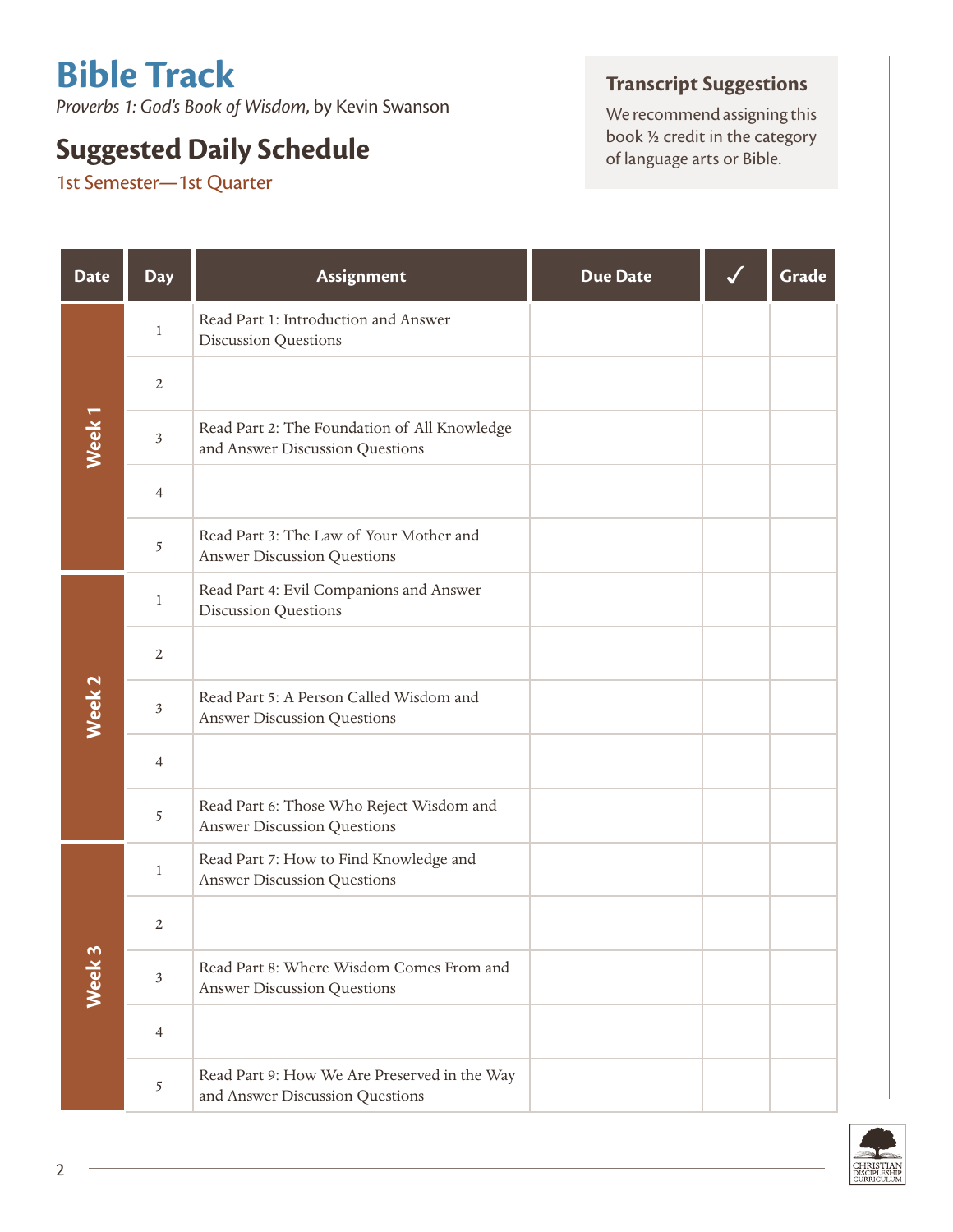### 1st Semester—1st Quarter

| <b>Date</b> | <b>Day</b>     | Assignment                                                                              | <b>Due Date</b> | Grade |
|-------------|----------------|-----------------------------------------------------------------------------------------|-----------------|-------|
|             | $\mathbf{1}$   | Read Part 10: The Loose Woman and Answer<br>Discussion Questions                        |                 |       |
|             | $\overline{2}$ |                                                                                         |                 |       |
| Week 4      | $\sqrt{3}$     | Read Part 11: The End of the Righteous and<br>Wicked and Answer Discussion Questions    |                 |       |
|             | $\overline{4}$ |                                                                                         |                 |       |
|             | $\sqrt{5}$     | Read Part 12: How to Curry Favor and Answer<br><b>Discussion Questions</b>              |                 |       |
|             | $\mathbf{1}$   | Read Part 13: Direction for Your Life and<br><b>Answer Discussion Questions</b>         |                 |       |
|             | $\overline{2}$ |                                                                                         |                 |       |
| Week 5      | $\sqrt{3}$     | Read Part 14: A Recipe for Physical Blessings and<br><b>Answer Discussion Questions</b> |                 |       |
|             | $\overline{4}$ |                                                                                         |                 |       |
|             | $\sqrt{5}$     | Read Part 15: A Relationship with God and<br><b>Answer Discussion Questions</b>         |                 |       |
|             | 1              | Read Part 16: The Inestimable Blessing of<br>Wisdom and Answer Discussion Questions     |                 |       |
|             | $\sqrt{2}$     |                                                                                         |                 |       |
| Week 6      | $\sqrt{3}$     | Read Part 17: What God Does with His Wisdom<br>and Answer Discussion Questions          |                 |       |
|             | $\overline{4}$ |                                                                                         |                 |       |
|             | $\sqrt{5}$     | Read Part 18: Invincible and Answer Discussion<br>Questions                             |                 |       |

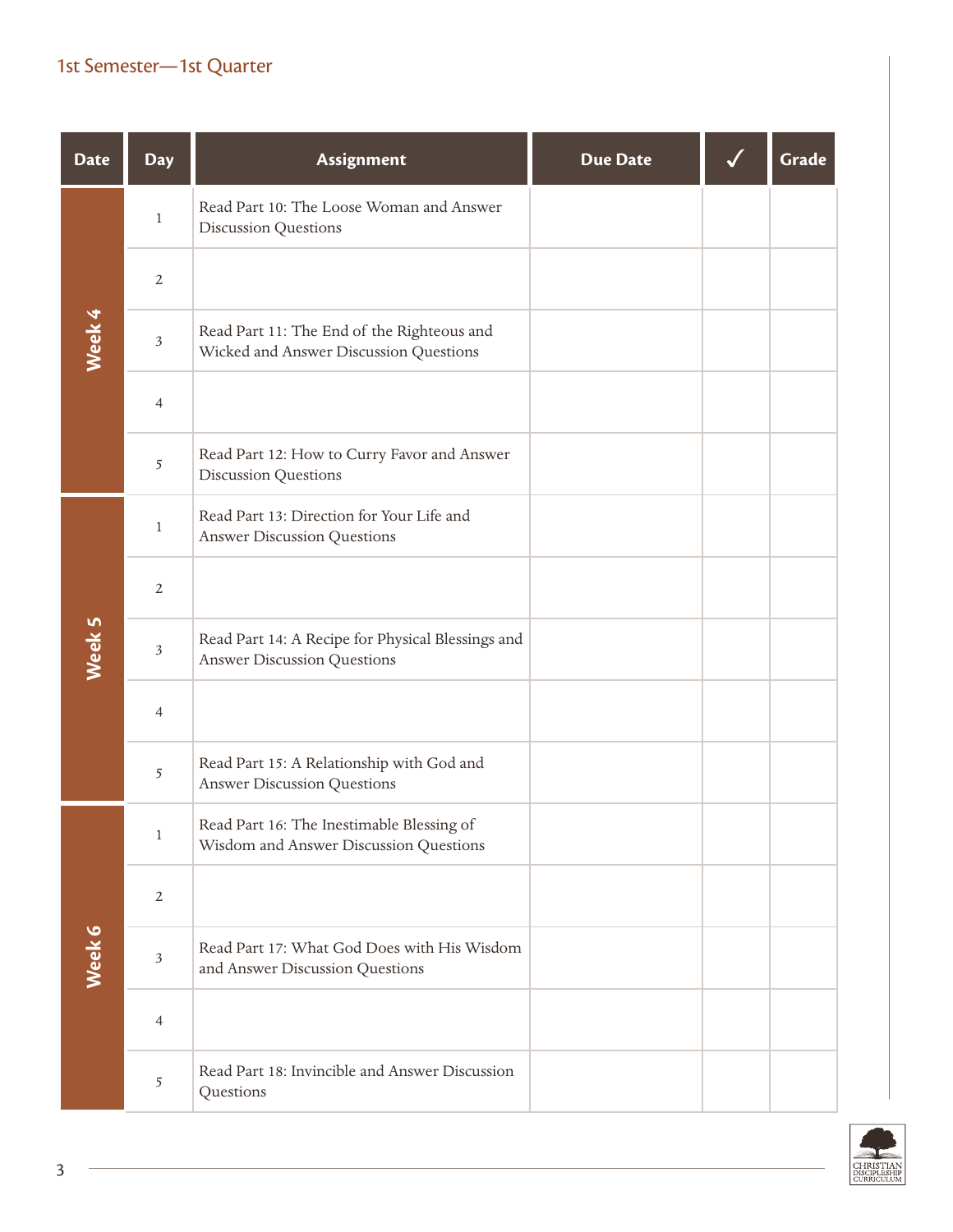### 1st Semester—1st Quarter

| <b>Date</b> | <b>Day</b>              | Assignment                                                                         | <b>Due Date</b> | Grade |
|-------------|-------------------------|------------------------------------------------------------------------------------|-----------------|-------|
|             | $\,1$                   | Read Part 19: Love Your Neighbor and Answer<br><b>Discussion Questions</b>         |                 |       |
|             | $\overline{2}$          |                                                                                    |                 |       |
| Week 7      | $\mathfrak{Z}$          | Read Part 20: Three Sins and Answer Discussion<br>Questions                        |                 |       |
|             | $\overline{4}$          |                                                                                    |                 |       |
|             | 5                       | Read Part 21: Two Kinds of People and Answer<br>Discussion Questions               |                 |       |
|             | $\,1$                   | Read Part 22: Sharing a Father's Heart and<br><b>Answer Discussion Questions</b>   |                 |       |
|             | $\overline{2}$          |                                                                                    |                 |       |
| Week 8      | $\overline{\mathbf{3}}$ | Read Part 23: The First Priority in Life and<br><b>Answer Discussion Questions</b> |                 |       |
|             | $\overline{4}$          |                                                                                    |                 |       |
|             | 5                       | Read Part 24: The Protection of Wisdom and<br><b>Answer Discussion Questions</b>   |                 |       |
|             | $\mathbf{1}$            | Read Part 25: The Two Paths and Answer<br><b>Discussion Questions</b>              |                 |       |
|             | $\overline{2}$          |                                                                                    |                 |       |
| Week 9      | $\mathfrak{Z}$          | Read Part 26: Keep Your Heart! And Answer<br><b>Discussion Questions</b>           |                 |       |
|             | $\overline{4}$          |                                                                                    |                 |       |
|             | 5                       | Read Part 27: Double Ditches and Answer<br><b>Discussion Questions</b>             |                 |       |

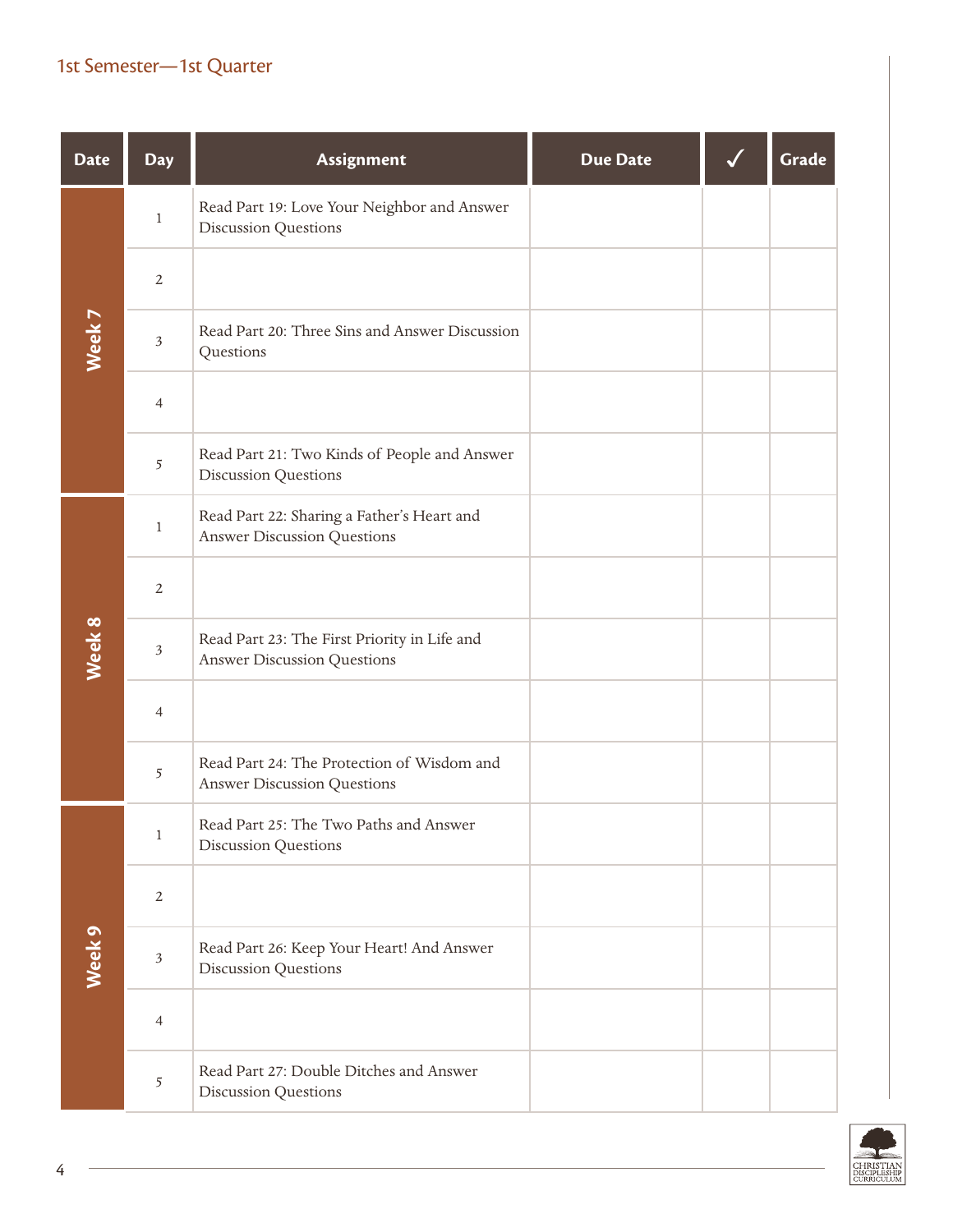| <b>Date</b>       | <b>Day</b>     | Assignment                                                                       | <b>Due Date</b> | Grade |
|-------------------|----------------|----------------------------------------------------------------------------------|-----------------|-------|
|                   | $\,1$          | Read Part 28: Beware of the Temptress! and<br><b>Answer Discussion Questions</b> |                 |       |
|                   | $\overline{2}$ |                                                                                  |                 |       |
| Week <sub>1</sub> | 3              | Read Part 29: How to Resist Temptation and<br><b>Answer Discussion Questions</b> |                 |       |
|                   | $\overline{4}$ |                                                                                  |                 |       |
|                   | 5              | Read Part 30: God's Plan for Intimacy and<br><b>Answer Discussion Questions</b>  |                 |       |
|                   | $\mathbf{1}$   | Read Part 31: Business and Friendship and<br><b>Answer Discussion Questions</b>  |                 |       |
|                   | $\overline{2}$ |                                                                                  |                 |       |
| Week <sub>2</sub> | $\mathfrak{Z}$ | Read Part 32: The Sluggard and Answer<br><b>Discussion Questions</b>             |                 |       |
|                   | $\overline{4}$ |                                                                                  |                 |       |
|                   | 5              | Read Part 33: The Rebellious Teenager and<br><b>Answer Discussion Questions</b>  |                 |       |
|                   | $\mathbf{1}$   | Read Part 34: The Seven Abominations and<br><b>Answer Discussion Questions</b>   |                 |       |
|                   | $\overline{2}$ |                                                                                  |                 |       |
| Week 3            | $\mathfrak{Z}$ | Read Part 35: The Way of Life and Answer<br><b>Discussion Questions</b>          |                 |       |
|                   | 4              |                                                                                  |                 |       |
|                   | 5              | Read Part 36: The Whorish Woman and Answer<br><b>Discussion Questions</b>        |                 |       |

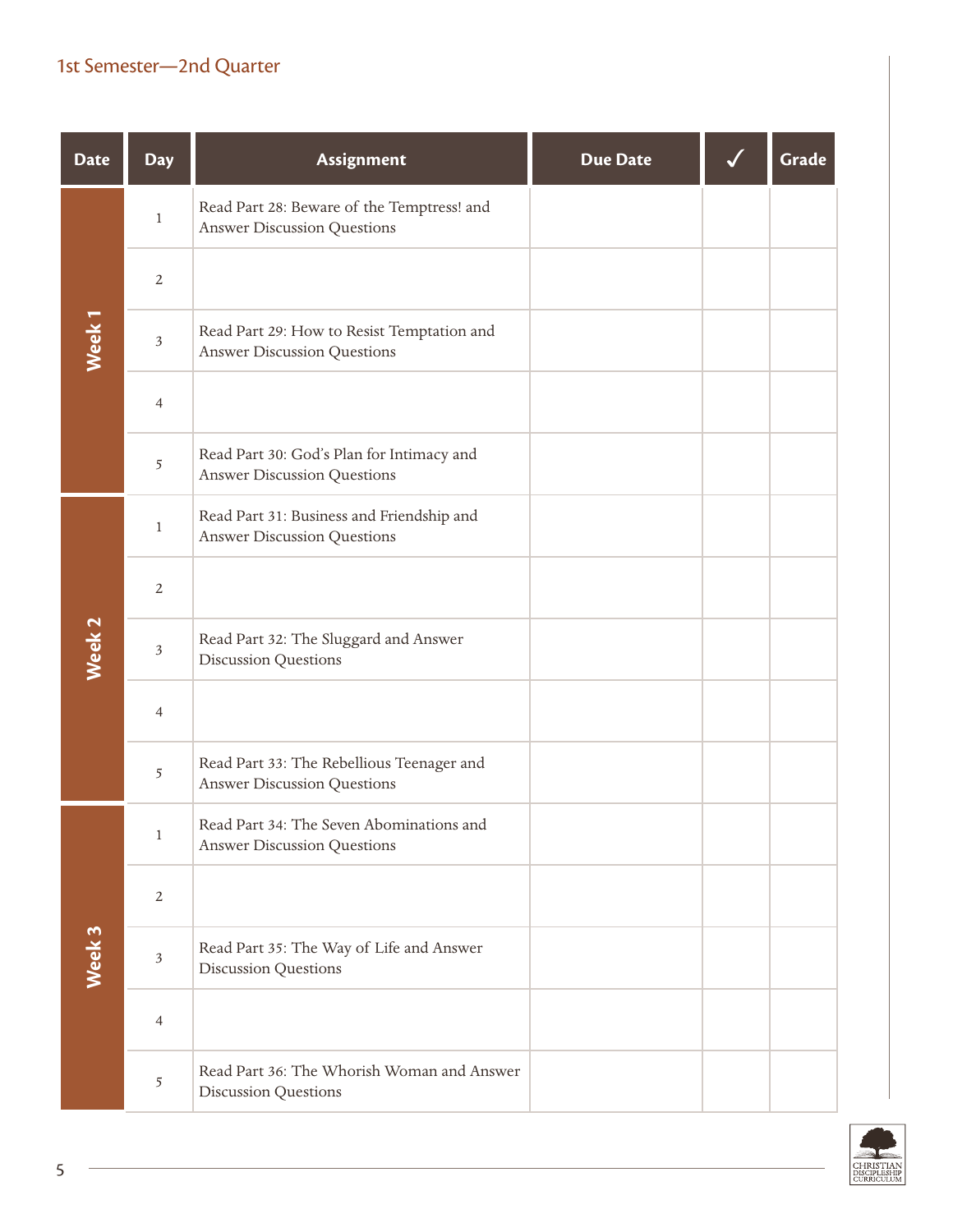| <b>Date</b> | <b>Day</b>     | Assignment                                                                        | <b>Due Date</b> | Grade |
|-------------|----------------|-----------------------------------------------------------------------------------|-----------------|-------|
|             | $\mathbf{1}$   | Read Part 37: The Temptation and Answer<br><b>Discussion Questions</b>            |                 |       |
|             | $\overline{2}$ |                                                                                   |                 |       |
| Week 4      | $\mathfrak{Z}$ | Read Part 38: The Morning After and Answer<br><b>Discussion Questions</b>         |                 |       |
|             | $\overline{4}$ |                                                                                   |                 |       |
|             | 5              | Read Part 39: The Cry of Wisdom and Answer<br>Discussion Questions                |                 |       |
|             | $\mathbf{1}$   | Read Part 40: How You Would Recognize<br>Wisdom and Answer Discussion Questions   |                 |       |
|             | $\overline{2}$ |                                                                                   |                 |       |
| Week 5      | $\mathfrak{Z}$ | Read Part 41: The Likes and Dislikes of Wisdom<br>and Answer Discussion Questions |                 |       |
|             | $\overline{4}$ |                                                                                   |                 |       |
|             | 5              | Read Part 42: The High Honor of Wisdom and<br><b>Answer Discussion Questions</b>  |                 |       |
|             | $\mathbf{1}$   | Read Part 43: The Wisdom of Yahweh and<br><b>Answer Discussion Questions</b>      |                 |       |
|             | 2              |                                                                                   |                 |       |
| Week 6      | $\mathfrak{Z}$ | Read Part 44: Wisdom's Counsel to Children<br>and Answer Discussion Questions     |                 |       |
|             | $\overline{4}$ |                                                                                   |                 |       |
|             | 5              | Read Part 45: An Invitation to Wisdom and<br><b>Answer Discussion Questions</b>   |                 |       |

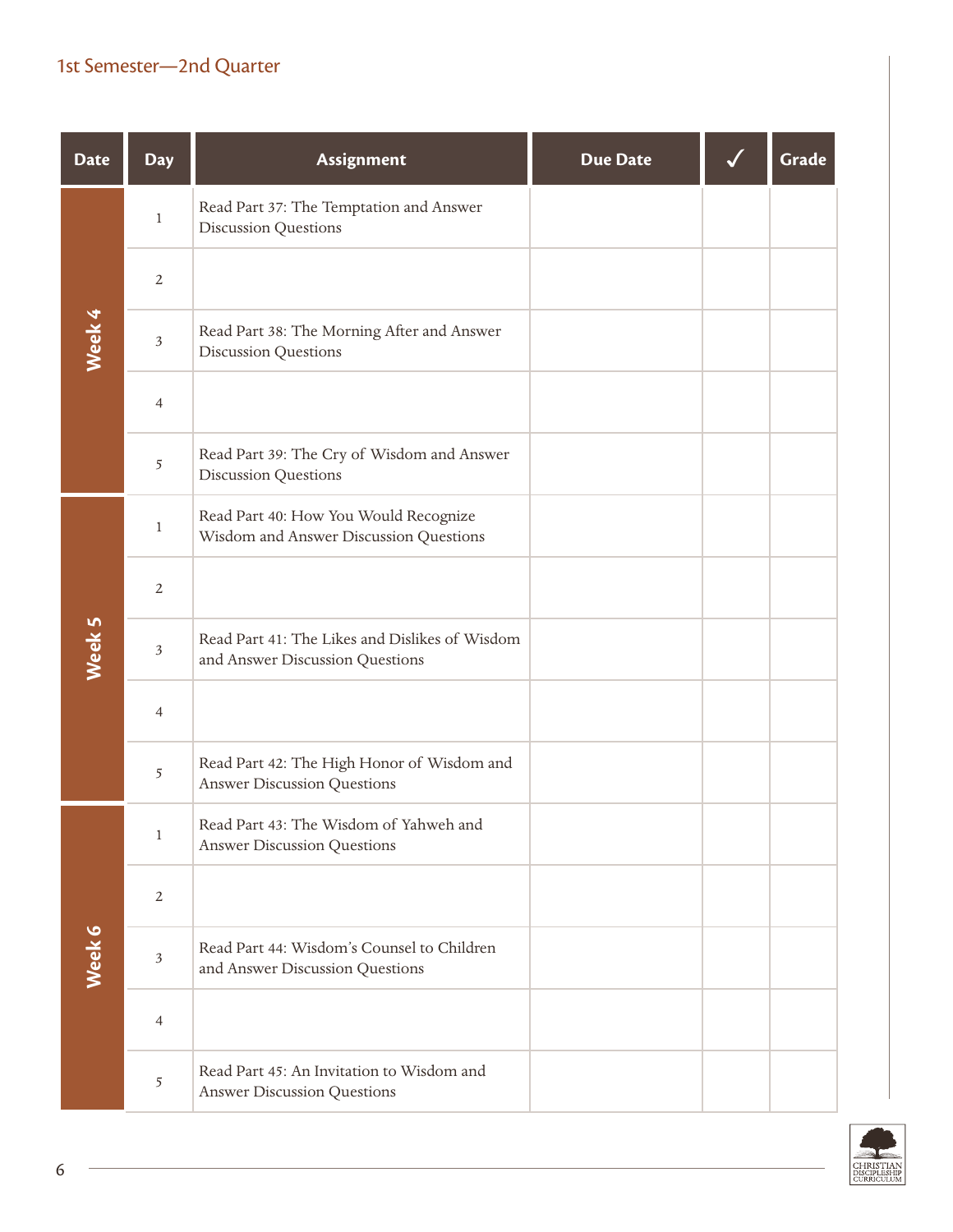| <b>Date</b>       | <b>Day</b>     | Assignment                                                                                 | <b>Due Date</b> | Grade |
|-------------------|----------------|--------------------------------------------------------------------------------------------|-----------------|-------|
|                   | $\mathbf{1}$   | Read Part 46: Who to Reprove and Answer<br><b>Discussion Questions</b>                     |                 |       |
|                   | $\overline{2}$ |                                                                                            |                 |       |
| Week <sub>7</sub> | $\mathfrak{Z}$ | Read Part 47: Do YOU Fear God? and Answer<br><b>Discussion Questions</b>                   |                 |       |
|                   | $\overline{4}$ |                                                                                            |                 |       |
|                   | 5              | Read Part 48: One More Warning About That<br>Woman and Answer Discussion Questions         |                 |       |
|                   | $\mathbf{1}$   | Read Part 49: The Value of Wealth and How to<br>Get It and Answer Discussion Questions     |                 |       |
|                   | $\overline{2}$ |                                                                                            |                 |       |
| Week 8            | $\mathfrak{Z}$ | Read Part 50: Contrasting the Wicked with the<br>Righteous and Answer Discussion Questions |                 |       |
|                   | $\overline{4}$ |                                                                                            |                 |       |
|                   | 5              | Read Part 51: Love and Hate and Answer<br>Discussion Questions                             |                 |       |
|                   | $\mathbf{1}$   | Read Part 52: True Riches in the Way of Life and<br><b>Answer Discussion Questions</b>     |                 |       |
|                   | $\sqrt{2}$     |                                                                                            |                 |       |
| Week <sub>9</sub> | $\mathfrak{Z}$ | Read Part 53: Sins of the Tongue and Answer<br><b>Discussion Questions</b>                 |                 |       |
|                   | $\overline{4}$ |                                                                                            |                 |       |
|                   | 5              | Read Part 54: Blessings for the Righteous and<br><b>Answer Discussion Questions</b>        |                 |       |

**Mid-Term Grade**

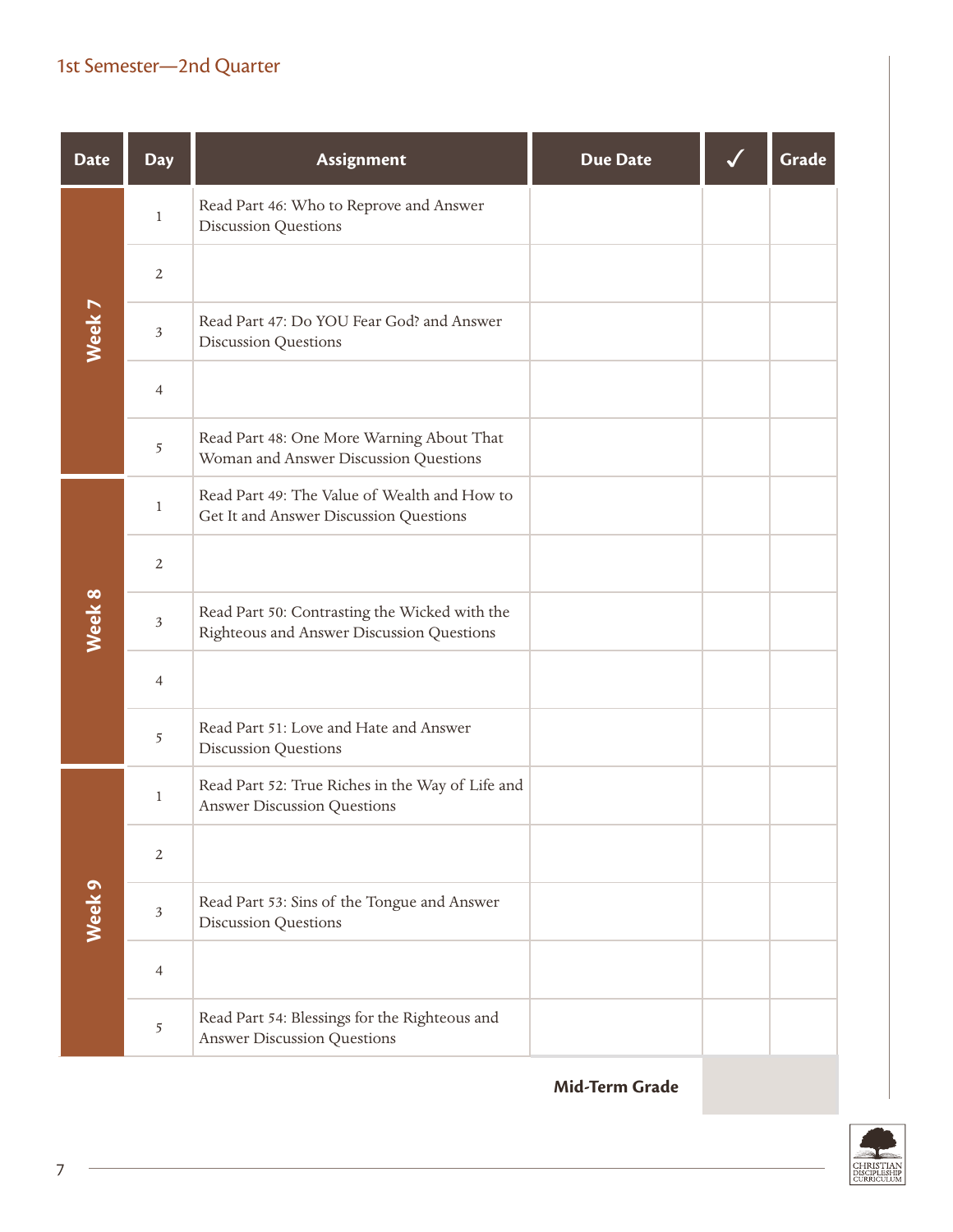| <b>Date</b>       | <b>Day</b>     | <b>Assignment</b>                                                                   | <b>Due Date</b> | Grade |
|-------------------|----------------|-------------------------------------------------------------------------------------|-----------------|-------|
|                   | $\mathbf{1}$   | Read Part 55: Future Expectations and Answer<br><b>Discussion Questions</b>         |                 |       |
|                   | $\overline{2}$ |                                                                                     |                 |       |
| Week <sub>1</sub> | $\mathfrak{Z}$ | Read Part 56: What Turns God's Stomach and<br><b>Answer Discussion Questions</b>    |                 |       |
|                   | $\overline{4}$ |                                                                                     |                 |       |
|                   | 5              | Read Part 57: Saved by Righteousness and<br><b>Answer Discussion Questions</b>      |                 |       |
|                   | $\mathbf{1}$   | Read Part 58: Destruction or Exaltation and<br><b>Answer Discussion Questions</b>   |                 |       |
|                   | $\overline{2}$ |                                                                                     |                 |       |
| Week <sub>2</sub> | $\mathfrak{Z}$ | Read Part 59: How to Get Along with Others<br>and Answer Discussion Questions       |                 |       |
|                   | $\overline{4}$ |                                                                                     |                 |       |
|                   | 5              | Read Part 60: The Good Life and Answer<br><b>Discussion Questions</b>               |                 |       |
|                   | $\mathbf{1}$   | Read Part 61: Godly Economics and Answer<br><b>Discussion Questions</b>             |                 |       |
|                   | $\mathbf{2}$   |                                                                                     |                 |       |
| Week 3            | $\sqrt{3}$     | Read Part 62: Blessings for the Righteous and<br><b>Answer Discussion Questions</b> |                 |       |
|                   | $\overline{4}$ |                                                                                     |                 |       |
|                   | 5              | Read Part 63: Wise and Godly Shepherding and<br><b>Answer Discussion Questions</b>  |                 |       |

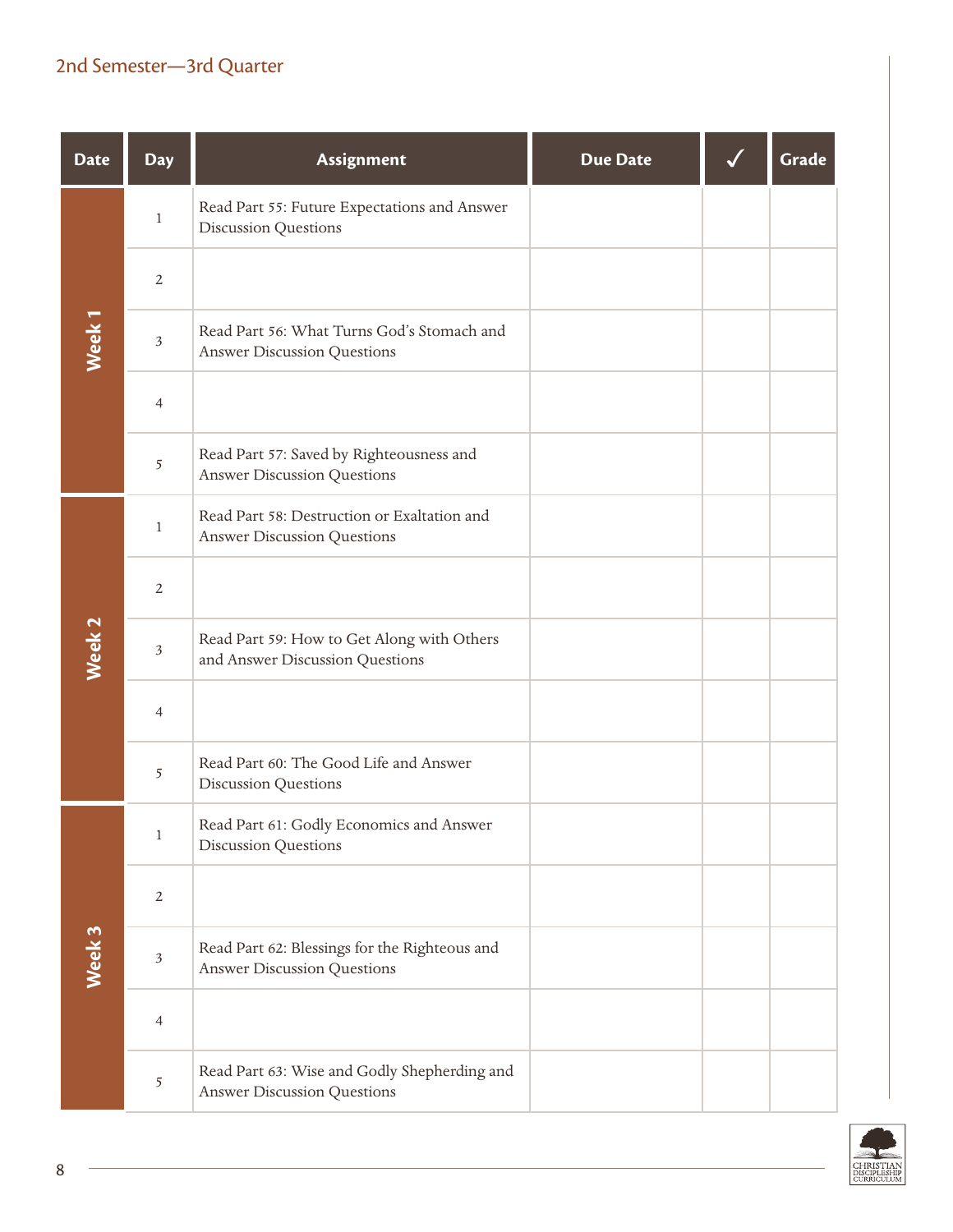| <b>Date</b> | <b>Day</b>     | Assignment                                                                             | <b>Due Date</b> | Grade |
|-------------|----------------|----------------------------------------------------------------------------------------|-----------------|-------|
|             | $\mathbf{1}$   | Read Part 64: Teenagers Acting Like Cows and<br><b>Answer Discussion Questions</b>     |                 |       |
|             | $\overline{2}$ |                                                                                        |                 |       |
| Week 4      | $\sqrt{3}$     | Read Part 65: The Insidious Deception of the<br>Wicked and Answer Discussion Questions |                 |       |
|             | $\overline{4}$ |                                                                                        |                 |       |
|             | 5              | Read Part 66: Humility and Honor and Answer<br><b>Discussion Questions</b>             |                 |       |
|             | $\mathbf{1}$   | Read Part 67: Honest Work and Answer<br>Discussion Questions                           |                 |       |
|             | $\overline{2}$ |                                                                                        |                 |       |
| Week 5      | $\sqrt{3}$     | Read Part 68: The Power of the Tongue and<br><b>Answer Discussion Questions</b>        |                 |       |
|             | $\overline{4}$ |                                                                                        |                 |       |
|             | 5              | Read Part 69: Introducing the Fool and Answer<br><b>Discussion Questions</b>           |                 |       |
|             | $\mathbf{1}$   | Read Part 70: Speaking the Truth and Answer<br><b>Discussion Questions</b>             |                 |       |
|             | $\sqrt{2}$     |                                                                                        |                 |       |
| Week 6      | $\sqrt{3}$     | Read Part 71: Sad Liars and Answer Discussion<br>Questions                             |                 |       |
|             | $\overline{4}$ |                                                                                        |                 |       |
|             | 5              | Read Part 72: Wisdom in Hand and Mouth and<br><b>Answer Discussion Questions</b>       |                 |       |

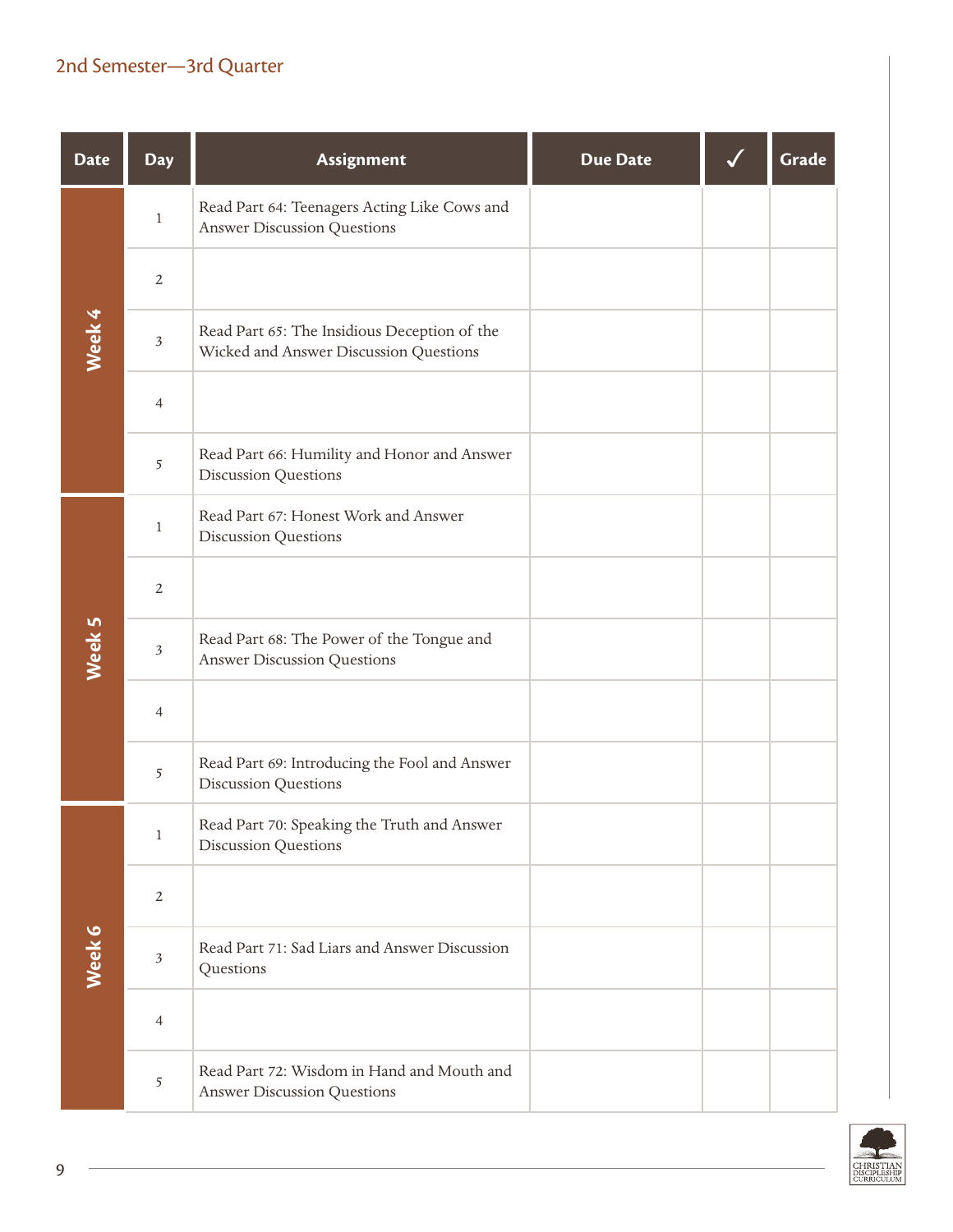| <b>Date</b> | <b>Day</b>     | <b>Assignment</b>                                                                    | <b>Due Date</b> | Grade |
|-------------|----------------|--------------------------------------------------------------------------------------|-----------------|-------|
|             | $\,1$          | Read Part 73: The Way You Walk and Answer<br><b>Discussion Questions</b>             |                 |       |
|             | $\overline{2}$ |                                                                                      |                 |       |
| Week 7      | $\sqrt{3}$     | Read Part 74: Wise Communication and Answer<br><b>Discussion Questions</b>           |                 |       |
|             | $\overline{4}$ |                                                                                      |                 |       |
|             | 5              | Read Part 75: The Life of the Righteous and<br><b>Answer Discussion Questions</b>    |                 |       |
|             | $\mathbf{1}$   | Read Part 76: Real Wealth and Answer<br><b>Discussion Questions</b>                  |                 |       |
|             | $\overline{2}$ |                                                                                      |                 |       |
| Week 8      | $\mathfrak{Z}$ | Read Part 77: Why People Fight and Answer<br><b>Discussion Questions</b>             |                 |       |
|             | $\overline{4}$ |                                                                                      |                 |       |
|             | 5              | Read Part 78: Fountains and Trees of Life and<br><b>Answer Discussion Questions</b>  |                 |       |
|             | $\mathbf{1}$   | Read Part 79: Prudent Men and Faithful<br>Messengers and Answer Discussion Questions |                 |       |
|             | $\sqrt{2}$     |                                                                                      |                 |       |
| Week 9      | $\sqrt{3}$     | Read Part 80: Taking Instruction from the Wise<br>and Answer Discussion Questions    |                 |       |
|             | $\overline{4}$ |                                                                                      |                 |       |
|             | 5              | Read Part 81: Biblical Economics and Answer<br><b>Discussion Questions</b>           |                 |       |



 $\sim$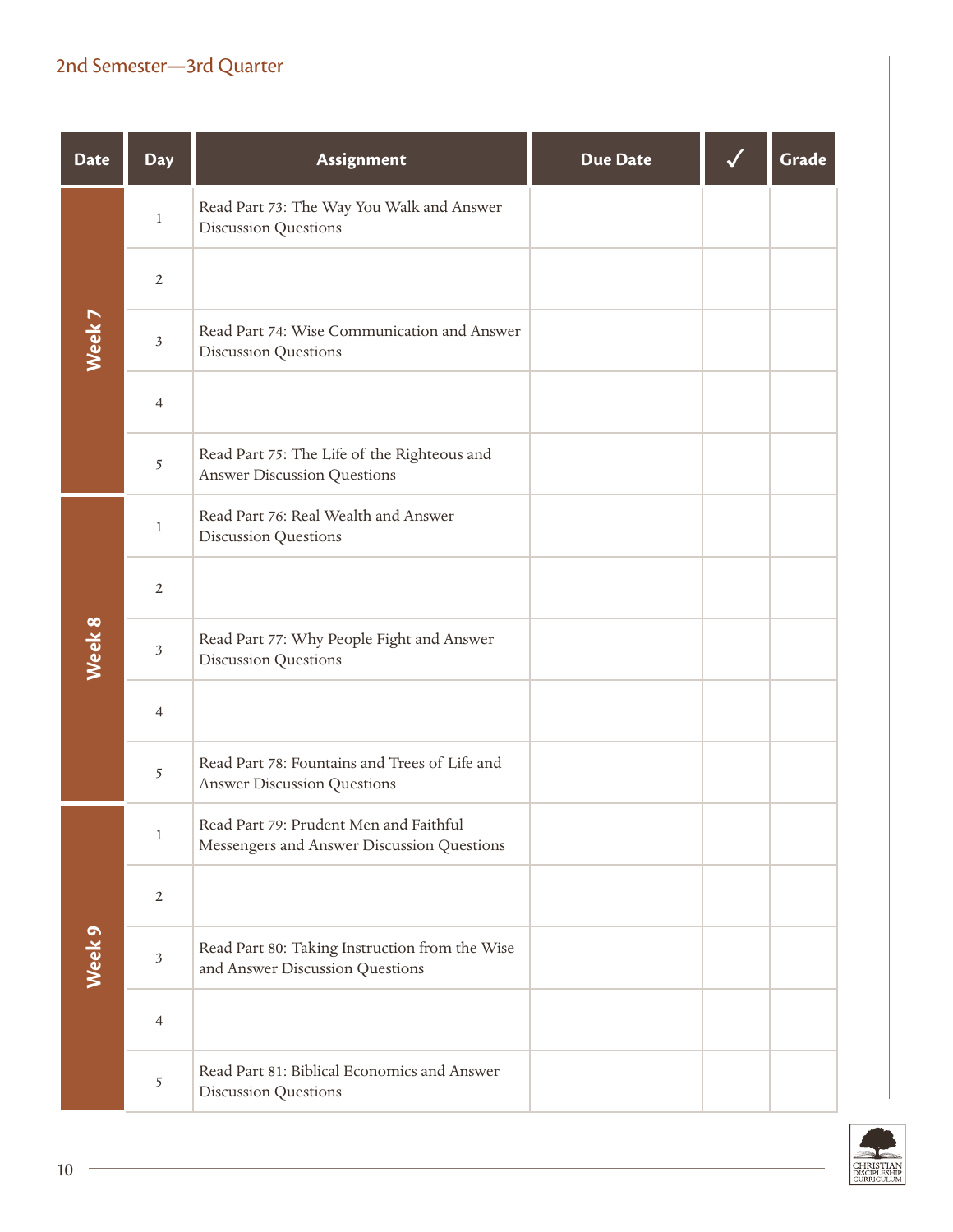| <b>Date</b>       | <b>Day</b>     | Assignment                                                                            | <b>Due Date</b> | Grade |
|-------------------|----------------|---------------------------------------------------------------------------------------|-----------------|-------|
|                   | $\mathbf{1}$   | Read Part 82: Training Sons and Answer<br><b>Discussion Questions</b>                 |                 |       |
|                   | $\overline{2}$ |                                                                                       |                 |       |
| Week <sub>1</sub> | $\mathfrak{Z}$ | Read Part 83: Two Different Homes and Answer<br><b>Discussion Questions</b>           |                 |       |
|                   | $\overline{4}$ |                                                                                       |                 |       |
|                   | 5              | Read Part 84: Making a Mess of Things and<br><b>Answer Discussion Questions</b>       |                 |       |
|                   | $\mathbf{1}$   | Read Part 85: The Wise Fool and Answer<br><b>Discussion Questions</b>                 |                 |       |
|                   | $\overline{2}$ |                                                                                       |                 |       |
| Week <sub>2</sub> | $\mathfrak{Z}$ | Read Part 86: The Gospel and the Way of Life<br>and Answer Discussion Questions       |                 |       |
|                   | $\overline{4}$ |                                                                                       |                 |       |
|                   | 5              | Read Part 87: The Intense Feelings of Your<br>Heart and Answer Discussion Questions   |                 |       |
|                   | $\mathbf{1}$   | Read Part 88: Your Way or God's Way?                                                  |                 |       |
|                   | $\sqrt{2}$     |                                                                                       |                 |       |
| Week 3            | $\sqrt{3}$     | Read Part 89: Confident, Angry, and Gullible<br>Fools and Answer Discussion Questions |                 |       |
|                   | $\overline{4}$ |                                                                                       |                 |       |
|                   | 5              | Read Part 90: Rewards for the Righteous and<br><b>Answer Discussion Questions</b>     |                 |       |

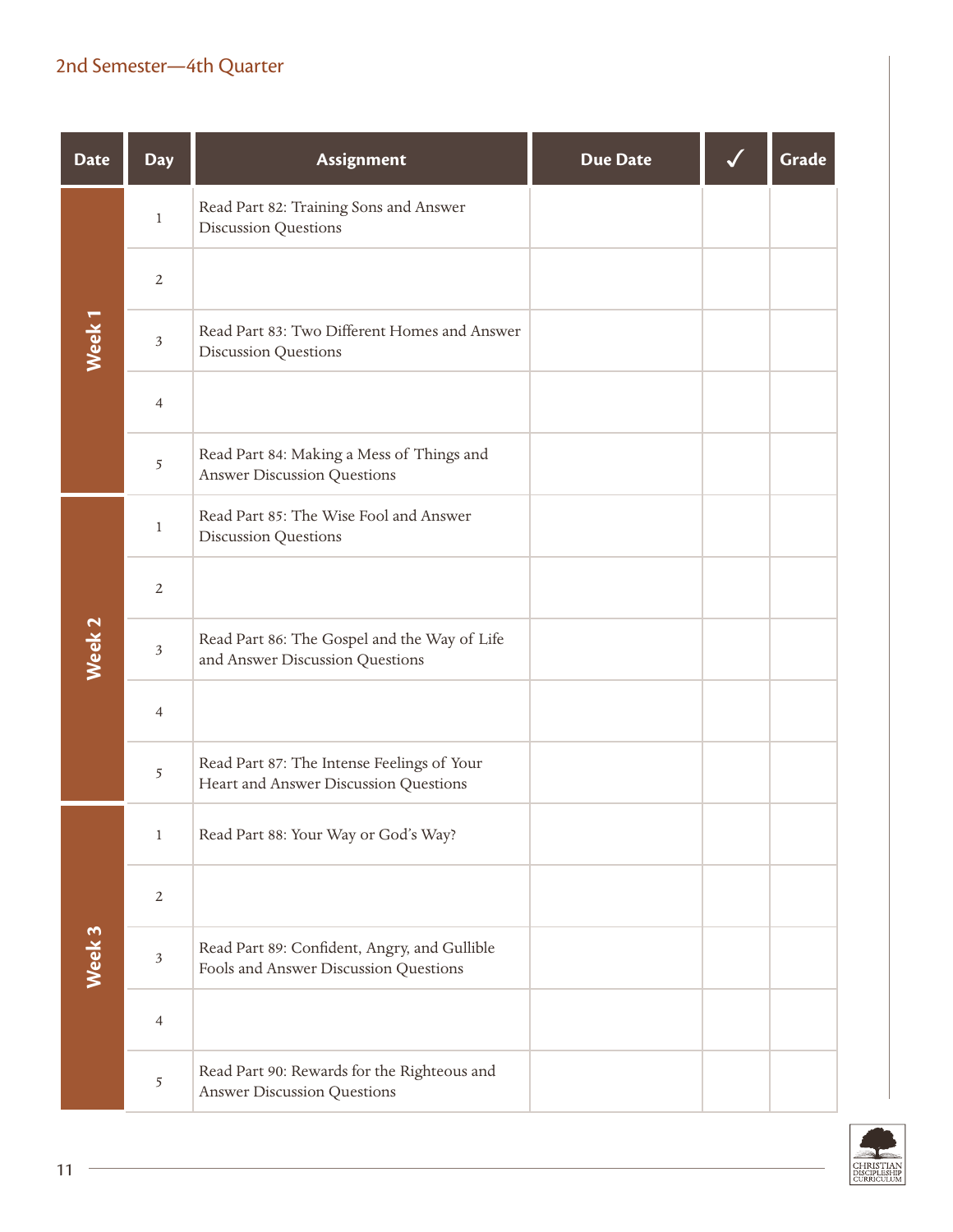| <b>Date</b> | <b>Day</b>     | Assignment                                                                                 | <b>Due Date</b> | Grade |
|-------------|----------------|--------------------------------------------------------------------------------------------|-----------------|-------|
|             | $\mathbf{1}$   | Read Part 91: Loving the Poor and Answer<br><b>Discussion Questions</b>                    |                 |       |
|             | $\overline{2}$ |                                                                                            |                 |       |
| Week 4      | $\mathfrak{Z}$ | Read Part 92: The Blessings of Wisdom and<br>Righteousness and Answer Discussion Questions |                 |       |
|             | $\overline{4}$ |                                                                                            |                 |       |
|             | 5              | Read Part 93: True Security in the Fear of God<br>and Answer Discussion Questions          |                 |       |
|             | $\mathbf{1}$   | Read Part 94: Now Nations Fall and Answer<br>Discussion Questions                          |                 |       |
|             | $\sqrt{2}$     |                                                                                            |                 |       |
| Week 5      | $\mathfrak{Z}$ | Read Part 95: God's Heart for the Poor and<br><b>Answer Discussion Questions</b>           |                 |       |
|             | $\overline{4}$ |                                                                                            |                 |       |
|             | 5              | Read Part 96: Righteous Nations and Answer<br><b>Discussion Questions</b>                  |                 |       |
|             | $\mathbf{1}$   | Read Part 97: The Soft Answer and Answer<br><b>Discussion Questions</b>                    |                 |       |
|             | $\sqrt{2}$     |                                                                                            |                 |       |
| Week 6      | $\mathfrak{Z}$ | Read Part 98: God is Watching You and Answer<br><b>Discussion Questions</b>                |                 |       |
|             | 4              |                                                                                            |                 |       |
|             | 5              | Read Part 99: When the Wicked Obtain Riches<br>and Answer Discussion Questions             |                 |       |

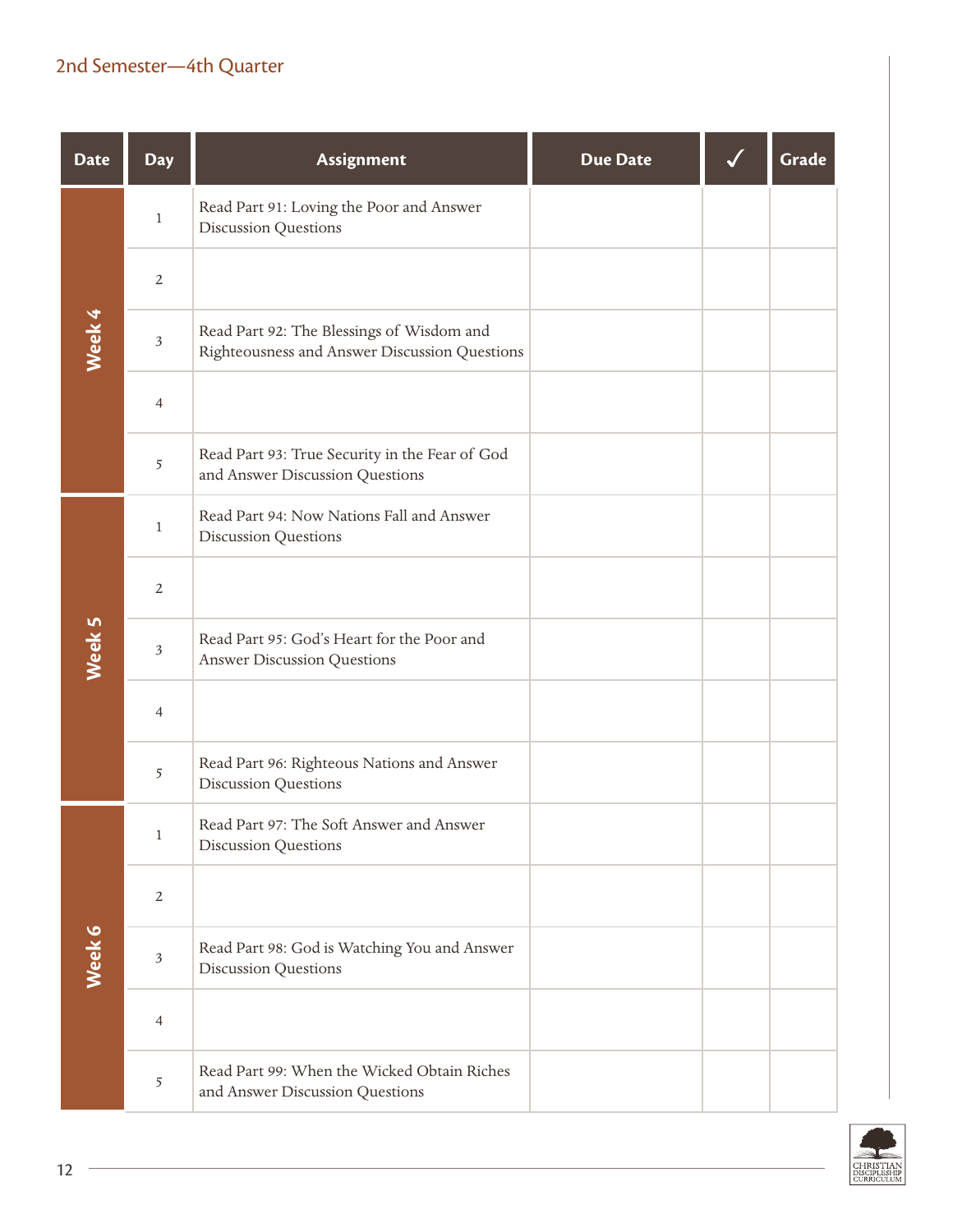| <b>Date</b>       | <b>Day</b>     | Assignment                                                                              | <b>Due Date</b> | Grade |
|-------------------|----------------|-----------------------------------------------------------------------------------------|-----------------|-------|
|                   | $\mathbf{1}$   | Read Part 100: God Hates Everything About the<br>Wicked and Answer Discussion Questions |                 |       |
|                   | $\overline{2}$ |                                                                                         |                 |       |
| Week 7            | $\mathfrak{Z}$ | Read Part 101: Forsaking the Way and Answer<br><b>Discussion Questions</b>              |                 |       |
|                   | $\overline{4}$ |                                                                                         |                 |       |
|                   | 5              | Read Part 102: The Healthy, Merry Heart and<br><b>Answer Discussion Questions</b>       |                 |       |
|                   | $\mathbf{1}$   | Read Part 103: Ethical Priorities and Answer<br><b>Discussion Questions</b>             |                 |       |
|                   | $\overline{2}$ |                                                                                         |                 |       |
| Week 8            | $\mathfrak{Z}$ | Read Part 104: Peacemakers and Peace Breakers<br>and Answer Discussion Questions        |                 |       |
|                   | $\overline{4}$ |                                                                                         |                 |       |
|                   | 5              | Read Part 105: A Truly Happy Life and Answer<br><b>Discussion Questions</b>             |                 |       |
|                   | $\mathbf{1}$   | Read Part 106: The Judgment of God and<br><b>Answer Discussion Questions</b>            |                 |       |
|                   | $\overline{2}$ |                                                                                         |                 |       |
| Week <sub>9</sub> | $\mathfrak{Z}$ | Read Part 107: The Righteous and the Wicked<br>and Answer Discussion Questions          |                 |       |
|                   | $\overline{4}$ | Read Part 108: Healthy Bones and Answer<br><b>Discussion Questions</b>                  |                 |       |
|                   | 5              | Read Part 109: True Wisdom and Answer<br><b>Discussion Questions</b>                    |                 |       |

**Final Grade**

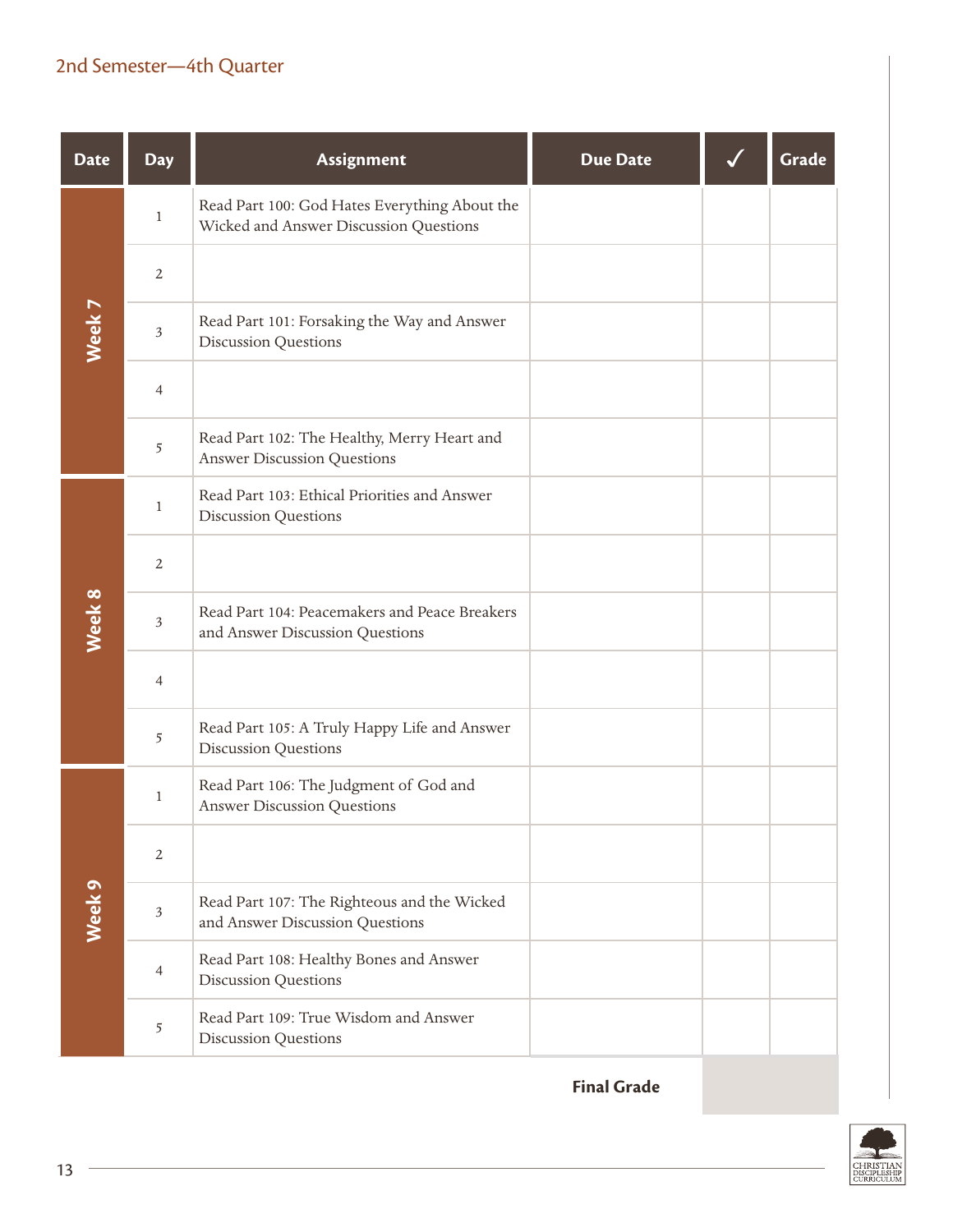*Holiness*, by J.C. Ryle

## **Suggested Daily Schedule** each of these books 1/2 cred **Suggested Daily Schedule in the category of electives.**

1st Semester—1st Quarter

### **Transcript Suggestions**

We recommend assigning<br>each of these books  $\frac{1}{2}$  credit

| <b>Date</b>       | Day            | Assignment                                | <b>Due Date</b> | Grade |
|-------------------|----------------|-------------------------------------------|-----------------|-------|
|                   | $\,1$          | Read Author's Preface                     |                 |       |
|                   | $\sqrt{2}$     |                                           |                 |       |
| Week <sub>1</sub> | $\mathfrak{Z}$ |                                           |                 |       |
|                   | $\overline{4}$ |                                           |                 |       |
|                   | $\sqrt{5}$     | Complete Author's Preface Study Questions |                 |       |
|                   | $\,1\,$        | Read Introduction                         |                 |       |
|                   | $\sqrt{2}$     |                                           |                 |       |
| Week <sub>2</sub> | $\mathfrak{Z}$ |                                           |                 |       |
|                   | $\overline{4}$ |                                           |                 |       |
|                   | $\overline{5}$ | Complete Introduction Study Questions     |                 |       |
|                   | $\,1\,$        | Read Chapter 1: Sin                       |                 |       |
|                   | $\sqrt{2}$     |                                           |                 |       |
| Week 3            | $\mathfrak{Z}$ |                                           |                 |       |
|                   | $\overline{4}$ |                                           |                 |       |
|                   | $\sqrt{5}$     |                                           |                 |       |

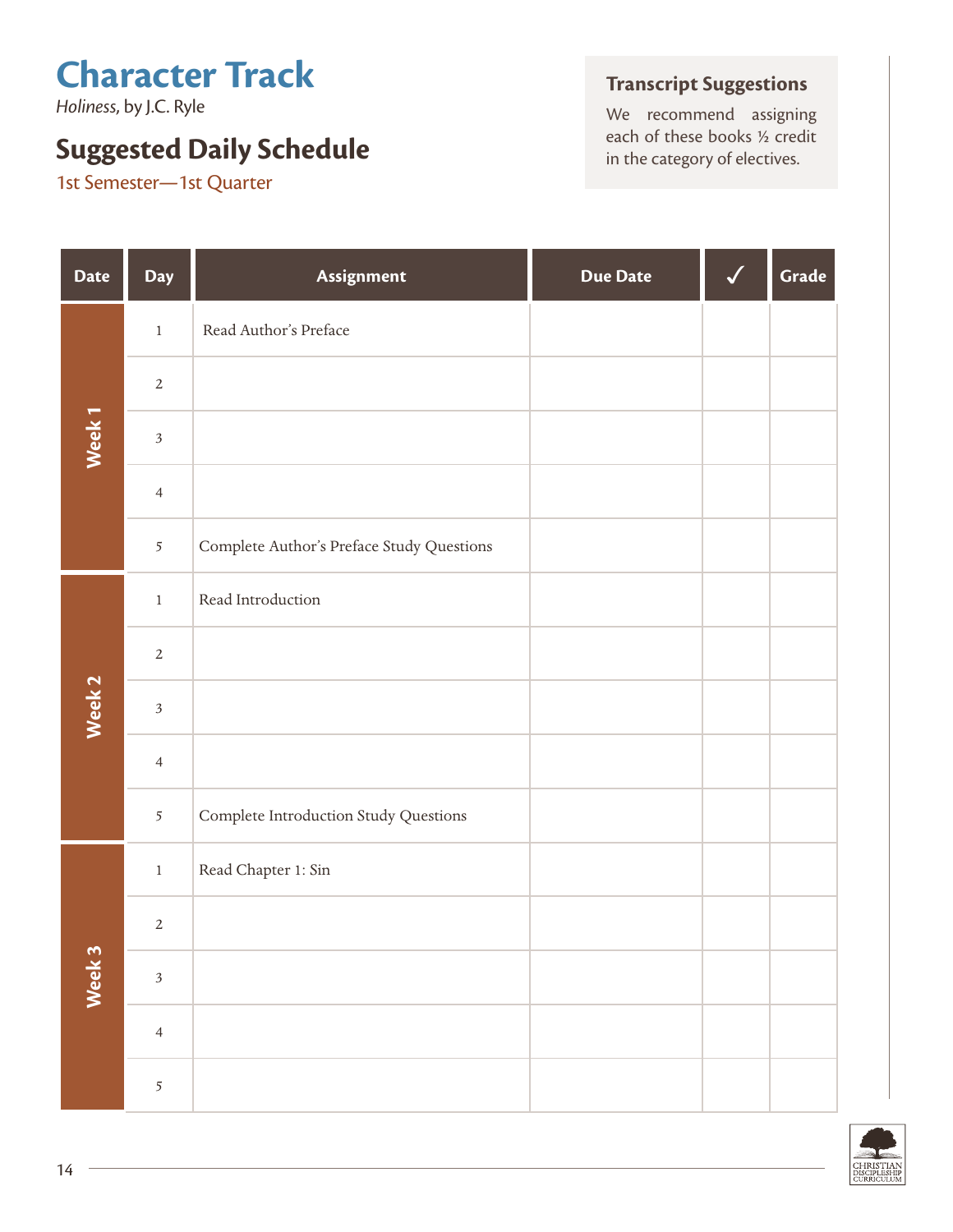### 1st Semester—1st Quarter

| <b>Date</b> | Day                     | Assignment                         | <b>Due Date</b> | Grade |
|-------------|-------------------------|------------------------------------|-----------------|-------|
|             | $\,1$                   |                                    |                 |       |
|             | $\sqrt{2}$              |                                    |                 |       |
| Week 4      | $\mathfrak{Z}$          |                                    |                 |       |
|             | $\overline{4}$          |                                    |                 |       |
|             | 5                       | Complete Chapter 1 Study Questions |                 |       |
|             | $\,1$                   | Read Chapter 2: Sanctification     |                 |       |
|             | $\sqrt{2}$              |                                    |                 |       |
| Week 5      | $\overline{\mathbf{3}}$ |                                    |                 |       |
|             | $\overline{4}$          |                                    |                 |       |
|             | $\overline{5}$          | Complete Chapter 2 Study Questions |                 |       |
|             | $\,1$                   | Read Chapter 3: Holiness           |                 |       |
|             | $\sqrt{2}$              |                                    |                 |       |
| Week 6      | $\mathfrak{Z}$          |                                    |                 |       |
|             | $\overline{4}$          |                                    |                 |       |
|             | $\overline{5}$          | Complete Chapter 3 Study Questions |                 |       |

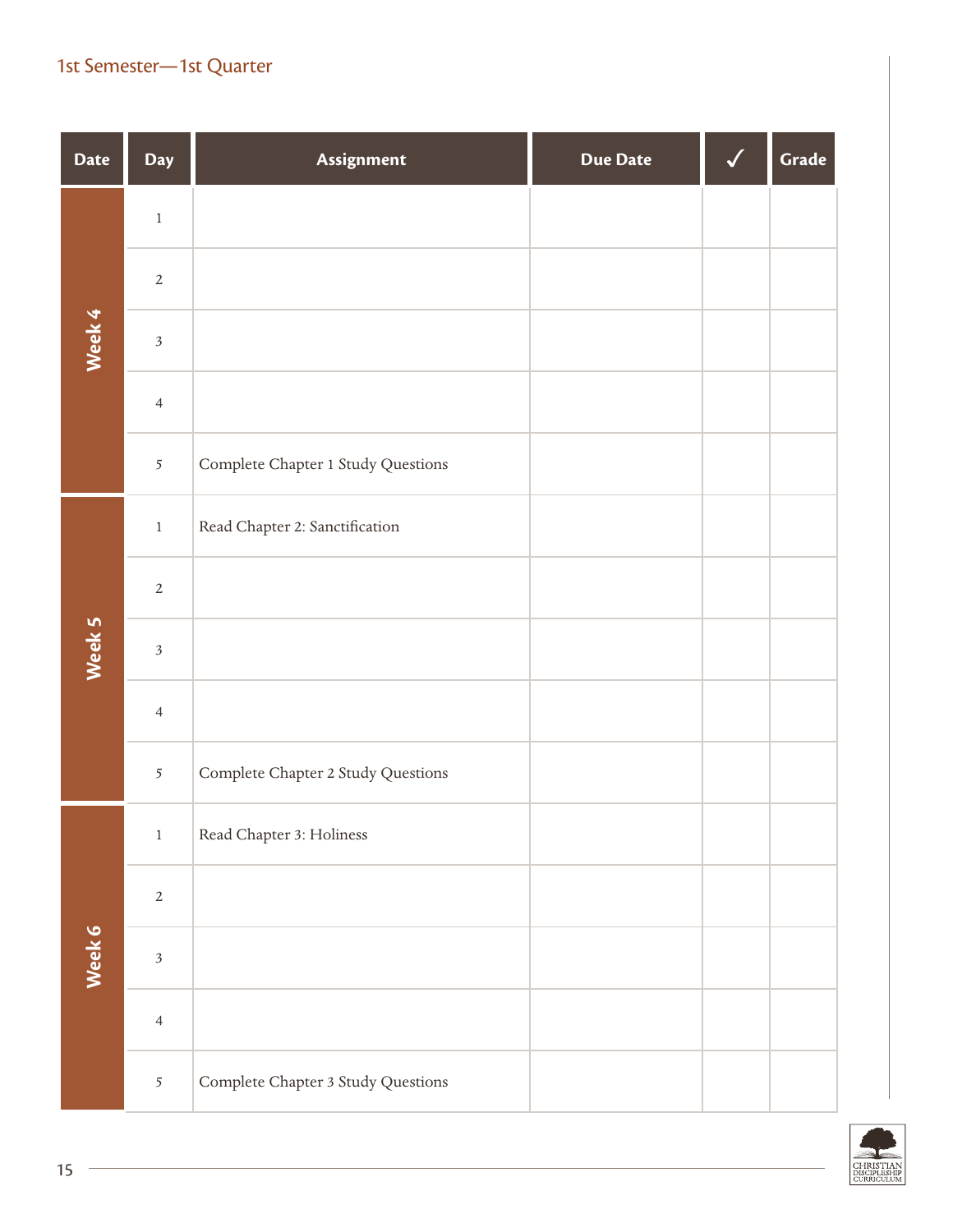### 1st Semester—1st Quarter

| <b>Date</b> | Day                     | Assignment                         | <b>Due Date</b> | Grade |
|-------------|-------------------------|------------------------------------|-----------------|-------|
|             | $\,1$                   | Read Chapter 4: The Fight          |                 |       |
|             | $\overline{2}$          |                                    |                 |       |
| Week 7      | $\mathfrak{Z}$          |                                    |                 |       |
|             | $\overline{4}$          |                                    |                 |       |
|             | 5                       |                                    |                 |       |
|             | $\,1$                   |                                    |                 |       |
|             | $\overline{2}$          |                                    |                 |       |
| Week 8      | $\mathfrak{Z}$          |                                    |                 |       |
|             | $\overline{4}$          |                                    |                 |       |
|             | 5                       | Complete Chapter 4 Study Questions |                 |       |
|             | $\,1$                   | Read Chapter 5: The Cost           |                 |       |
|             | $\overline{2}$          |                                    |                 |       |
| Week 9      | $\overline{\mathbf{3}}$ |                                    |                 |       |
|             | $\overline{4}$          |                                    |                 |       |
|             | $\overline{5}$          | Complete Chapter 5 Study Questions |                 |       |

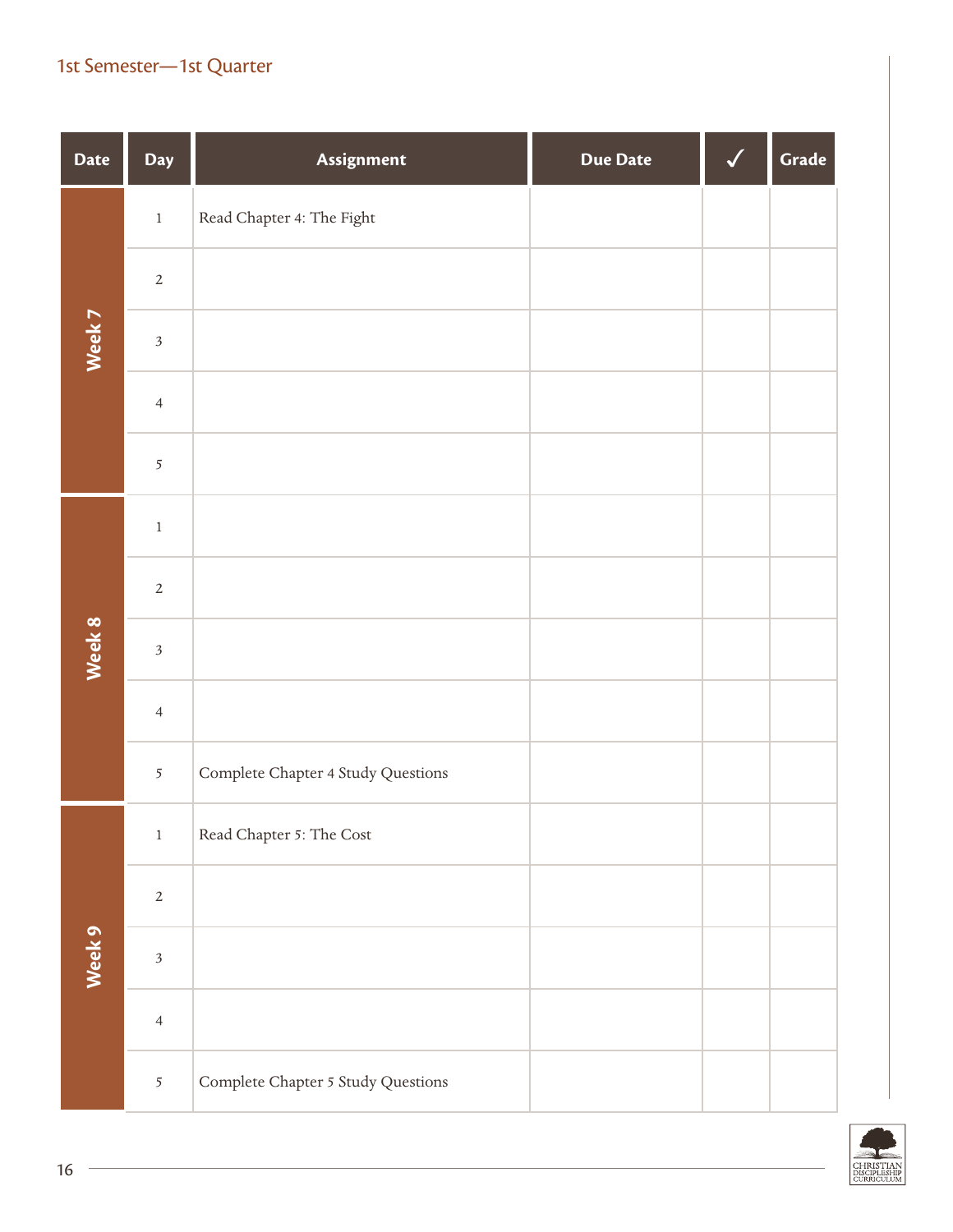| <b>Date</b>       | Day                     | Assignment                         | <b>Due Date</b> | Grade |
|-------------------|-------------------------|------------------------------------|-----------------|-------|
|                   | $\,1$                   | Read Chapter 6: Growth             |                 |       |
|                   | $\overline{2}$          |                                    |                 |       |
| Week 1            | $\overline{\mathbf{3}}$ |                                    |                 |       |
|                   | $\overline{4}$          |                                    |                 |       |
|                   | 5                       | Complete Chapter 6 Study Questions |                 |       |
|                   | $\,1$                   | Read Chapter 7: 'Assurance'        |                 |       |
|                   | $\overline{2}$          |                                    |                 |       |
| Week <sub>2</sub> | $\mathfrak{Z}$          |                                    |                 |       |
|                   | $\overline{4}$          |                                    |                 |       |
|                   | 5                       |                                    |                 |       |
|                   | $\,1$                   |                                    |                 |       |
|                   | $\overline{2}$          |                                    |                 |       |
| Week 3            | $\overline{3}$          |                                    |                 |       |
|                   | $\overline{4}$          |                                    |                 |       |
|                   | $\overline{5}$          | Complete Chapter 7 Study Questions |                 |       |

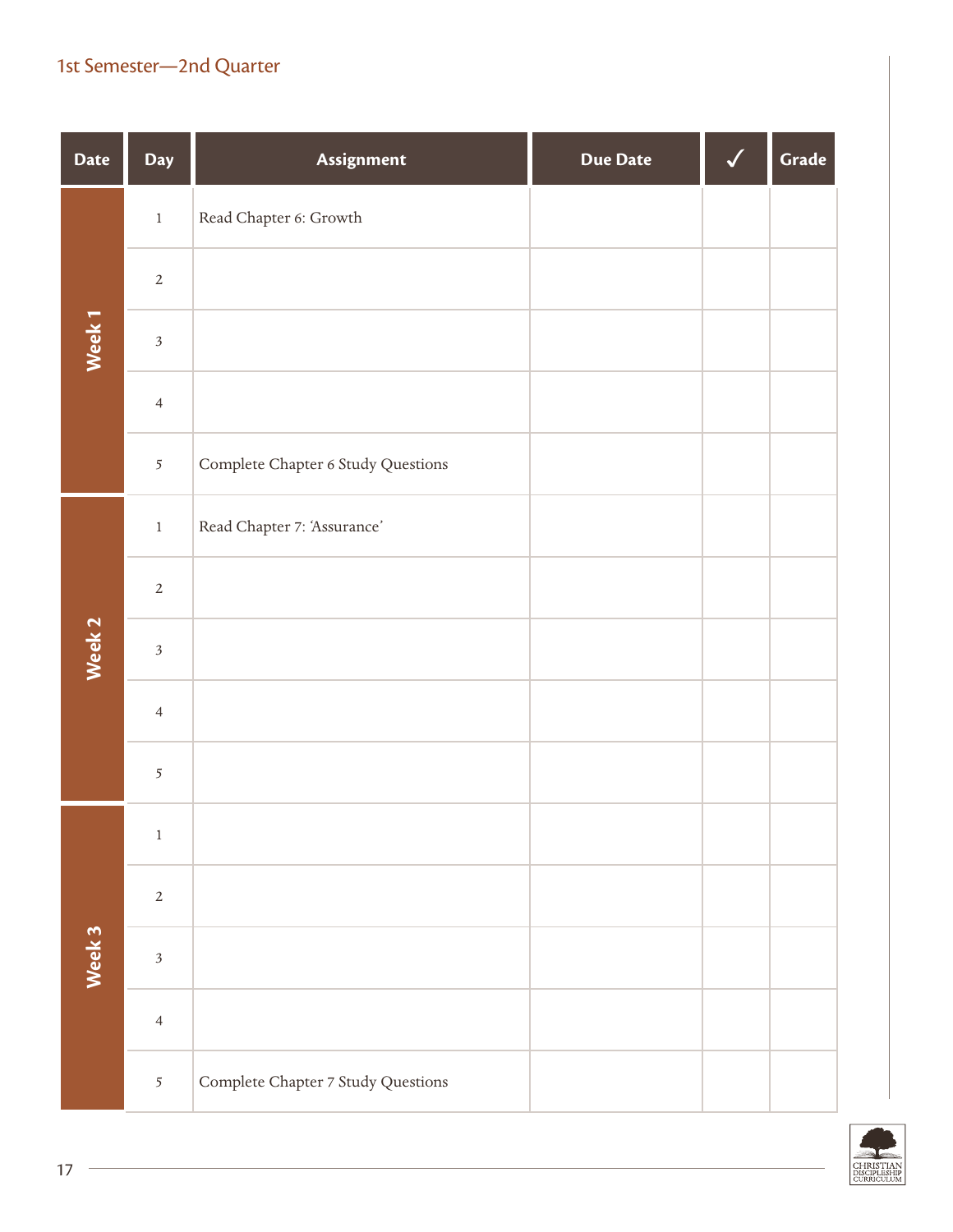| <b>Date</b> | Day            | Assignment                                | <b>Due Date</b> | Grade |
|-------------|----------------|-------------------------------------------|-----------------|-------|
|             | $\,1$          | Read Chapter 8: Moses-An Example          |                 |       |
|             | $\overline{2}$ |                                           |                 |       |
| Week 4      | $\sqrt{3}$     |                                           |                 |       |
|             | $\overline{4}$ |                                           |                 |       |
|             | 5              | Complete Chapter 8 Study Questions        |                 |       |
|             | $\,1$          | Read Chapter 9: Lot-A Beacon              |                 |       |
|             | $\overline{2}$ |                                           |                 |       |
| Week 5      | $\sqrt{3}$     |                                           |                 |       |
|             | $\overline{4}$ |                                           |                 |       |
|             | 5              | Complete Chapter 9 Study Questions        |                 |       |
|             | $\,1$          | Read Chapter 10: A Woman to be Remembered |                 |       |
|             | $\sqrt{2}$     |                                           |                 |       |
| Week 6      | $\overline{3}$ |                                           |                 |       |
|             | $\overline{4}$ |                                           |                 |       |
|             | 5              |                                           |                 |       |

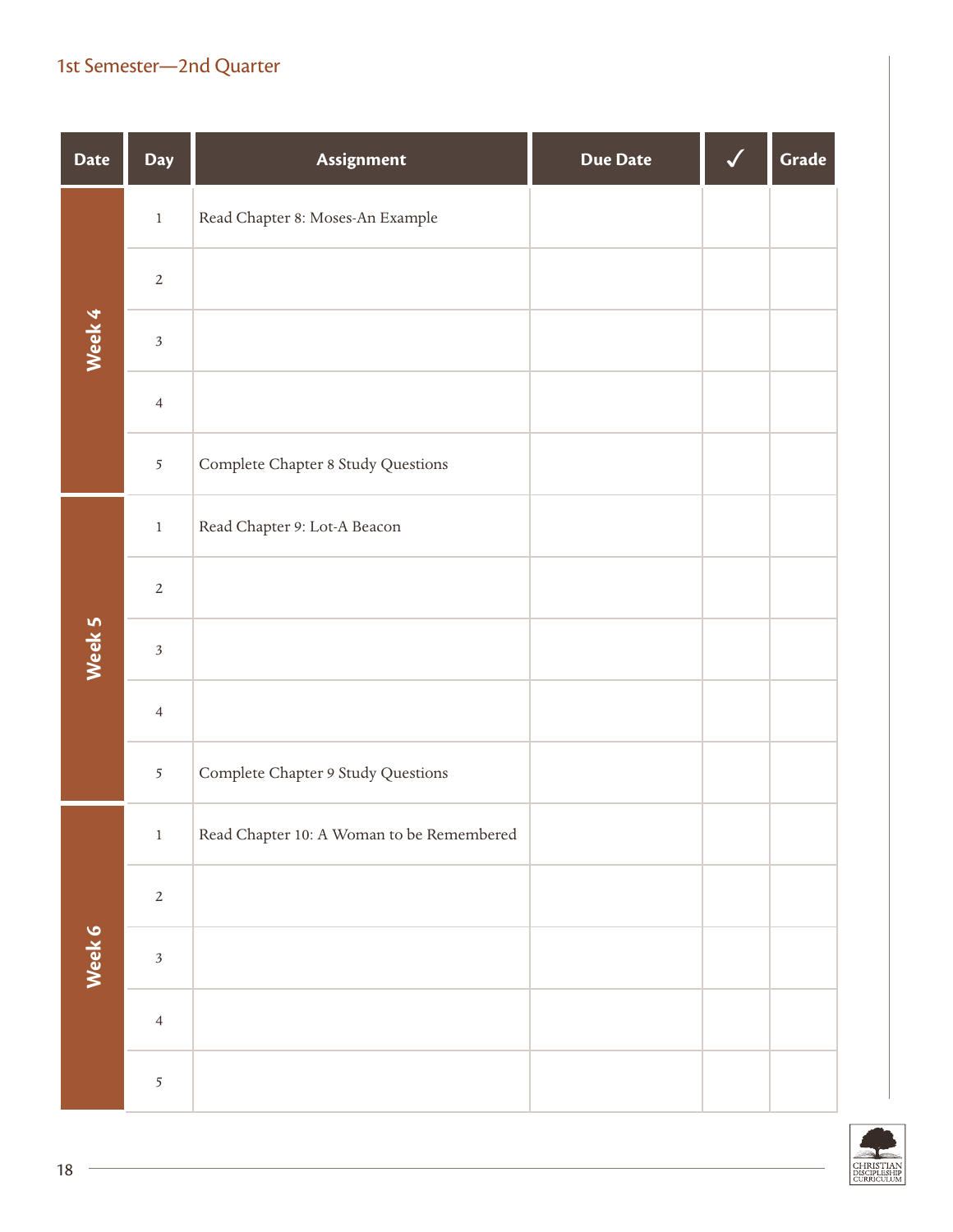| <b>Date</b> | <b>Day</b>     | Assignment                                | <b>Due Date</b> | Grade |
|-------------|----------------|-------------------------------------------|-----------------|-------|
|             | $\,1$          |                                           |                 |       |
|             | $\overline{2}$ |                                           |                 |       |
| Week 7      | $\sqrt{3}$     |                                           |                 |       |
|             | $\overline{4}$ |                                           |                 |       |
|             | 5              | Complete Chapter 10 Study Questions       |                 |       |
|             | $\,1$          | Read Chapter 11: Christ's Greatest Trophy |                 |       |
|             | $\sqrt{2}$     |                                           |                 |       |
| Week 8      | $\mathfrak{Z}$ |                                           |                 |       |
|             | $\overline{4}$ |                                           |                 |       |
|             | 5              | Complete Chapter 11 Study Questions       |                 |       |
|             | $\,1$          | Read Chapter 12: The Ruler of the Waves   |                 |       |
|             | $\overline{2}$ |                                           |                 |       |
| Week 9      | $\mathfrak{Z}$ |                                           |                 |       |
|             | $\overline{4}$ |                                           |                 |       |
|             | 5              | Complete Chapter 12 Study Questions       |                 |       |

**Mid-Term Grade**

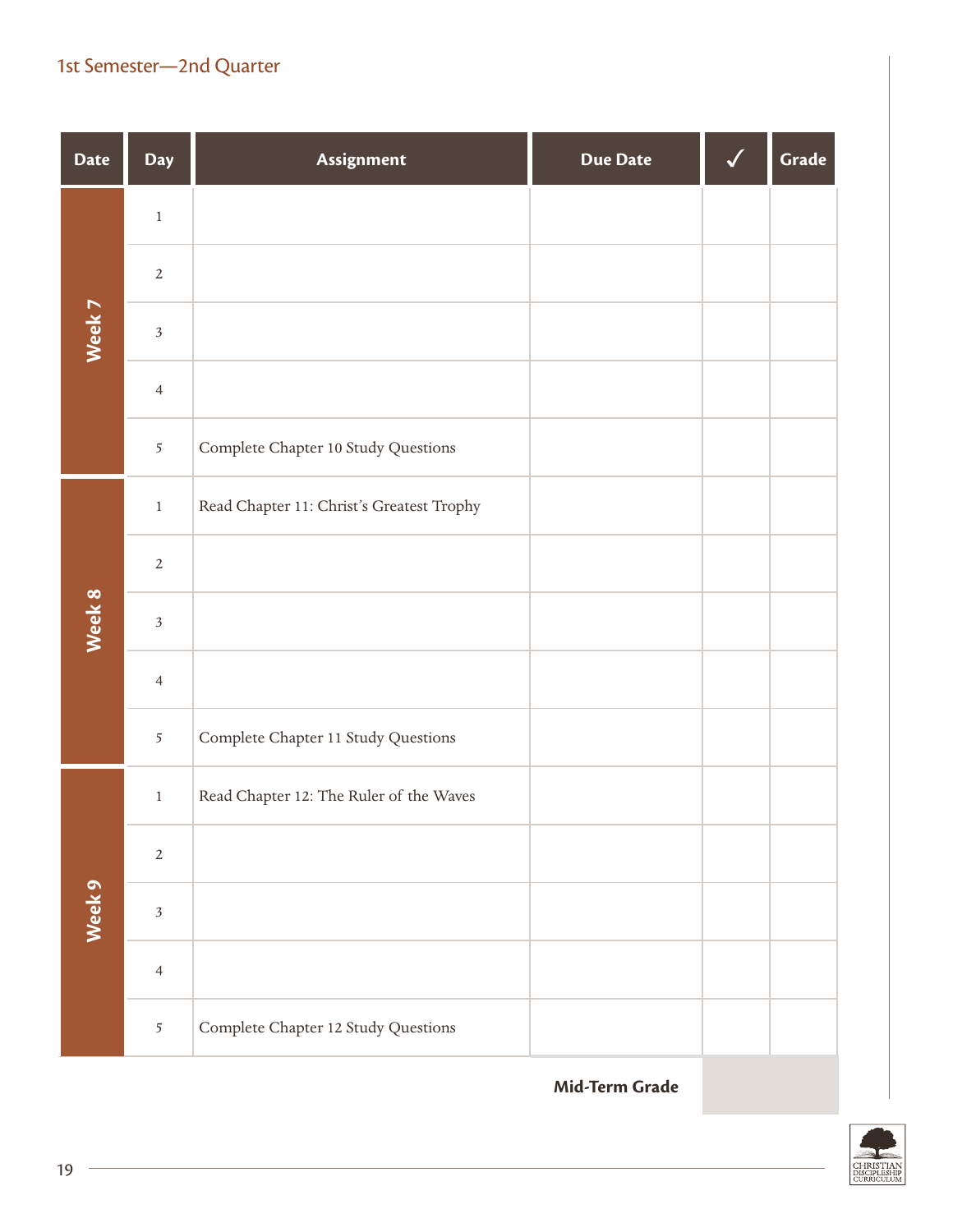| <b>Date</b> | Day            | Assignment                                                | <b>Due Date</b> | Grade |
|-------------|----------------|-----------------------------------------------------------|-----------------|-------|
|             | $\,1$          | Read Chapter 13: The Church which Christ<br><b>Builds</b> |                 |       |
|             | $\sqrt{2}$     |                                                           |                 |       |
| Week 1      | $\mathfrak{Z}$ |                                                           |                 |       |
|             | $\overline{4}$ |                                                           |                 |       |
|             | $\overline{5}$ |                                                           |                 |       |
|             | $\,1$          |                                                           |                 |       |
|             | $\overline{2}$ |                                                           |                 |       |
| Week 2      | $\mathfrak{Z}$ |                                                           |                 |       |
|             | $\overline{4}$ |                                                           |                 |       |
|             | 5              | Complete Chapter 13 Study Questions                       |                 |       |
|             | $\,1$          | Read Chapter 14: Visible Churches Warned                  |                 |       |
|             | $\overline{2}$ |                                                           |                 |       |
| Week 3      | $\overline{3}$ |                                                           |                 |       |
|             | $\overline{4}$ |                                                           |                 |       |
|             | $\overline{5}$ | Complete Chapter 14 Study Questions                       |                 |       |

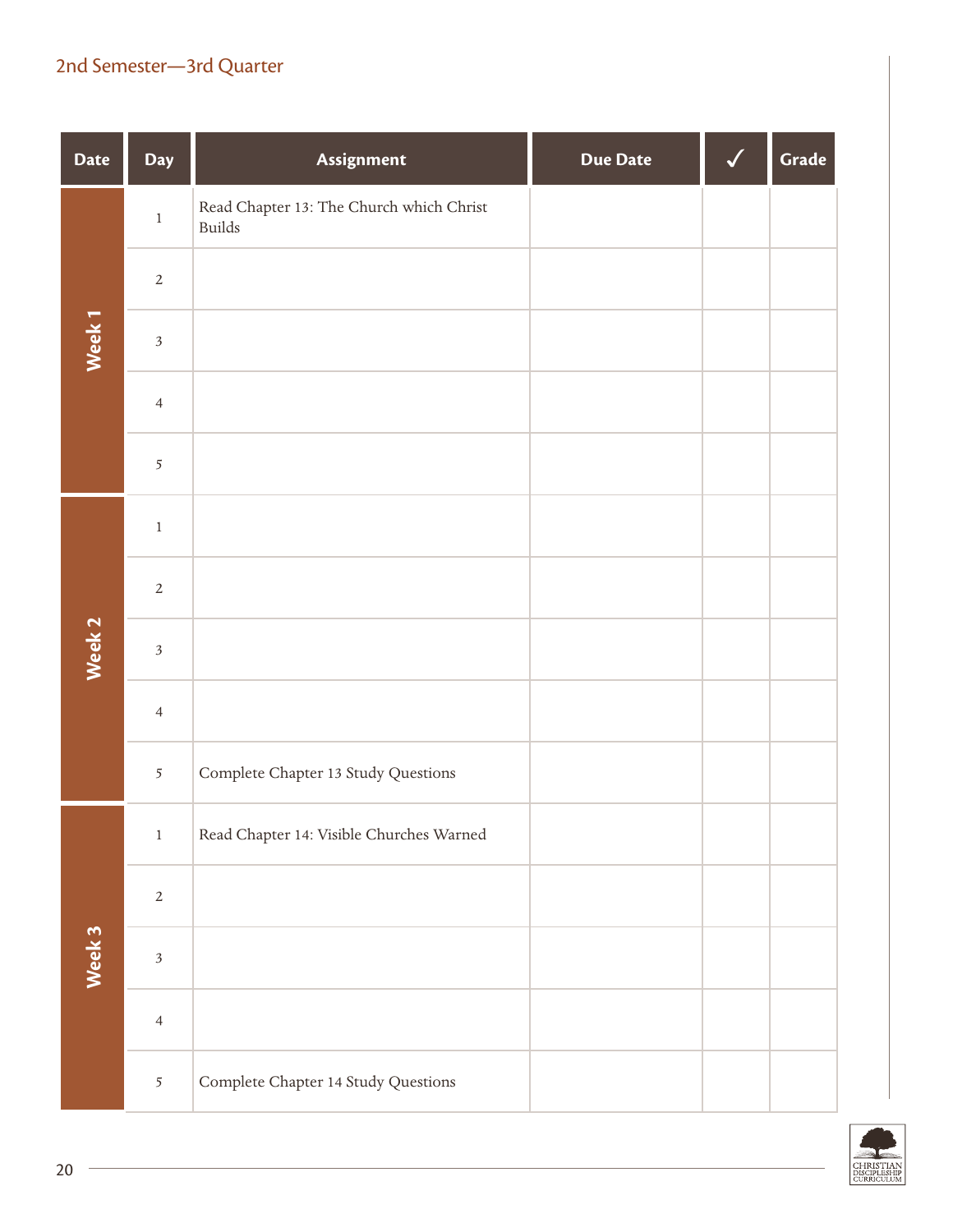| <b>Date</b> | Day            | Assignment                          | <b>Due Date</b> | Grade |
|-------------|----------------|-------------------------------------|-----------------|-------|
|             | $\,1$          | Read Chapter 15: 'Lovest Thou Me?'  |                 |       |
|             | $\sqrt{2}$     |                                     |                 |       |
| Week 4      | $\sqrt{3}$     |                                     |                 |       |
|             | $\overline{4}$ |                                     |                 |       |
|             | $\overline{5}$ | Complete Chapter 15 Study Questions |                 |       |
|             | $\,1\,$        | Read Chapter 16: Without Christ     |                 |       |
|             | $\overline{2}$ |                                     |                 |       |
| Week 5      | $\sqrt{3}$     |                                     |                 |       |
|             | $\overline{4}$ |                                     |                 |       |
|             | $\overline{5}$ |                                     |                 |       |
|             | $\,1$          |                                     |                 |       |
|             | $\overline{2}$ |                                     |                 |       |
| Week 6      | $\mathfrak{Z}$ |                                     |                 |       |
|             | $\overline{4}$ |                                     |                 |       |
|             | $\mathfrak{S}$ | Complete Chapter 16 Study Questions |                 |       |

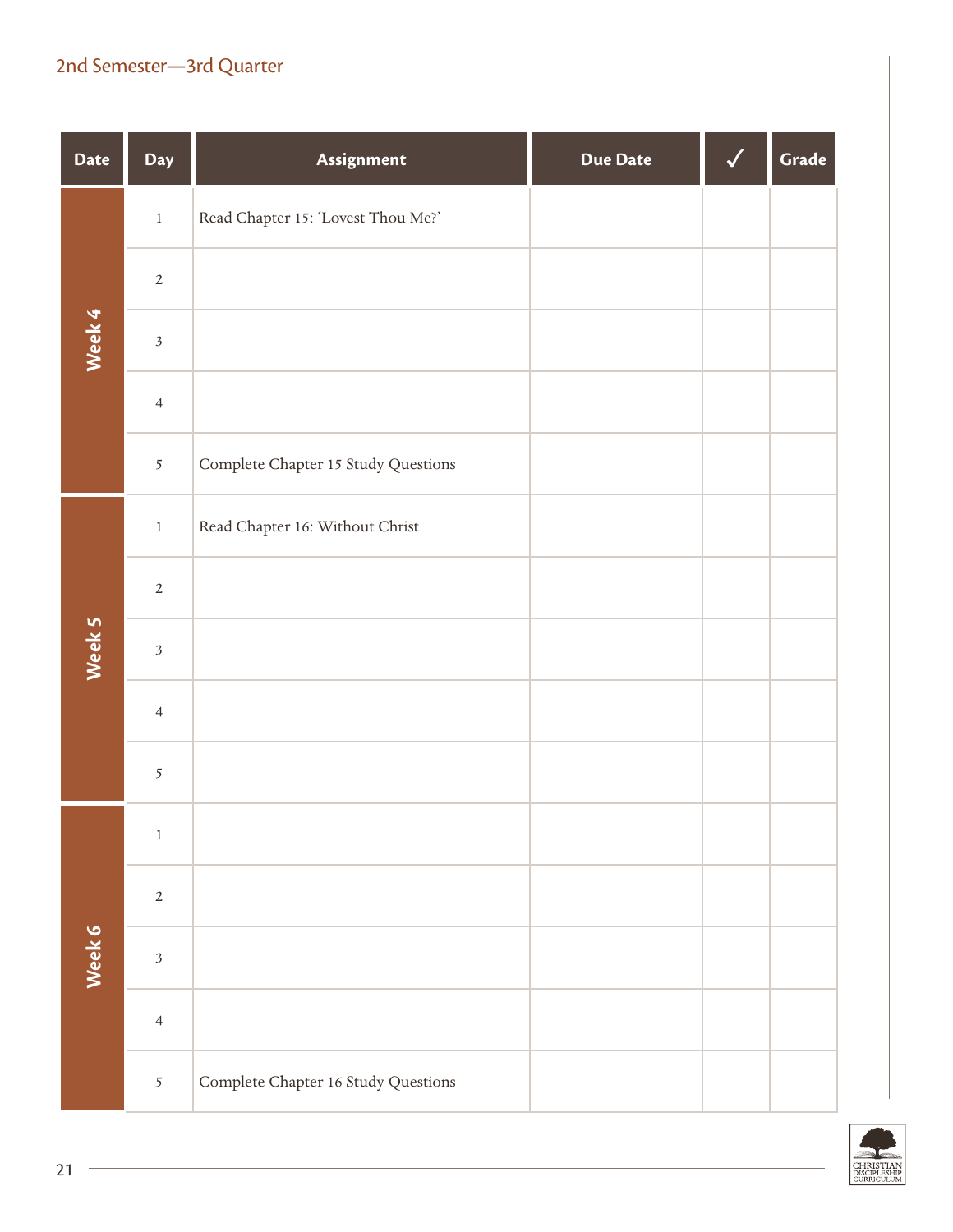| <b>Date</b> | Day            | Assignment                             | <b>Due Date</b> | Grade |
|-------------|----------------|----------------------------------------|-----------------|-------|
|             | $\,1$          | Read Chapter 17: Thirst Relieved       |                 |       |
|             | $\overline{2}$ |                                        |                 |       |
| Week 7      | $\sqrt{3}$     |                                        |                 |       |
|             | $\overline{4}$ |                                        |                 |       |
|             | $\mathfrak{S}$ | Complete Chapter 17 Study Questions    |                 |       |
|             | $\,1$          | Read Chapter 18: 'Unsearchable Riches' |                 |       |
|             | $\overline{2}$ |                                        |                 |       |
| Week 8      | $\mathfrak{Z}$ |                                        |                 |       |
|             | $\overline{4}$ |                                        |                 |       |
|             | 5              | Complete Chapter 18 Study Questions    |                 |       |
|             | $\mathbf{1}$   | Read Chapter 19: Wants of the Times    |                 |       |
|             | $\sqrt{2}$     |                                        |                 |       |
| Week 9      | $\overline{3}$ |                                        |                 |       |
|             | $\overline{4}$ |                                        |                 |       |
|             | 5              |                                        |                 |       |

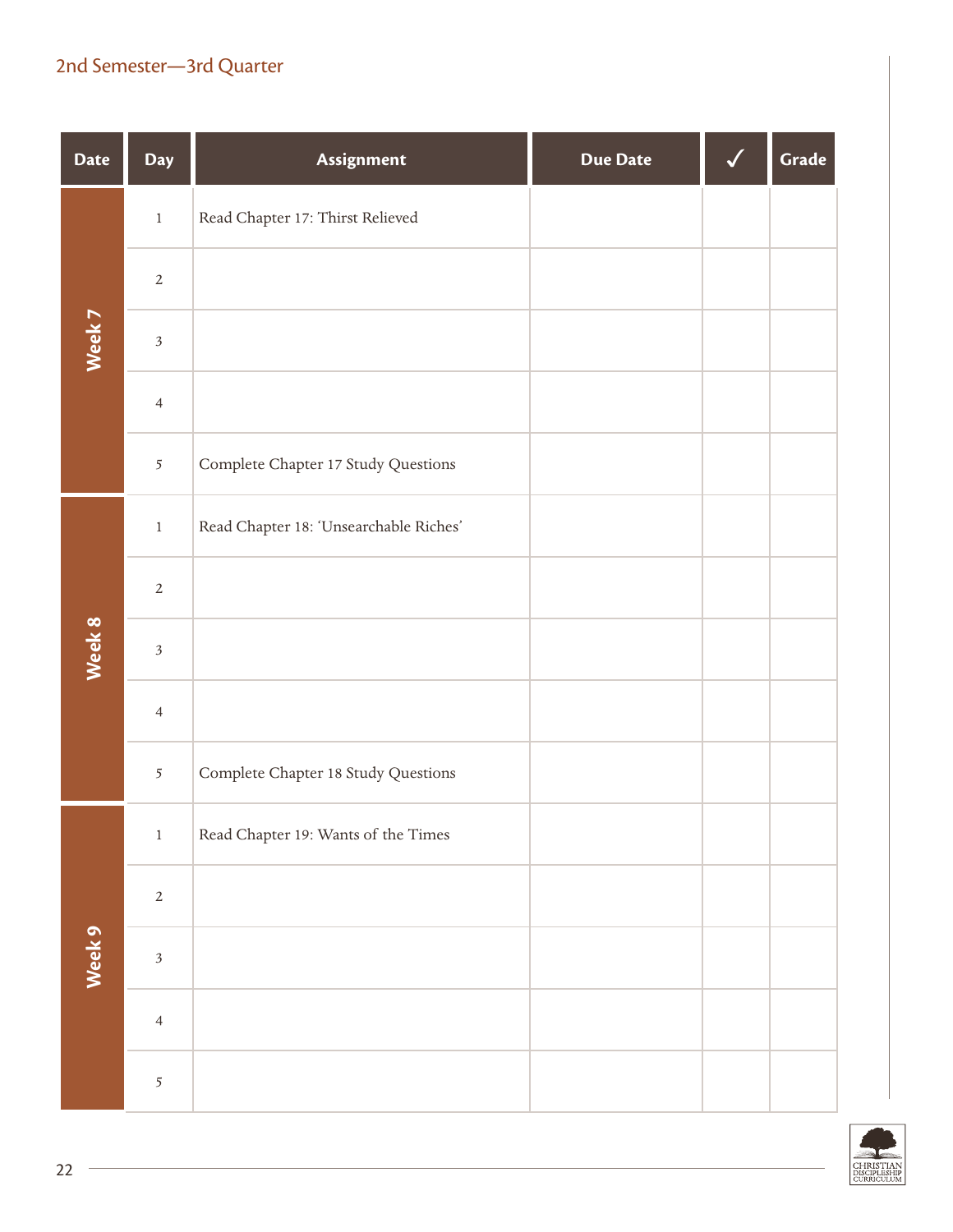| <b>Date</b>       | <b>Day</b>     | Assignment                          | <b>Due Date</b> | Grade |
|-------------------|----------------|-------------------------------------|-----------------|-------|
|                   | $\,1$          |                                     |                 |       |
|                   | $\overline{2}$ |                                     |                 |       |
| Week <sub>1</sub> | $\mathfrak{Z}$ |                                     |                 |       |
|                   | $\overline{4}$ |                                     |                 |       |
|                   | $\overline{5}$ | Complete Chapter 19 Study Questions |                 |       |
|                   | $\,1$          | Read Chapter 20: 'Christ is All'    |                 |       |
|                   | $\sqrt{2}$     |                                     |                 |       |
| Week <sub>2</sub> | $\overline{3}$ |                                     |                 |       |
|                   | $\overline{4}$ |                                     |                 |       |
|                   | 5              | Complete Chapter 20 Study Questions |                 |       |

**Final Grade**

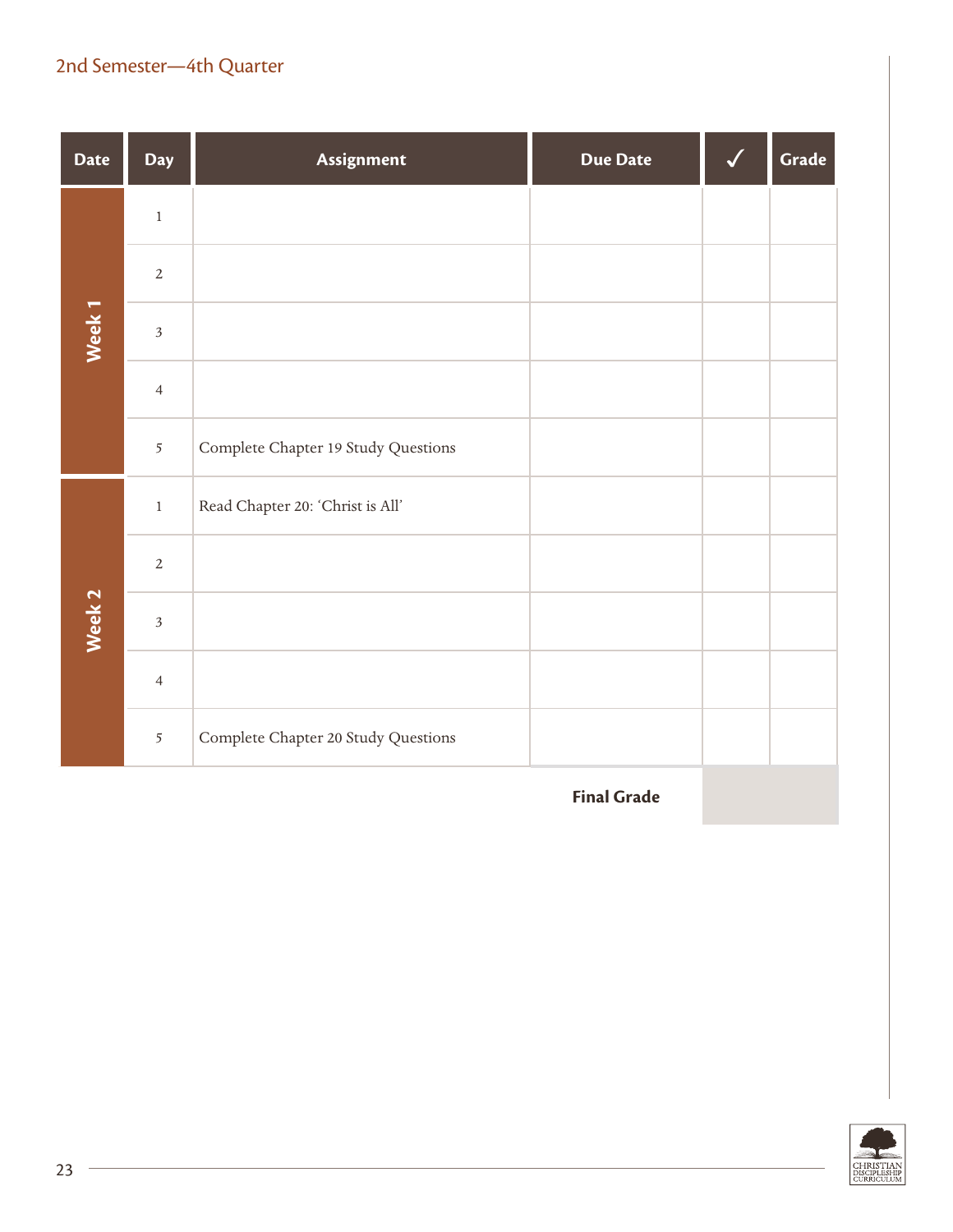*Holiness*, by J.C. Ryle

### **Worksheets**

(page numbers correspond to the Hendrickson Edition, published 2007)

#### **Author's Preface**

#### **Words to Know**

- 1. Zealous showing great energy or enthusiasm
- 2. Protracted lasting for a long time
- 3. Ostensible stated or appearing to be true, but not necessarily true
- 4. Uncongenial not friendly or pleasant
- 5. Conscientious wishing to do what is right

#### **Scripture Passage**

Hebrews 12:14

**Study Questions** 1. What is the root of holiness?

2. What do those who talk about "consecration" forget about?

3. When was this book written?

#### **Introduction**

#### **Words to Know**

- 1. Mite a very small amount
- 2. Divines theologians
- 3. Piety devotion and love for God
- 4. Amiable friendly or pleasant
- 5. Generality a statement or principle having general rather than specific validity or force
- 6. Sanctity the state of being holy
- 7. Discourtesy rude or inconsiderate behavior
- 8. Unwitting not aware of the full facts
- 9. Scrupulous diligent and thorough
- 10. Antinomianism a religious movement in 17th century England that rejected the need to engage effort in the pursuit

of personal holiness

11. Newfangled – new or novel

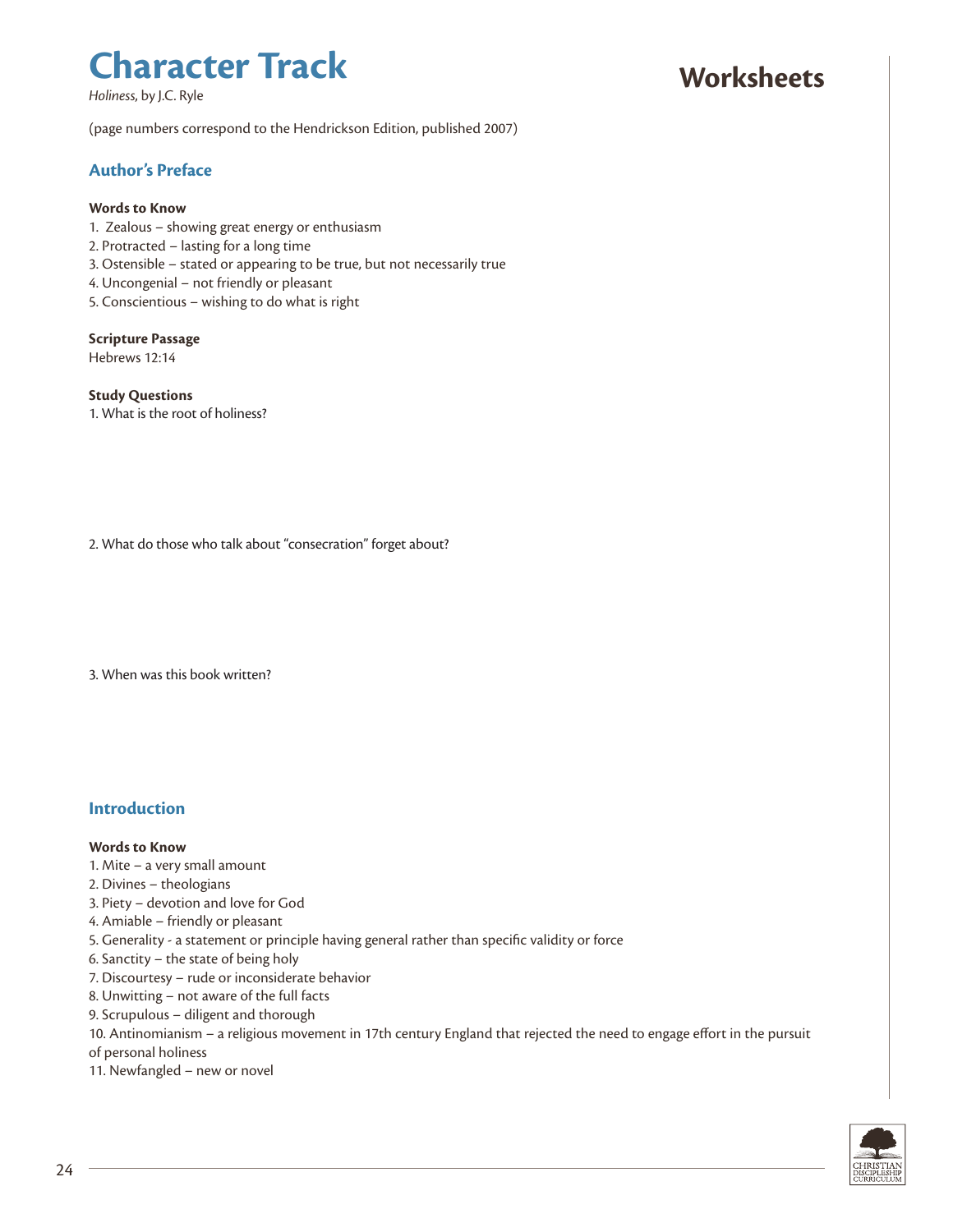*Holiness*, by J.C. Ryle

## **Worksheets**

12. Morbid – disturbing and unpleasant 13. Incessant – continuing without pause or interruption 14. Deprecate – to disapprove of 15. Uncouth – lacking good manners or refinement

#### **Scripture Passage**

Philippians 2:12-13

#### **Study Questions**

1. What does Ryle wish to advance with these twenty papers?

2. Why is Satan concerned about holiness?

3. What is the root of holiness?

4. What is the difference between justification and sanctification (page xxiii)?

5. Is perfect holiness for us possible in this world? Yes or No?

6. What dispute is there about Romans 7?

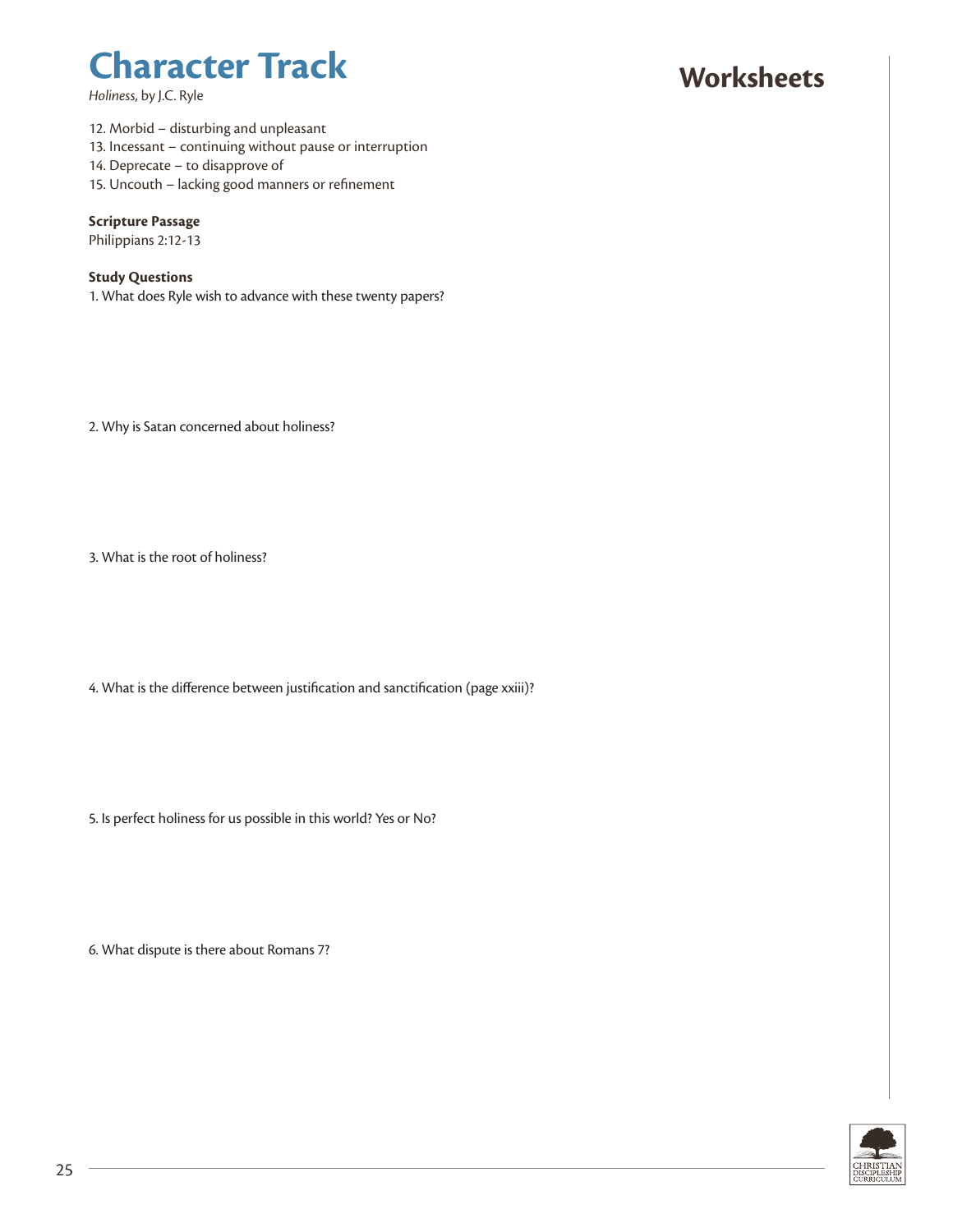*Holiness*, by J.C. Ryle

**Worksheets**

7. What are the two broad divisions of mankind that the Bible teaches?

#### **Chapter 1 - Sin**

#### **Words to Know**

- 1. Overt done or shown openly
- 2. Defective imperfect or faulty
- 3. Unsound not safe or robust
- 4. Incessant continuing without pause or interruption
- 5. Decorum behavior in keeping with good taste or modesty
- 6. Pertinacity holding firmly to an opinion or course of action
- 7. Antidote a medicine taken or given to cure a particular ill
- 8. Dogmas doctrines firmly held as true
- 9. Heterogeneous originating outside the organism
- 10. Homily a sermon or discourse

#### **Scripture Passage**

1 John 3:4

**Study Questions**

1. How does Ryle define sin?

2. What did Archbishop Usher say right before he died?

3. From where do we get our sin nature?

4. What aspects of human nature are affected by sin?

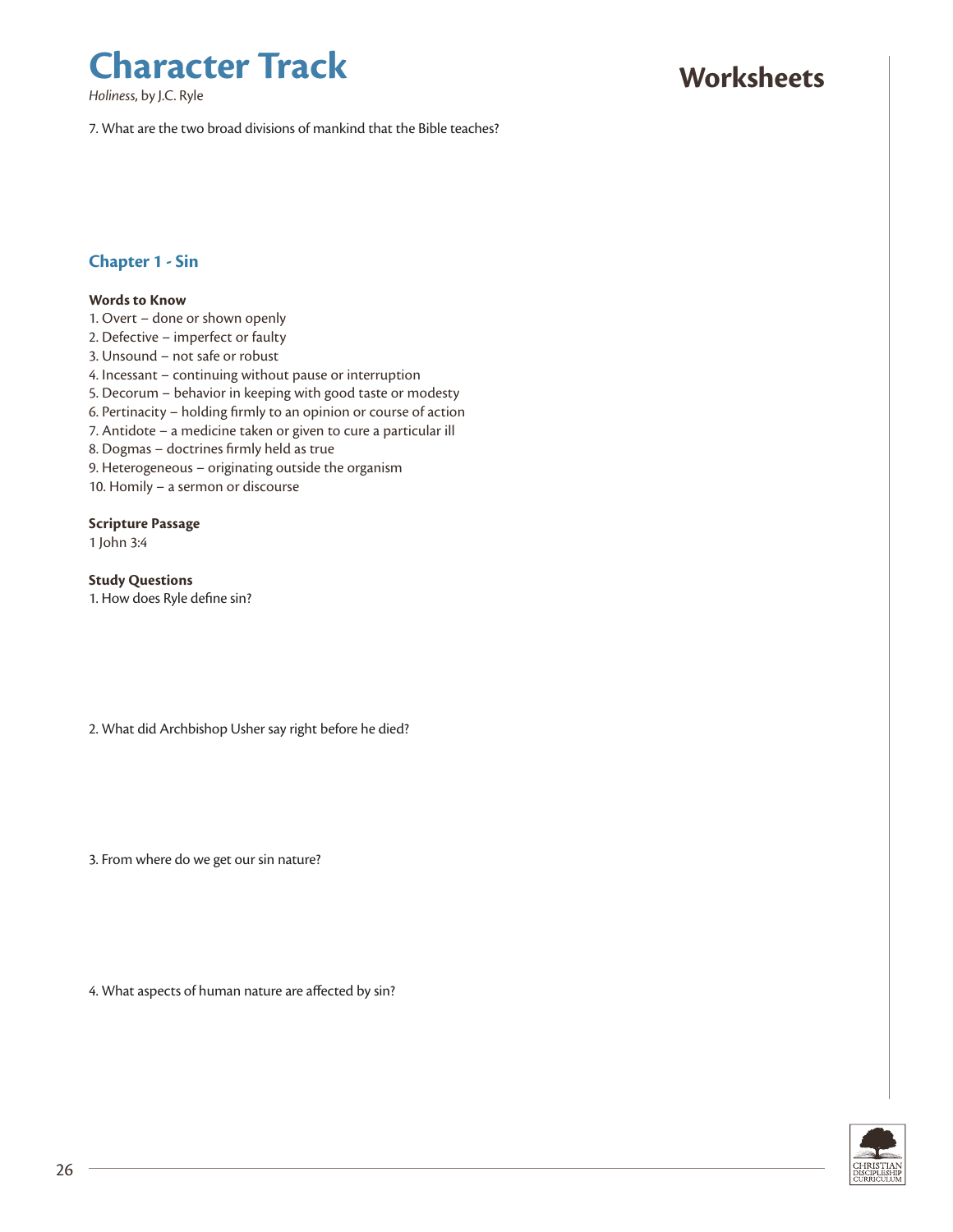*Holiness*, by J.C. Ryle

### **Worksheets**

5. Read Hebrews 3:13. What aspect of sin is mentioned in this verse?

6. What does Ryle mean when he says, "we must begin low if we would build high"?

#### **Chapter 2 - Sanctification**

#### **Words to Know**

- 1. Secession withdrawing from the membership
- 2. Arraign to bring before a court to answer for charges
- 3. Purgatory in Roman Catholic doctrine, the place of purifying or "purgation" where souls unperfected in holiness go before entering heaven
- 4. Congenial pleasant
- 5. Flippant not showing a serious or respectful attitude
- 6. Formalism a system of religious practice based on merely external patterns of worship and obedience without
- consideration of the heart
- 7. Habitual done consistently as a habit
- 8. Precept a general rule intended to regulate thought or behavior
- 9. Peevish easily irritated

#### **Scripture Passage**

1 Thessalonians 4:3

#### **Study Questions**

1. What three things taught in the Bible are necessary for every man and woman to be saved?

2. What is Ryle's definition of sanctification (page 20)?

3. Read John 15:5. What does this verse teach about the relationship between union with Christ and sanctification?

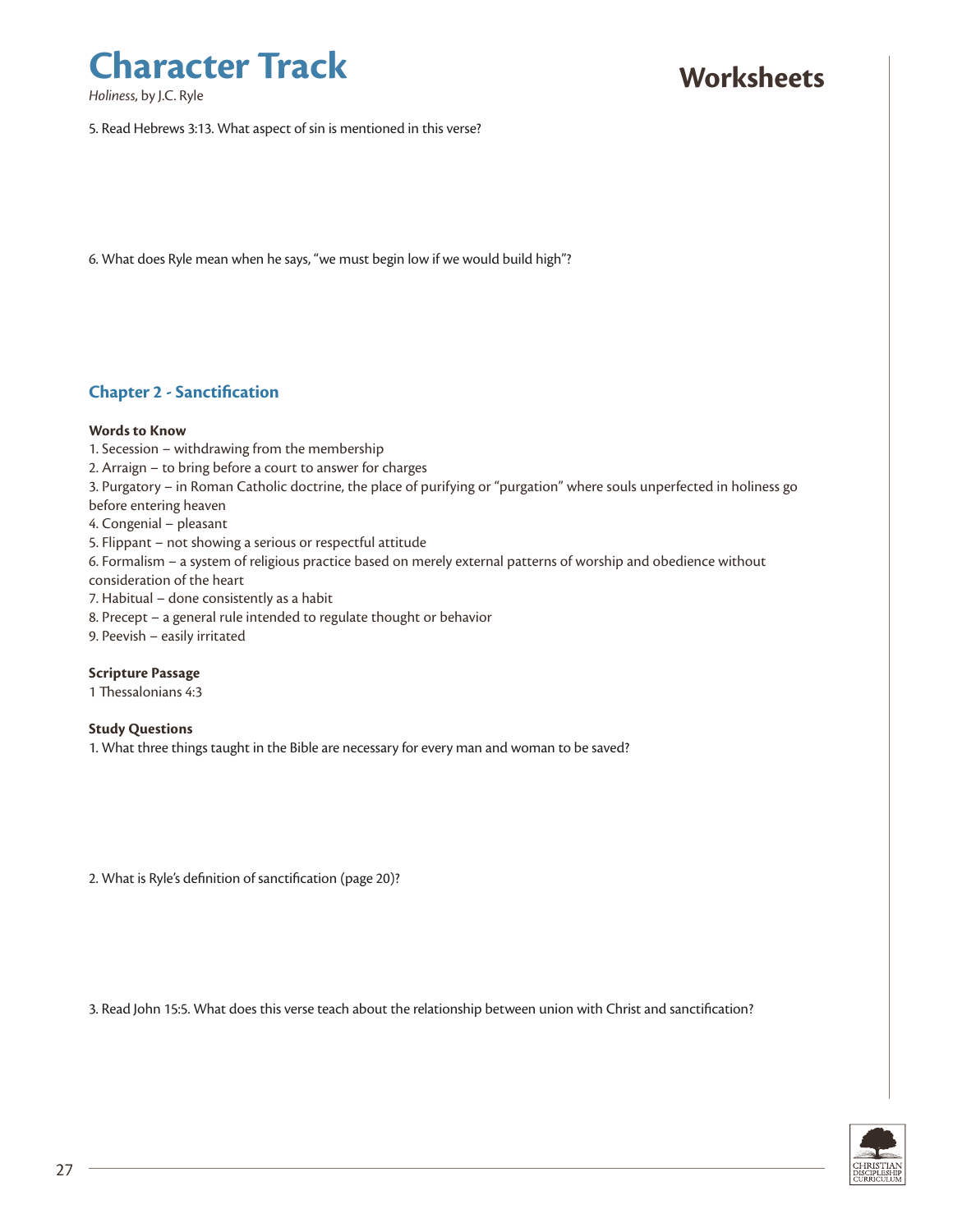*Holiness*, by J.C. Ryle

### **Worksheets**

4. What are the scriptural means we must use to grow in sanctification (page 26)?

5. What does Ryle say about purgatory in this chapter?

6. Explain what Ryle means when he says that sanctification does not "consist in retirement from our place in life"?

7. What are some of the "passive graces" of Christianity?

8. List the differences between justification and sanctification.

#### **Chapter 3 - Holiness**

#### **Words to Know**

- 1. Mortify to kill
- 2. Abhor to regard with disgust and hatred
- 3. Dross something regarded as worthless, rubbish

#### **Scripture Passage**

Hebrews 12:14

#### **Study Questions**

1. What does Ryle mean when he says that holiness is "the habit of being one with the mind of God"?

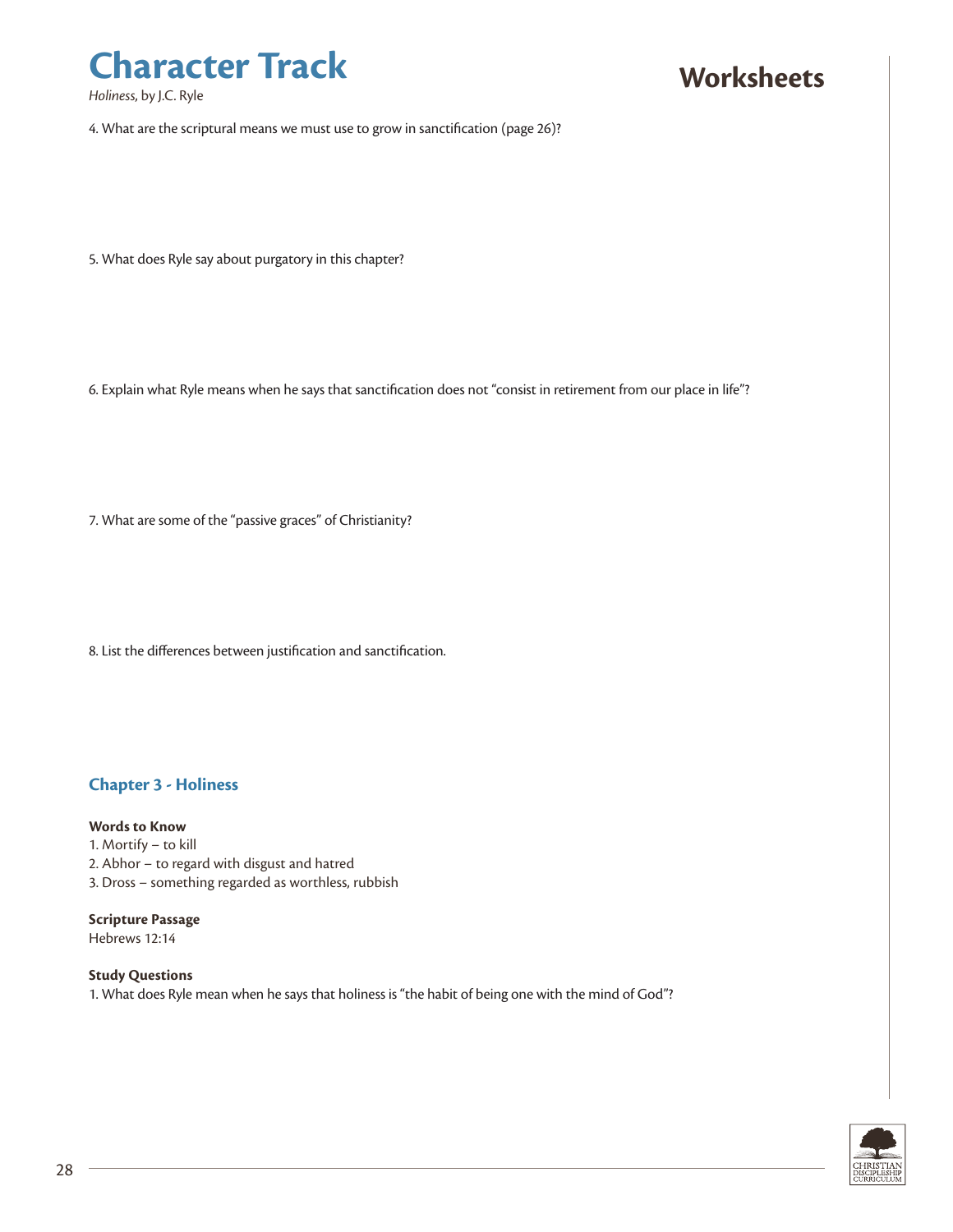*Holiness*, by J.C. Ryle

### **Worksheets**

2. Summarize what Ryle says about humility. What does true humility look like?

3. Can holiness cover our sins and make satisfaction for our debt against God? Yes or No?

4. Read Titus 2:14. According to this verse why did Christ come to redeem His people?

5. Why would an unholy person not enjoy heaven?

6. What warning does Hebrew 12:14 give?

7. If you want to be holy, where must every person begin (page 61)?

#### **Chapter 4 - The Fight**

#### **Words to Know**

- 1. Indolence avoidance of exertion; laziness
- 2. Infidelity unfaithfulness
- 3. Maxim a short pithy statement expressing a general truth or rule
- 4. Enmity hostility or opposition
- 5. Armistice an agreement between two parties to stop fighting for a time
- 6. Apathy lack of interest or concern

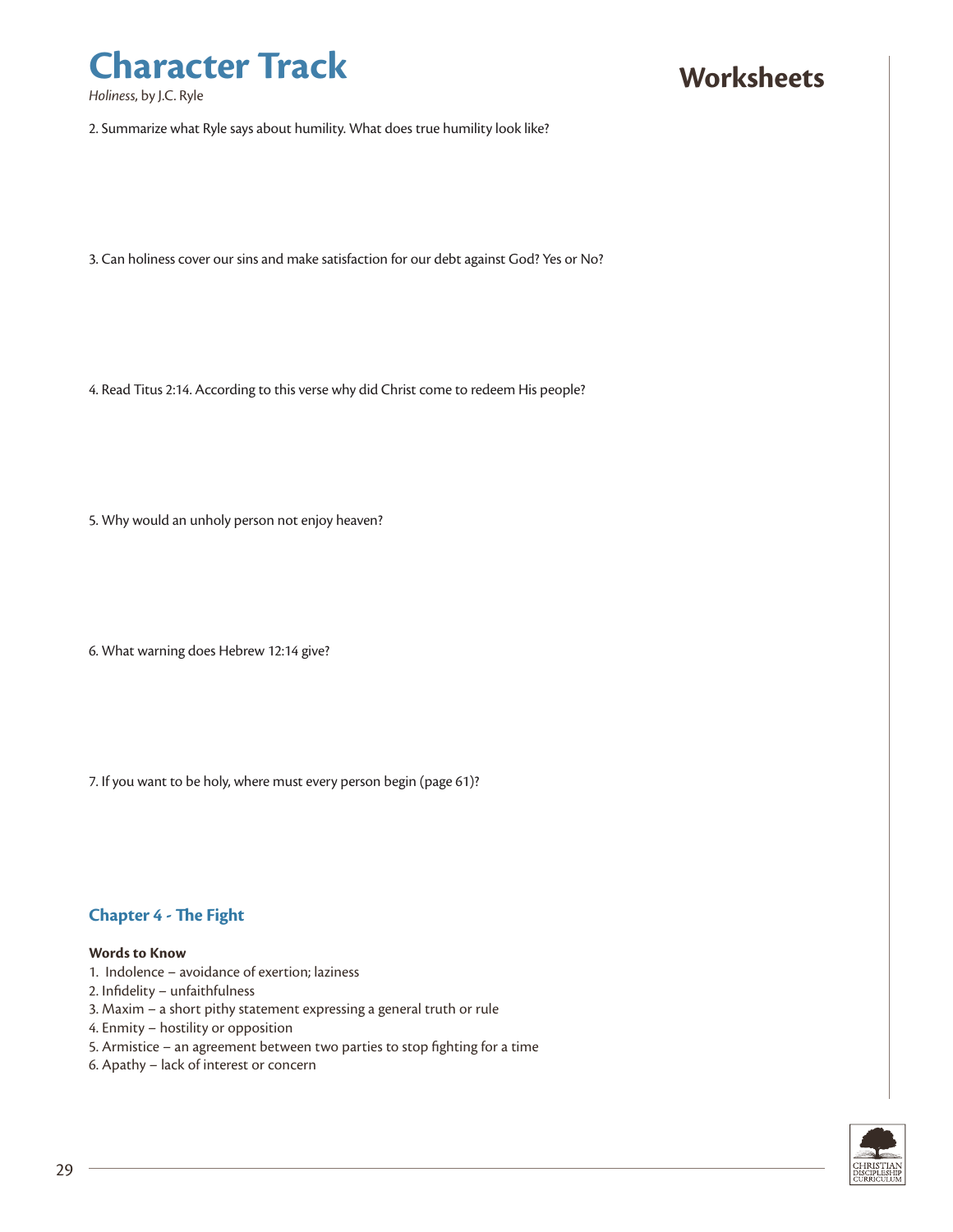*Holiness*, by J.C. Ryle

## **Worksheets**

7. Stagnation – lack of activity or growth

8. Deist – a person who holds the belief in a supreme being who created the world, but no longer has any involvement in the creation

9. Commissariat – a department for the supply of food and equipment

10. Profligacy – reckless or immoral behavior

#### **Scripture Passage**

1 Timothy 6:12

#### **Study Questions**

1. How important are the consequences of spiritual warfare?

2. What are the three enemies of the Christian (page 67)?

3. How does baptism become a mere form (page 70)?

4. If we sense a fight and an internal conflict, why should this comfort us (page 72)?

5. What does victory depend on in the Christian warfare?

6. What items does Ryle list that make the Christian warfare a "good warfare"?

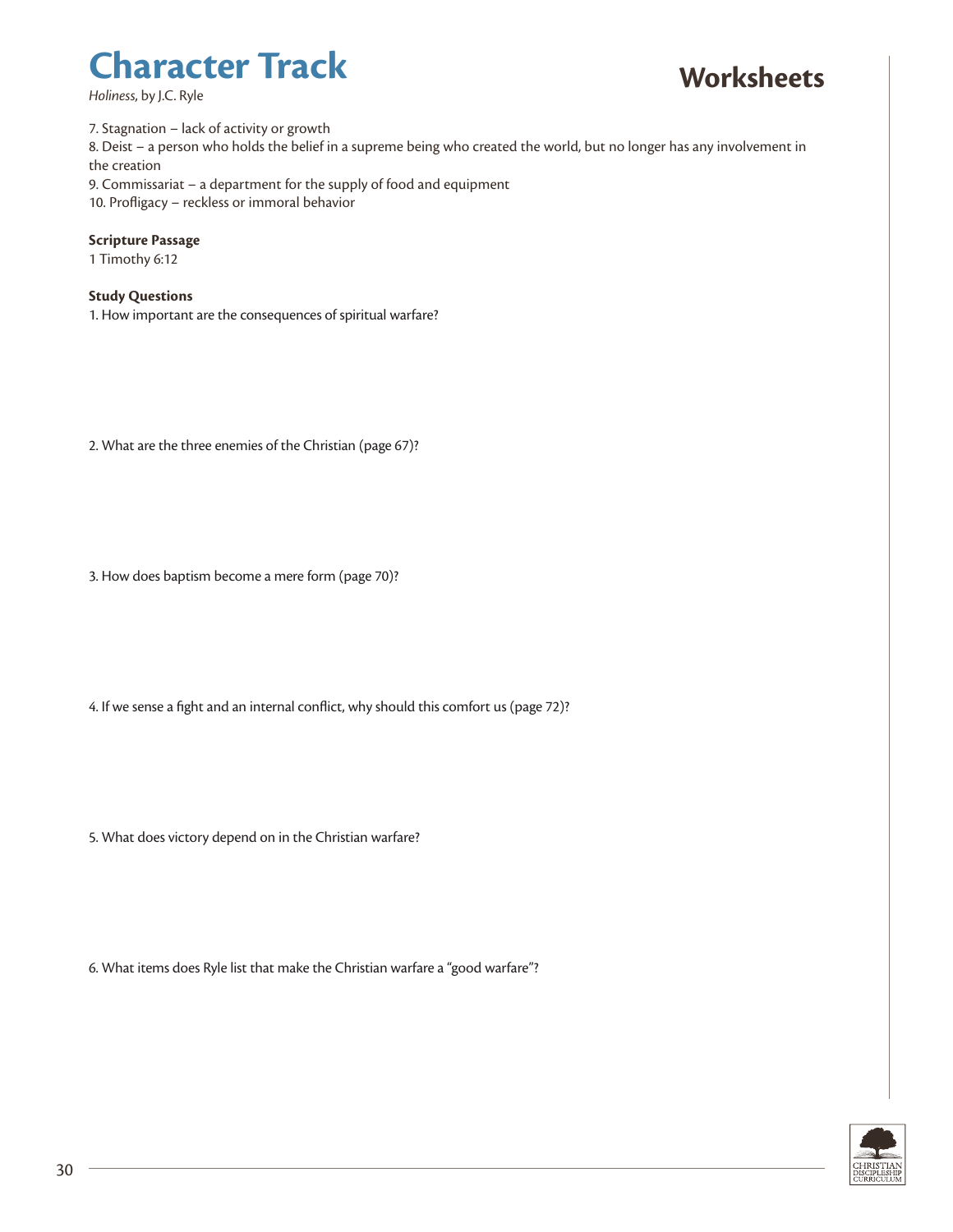*Holiness*, by J.C. Ryle

#### **Chapter 5 - The Cost**

#### **Words to Know**

- 1. Proxy a person authorized to represent another
- 2. Spasmodic done in brief, irregular bursts
- 3. Fervor intense and passionate feeling
- 4. Privation the loss or absence of something

#### **Scripture Passage**

Luke 14:28

#### **Study Questions**

1. Ryle explains how there is both a profit and a loss in calculating the cost of following Jesus. What is the profit and what is the loss?

2. Who are the enemies of the Christian (page 98)?

3. How does Ryle describe the pleasures of sin?

4. What made Noah endure the mockery of his generation?

#### **Chapter 6 - Growth**

**Words to Know** 1. Slovenly – careless 2. Bier - a movable frame on which a coffin or a corpse is placed before burial

**Scripture Passage** 2 Peter 3:18



### **Worksheets**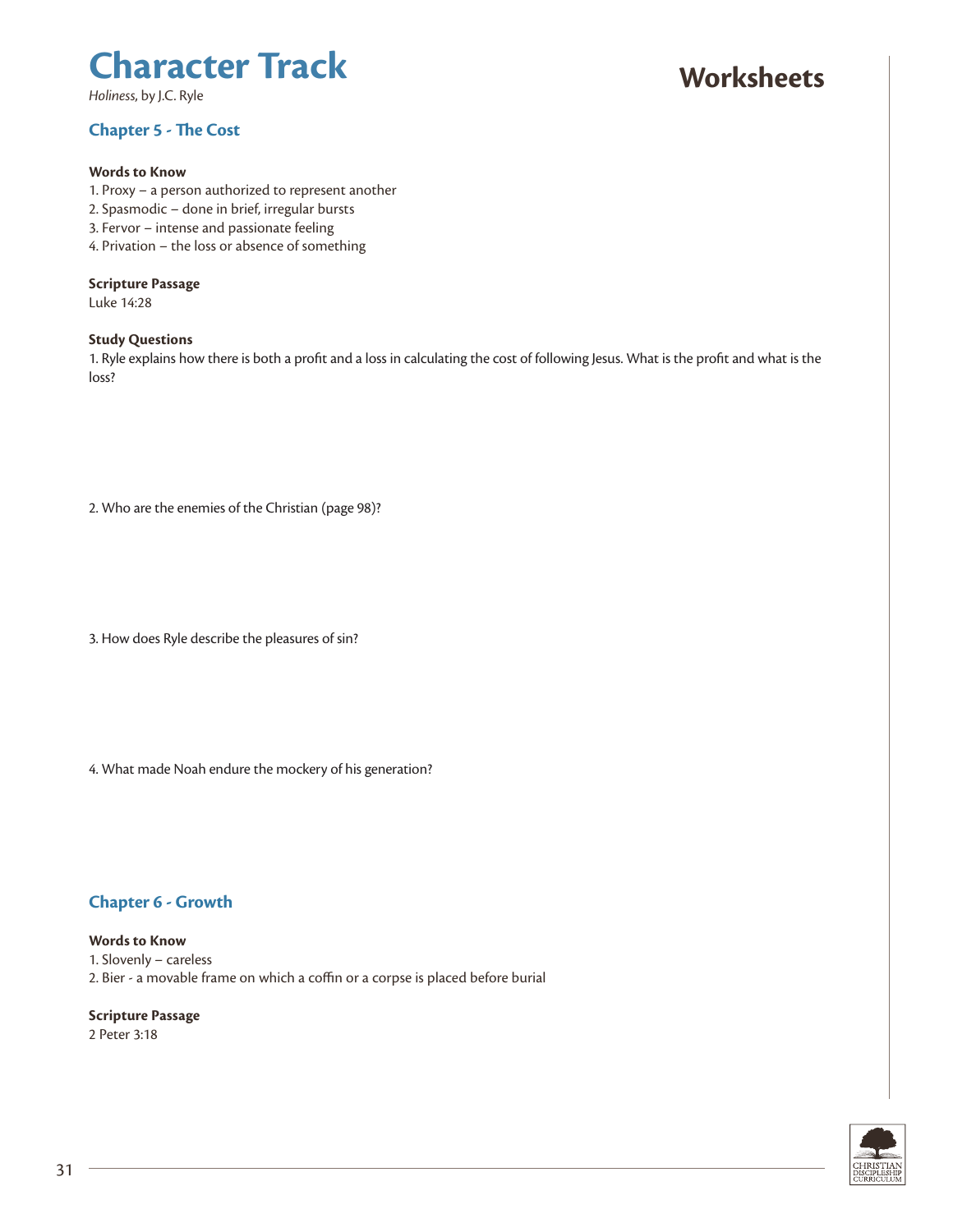*Holiness*, by J.C. Ryle

#### **Study Questions**

1. Can a believer grow in justification?

### **Worksheets**

2. What is the first mark of growth in grace that Ryle lists?

3. What is the third mark of growth in grace that Ryle lists?

4. Read James 1:17. What does this passage teach us about Christian growth?

5. What are the private means of grace?

6. What are the public means of grace?

#### **Chapter 7 - "Assurance"**

(Note: the section of quotations from English Divines found towards the end of the chapter may be optionally left out of the reading)

#### **Words to Know**

- 1. Oblation a sacrifice
- 2. Controverted a disputed matter

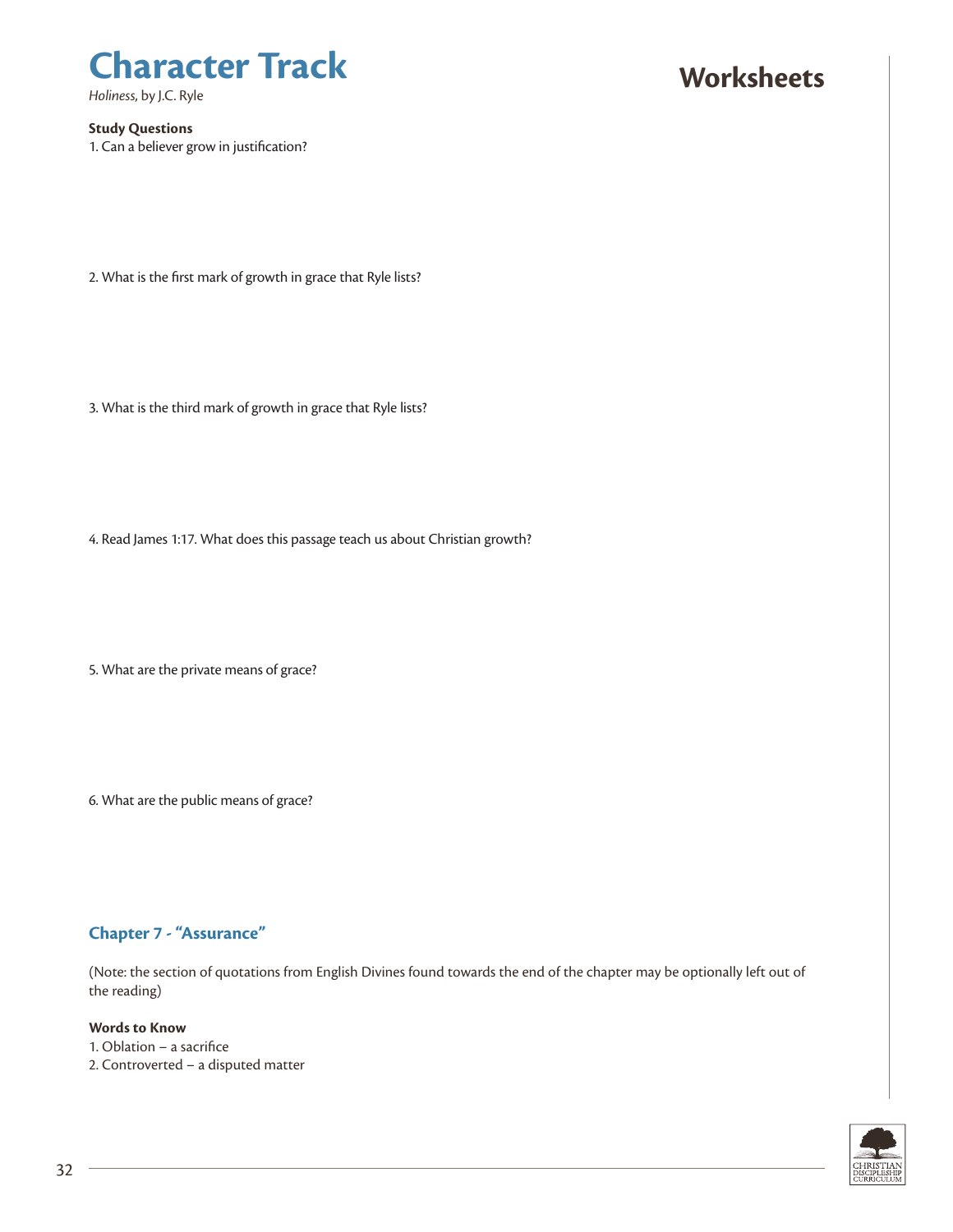*Holiness*, by J.C. Ryle

## **Worksheets**

3. Bereavement – being deprived of a loved one through death or some other absence

4. Cordial – a medicine

- 5. Hypochondriac a person experiencing constant anxiety about one's health
- 6. Emigrant a person who leaves their own country

7. Experimental – At the time of Ryle's writing, this word is used to mean "experiential" or that which is felt or experienced by a person

#### **Scripture Passage**

2 Timothy 4:6-8

#### **Study Questions**

1. What does Paul look "downward" to in 2 Timothy 4:6-8?

2. What does Paul look "backward" to in 2 Timothy 4:6-8?

3. What does Paul look "forward" to in 2 Timothy 4:6-8?

4. What does the Church of Rome (the Roman Catholic church) say about assurance?

5. Choose one of the Scripture texts that Ryle lists that prove the doctrine of assurance. Write the passage out in full here.

6. Is it possible for a true believer to be saved and yet not have assurance of their salvation?

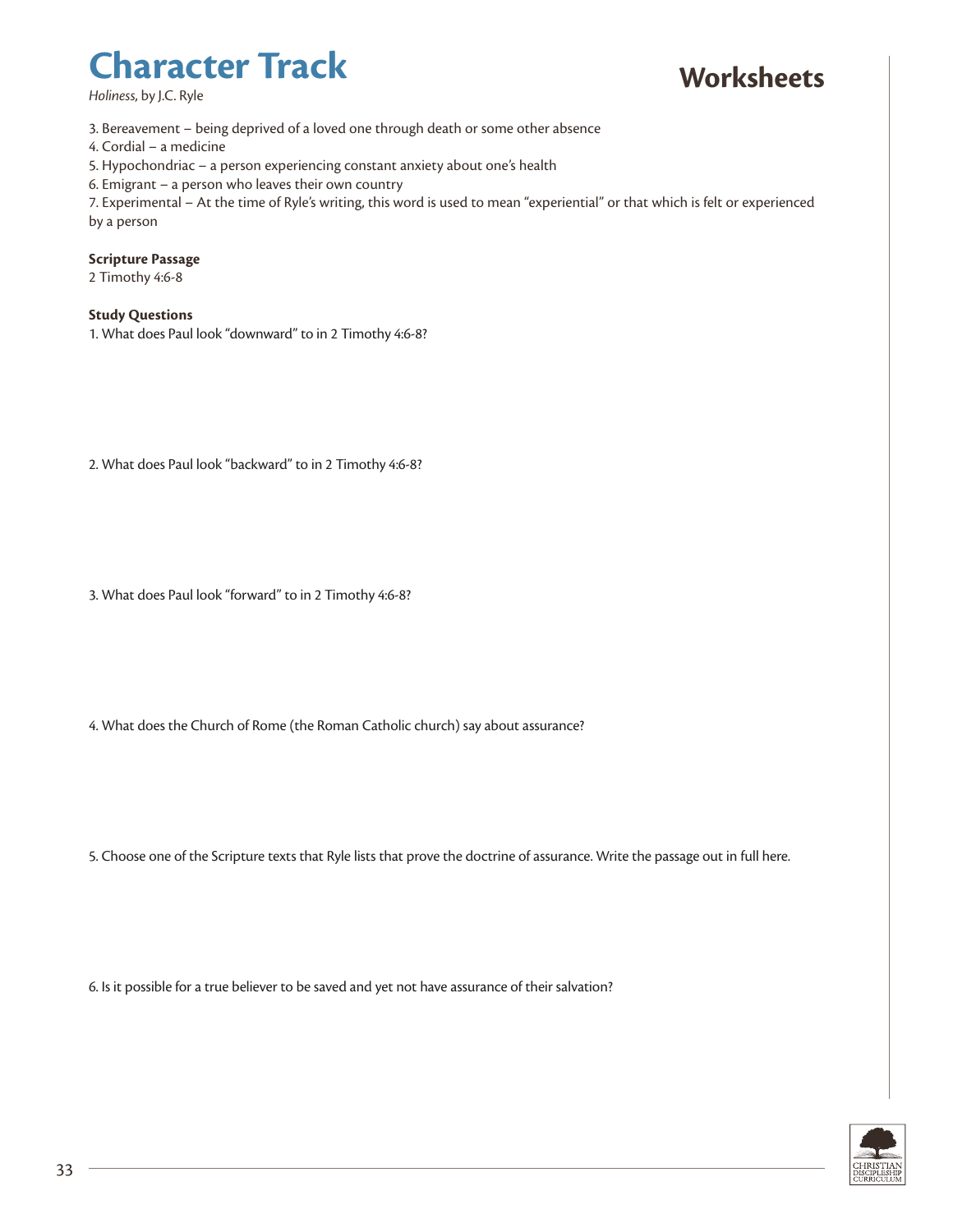

*Holiness*, by J.C. Ryle

7. Read John 6:37. What does Jesus promise here?

### **Worksheets**

8. How does an inconsistency of life affect assurance?

9. What did Christian, in The Pilgrim's Progress, lose when he slept in the Arbor?

#### **Chapter 8 - Moses: An Example**

**Words to Know** 1. Forlorn – pitifully sad and abandoned 2. Infidel – a person who does not believe

**Scripture Passage** Hebrews 11:24-26

**Study Questions** 1. What three things did Moses give up and refuse?

2. What three things did Moses choose?

3. What principle moved Moses to do these things?

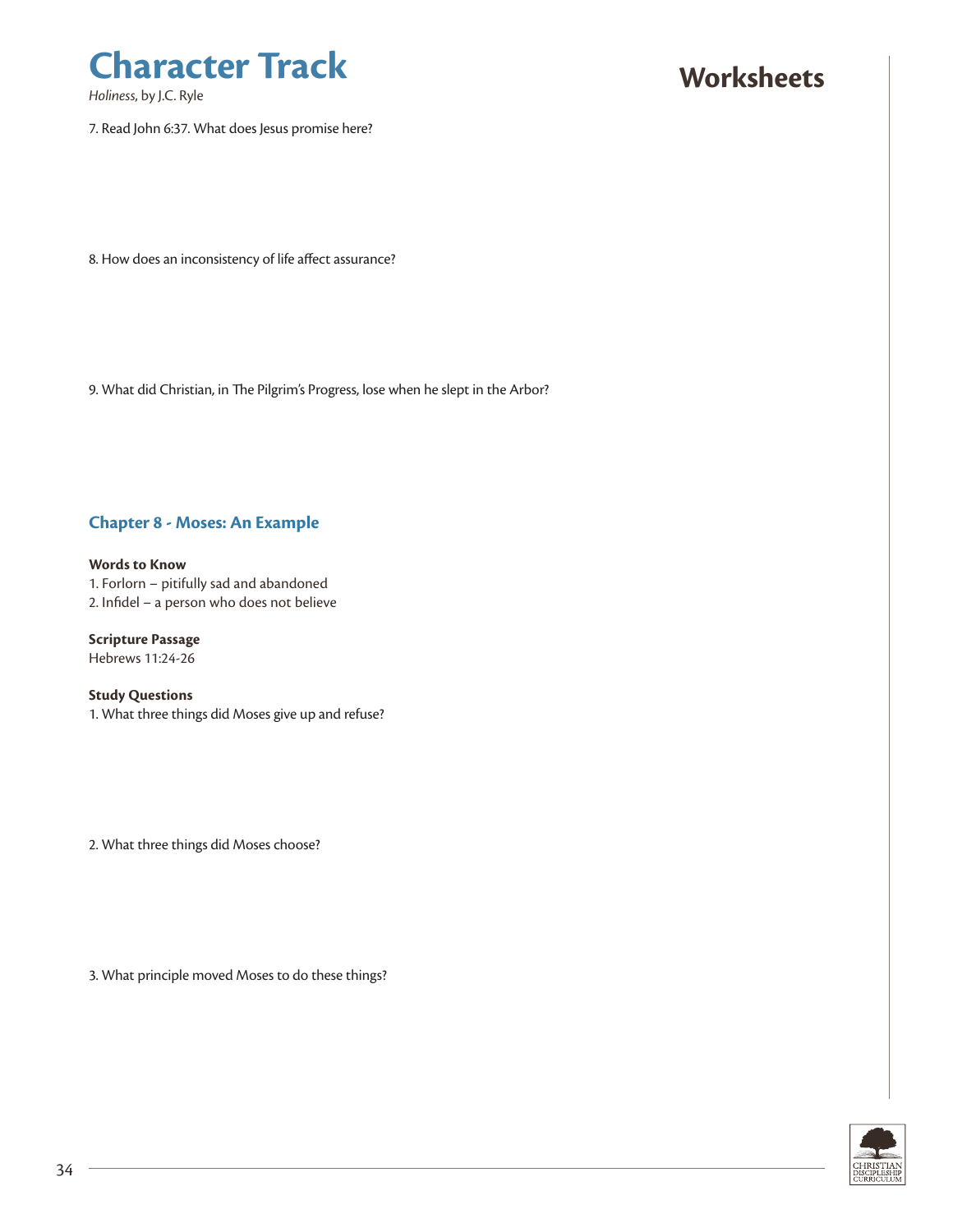*Holiness*, by J.C. Ryle

### **Worksheets**

4. According to Ryle, why are so many people ungodly and worldly (page 185)?

5. What are the two classes of people in the visible church of Christ (page 186)?

6. What is the root of a real Christian's character?

#### **Chapter 9 - Lot: A Beacon**

#### **Words to Know**

- 1. Dross something regarded as worthless, rubbish
- 2. Trifle to act carelessly
- 3. Loiter to stand or wait idly
- 4. Illiberal not broad and open in one's opinions or convictions
- 5. Indolence avoidance of exertion; laziness
- 6. Congenial pleasant or agreeable

#### **Scripture Passage**

Genesis 19:15-22

#### **Study Questions**

1. What two-word phrase reveals Lot's character?

2. What was Lot's spiritual condition according to Ryle (page 190)?

3. How does 2 Peter 2:7-8 describe Lot?

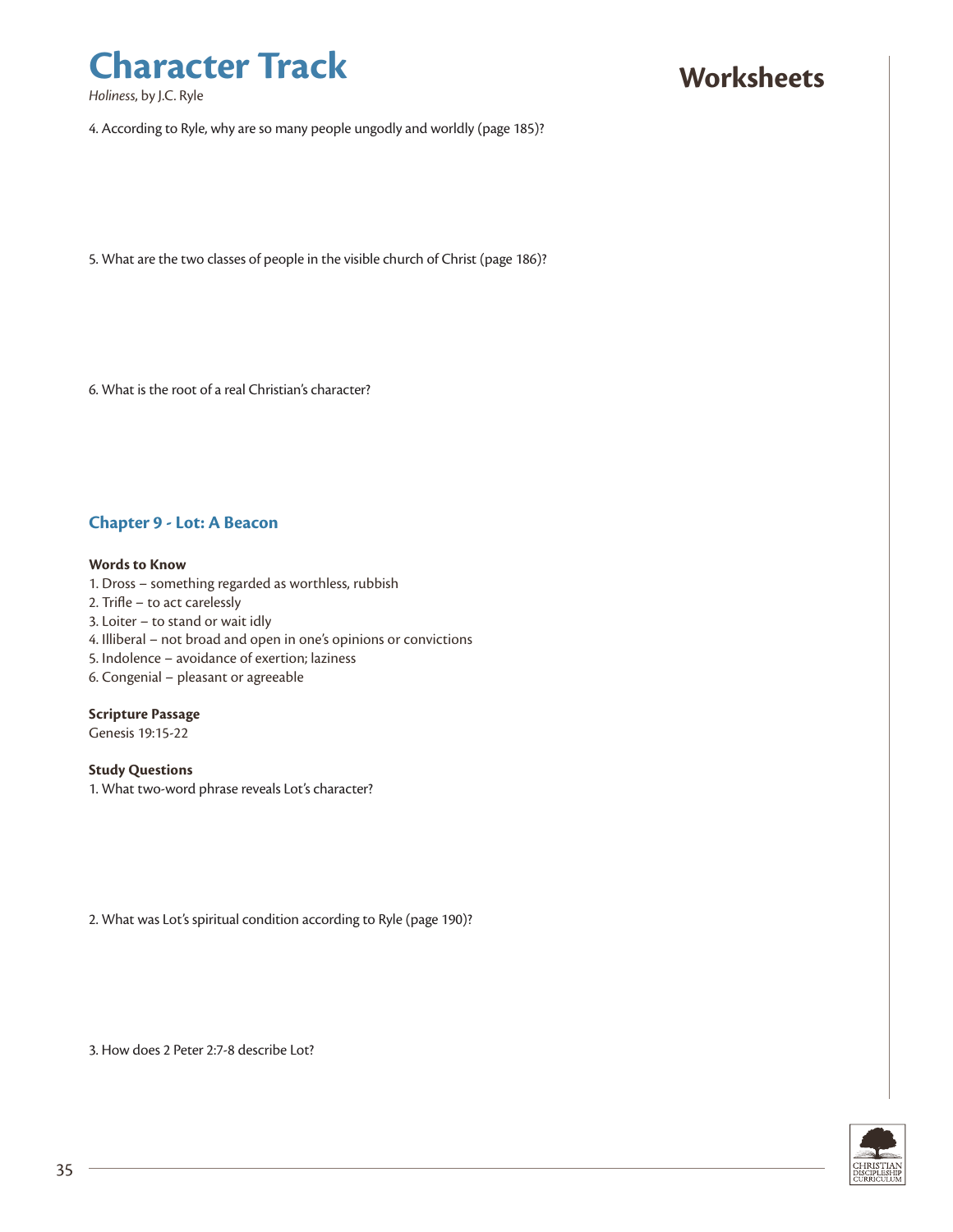

*Holiness*, by J.C. Ryle

4. How are some Christians like Lot?

### **Worksheets**

5. What was Lot's wrong choice early in life?

6. What are some important considerations when we choose somewhere to live or a profession/job?

#### **Chapter 10 - A Woman to Be Remembered**

#### **Words to Know**

- 1. Epidemic a widespread occurrence of disease
- 2. Blight a thing that spoils or damages
- 3. Torpid inactive or lethargic
- 4. Specious superficially plausible but actually wrong
- 5. Odious extremely unpleasant
- 6. Profligate licentious, wasteful, or dissolute

#### **Scripture Passage**

Luke 17:31-37

**Study Questions** 1. What happened to Lot's wife when she looked back at Sodom?

2. What verb does Jesus use in Luke 17:32?

3. Explain J.C. Ryle's statement "The same fire which melts the wax hardens the clay."

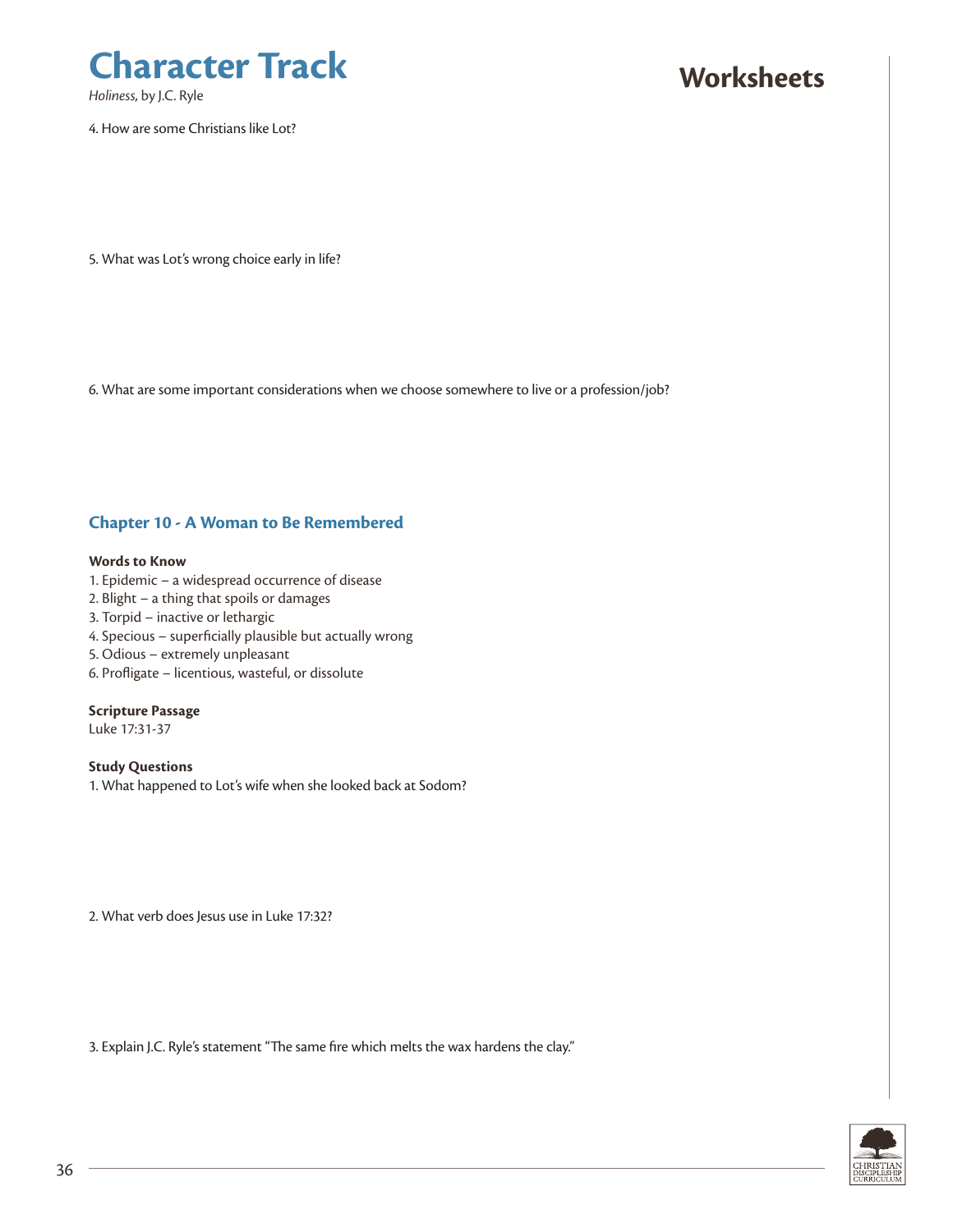

*Holiness*, by J.C. Ryle

4. What did Lot's wife not have (page 212)?

### **Worksheets**

5. What is the epidemic disease of the present day that Ryle mentions (page 214)?

6. Read Luke 9:62. What does Jesus teach in this passage?

7. What happens to Christianity when the doctrine of eternal hell is denied (page 220)?

#### **Chapter 11 - Christ's Greatest Trophy**

**Scripture Passage** Luke 23:39-43

**Study Questions** 1. What is the main doctrine to be learned from the story of the penitent thief (page 230)?

2. What is the second lesson of this passage (page 233)?

3. What are the three spiritual characteristics of the penitent thief that Ryle observes?

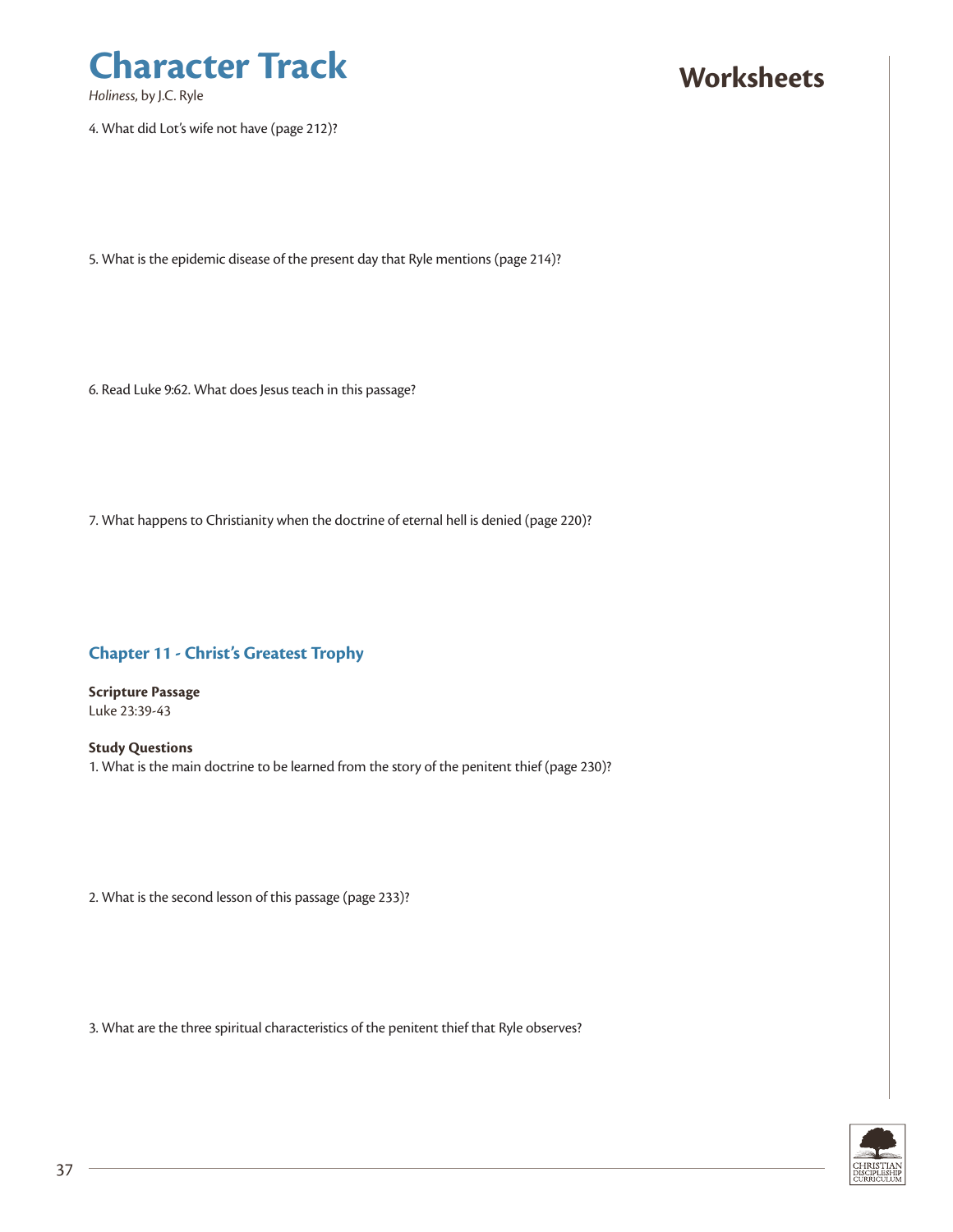*Holiness*, by J.C. Ryle

## **Worksheets**

4. What happens to the believer the moment they die?

#### **Chapter 12 - The Ruler of the Waves**

**Words to Know** 1. Malefactor – an evildoer 2. Profligacy – reckless living

**Scripture Passage** Mark 4:37-40

**Study Questions** 1. Why were the Gospels written?

2. How does God use troubles/trials in our sanctification?

3. What does Jesus' sleeping on the pillow reveal about who He is?

4. What did the Socinians teach?

5. What do the Roman Catholics teach about the virgin Mary and the saints?

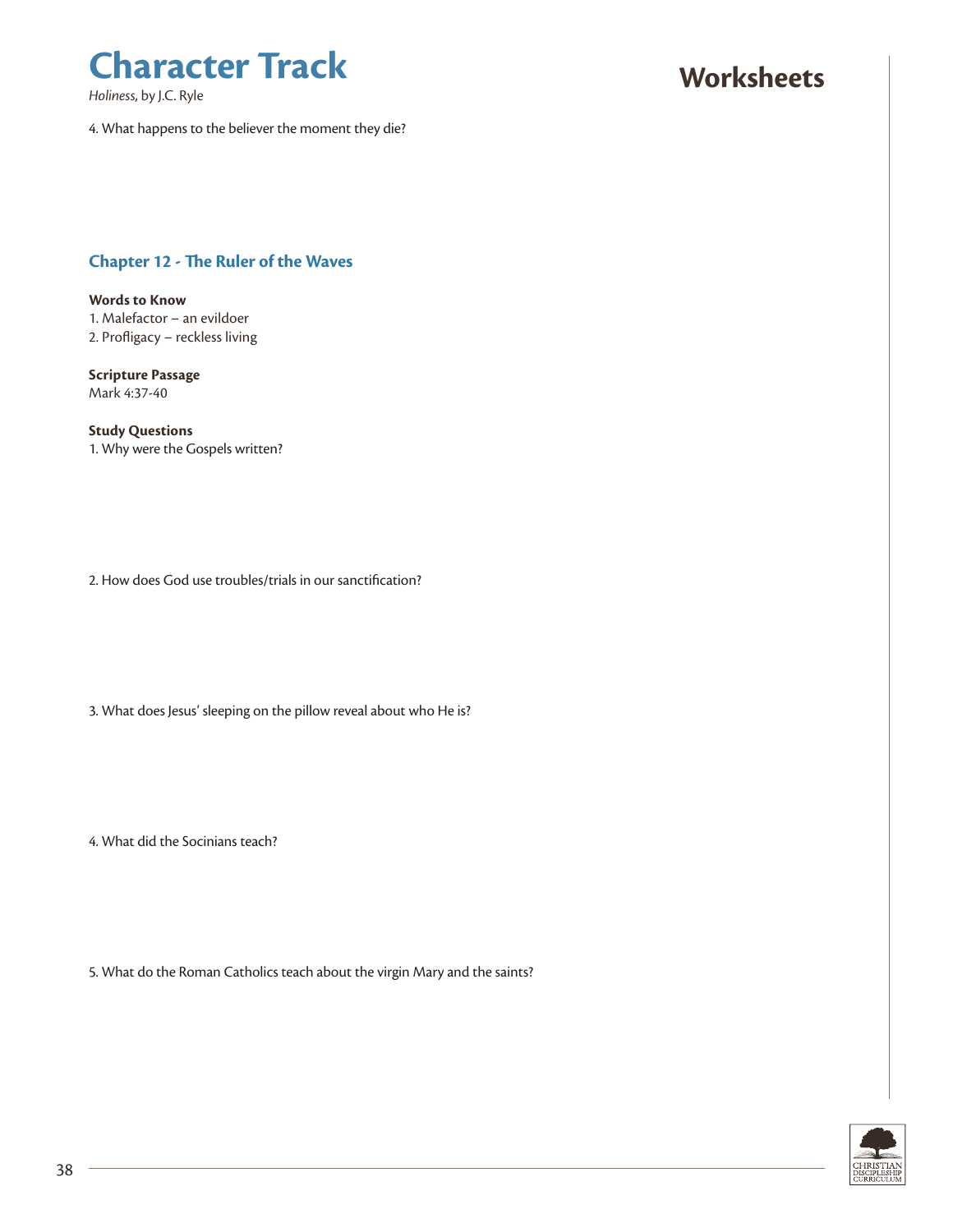*Holiness*, by J.C. Ryle

### **Worksheets**

6. What does the fearfulness of the disciples teach us?

7. How did Christ show compassion to the disciples?

#### **Chapter 13 - The Church Which Christ Builds**

**Words to Know** 1. Catholic – universal 2. Calumny – a false statement that defames the name of another

**Scripture Passage** Matthew 16:16-19

**Study Questions** 1. What is the prominent characteristic of those who are part of the one true church?

2. Who is the builder of the church?

3. What is the rock which Jesus spoke of in Matthew 16?

#### **Chapter 14 - Visible Churches Warned**

**Words to Know** 1. Languid – little effort or exertion

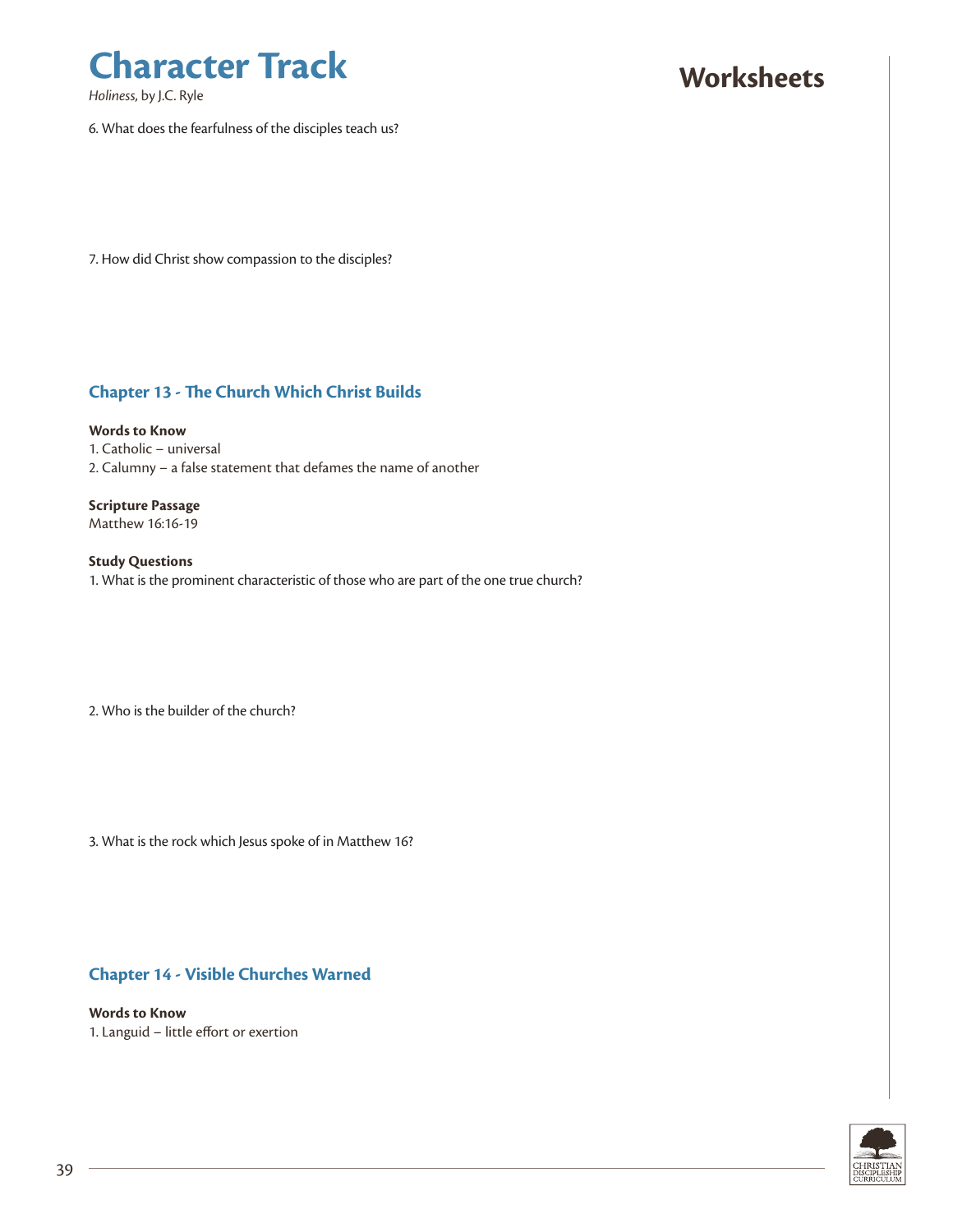*Holiness*, by J.C. Ryle

## **Worksheets**

**Scripture Passage** Revelation 3:22

#### **Study Questions**

1. What sort of things does Jesus NOT mention in the letters to the seven churches?

2. What repeated expression does Jesus use in each of the seven letters (page 291)?

3. Who is a promise made to in each of the seven letters?

4. What is Ryle's last application in this chapter?

#### **Chapter 15 - "Lovest Thou Me?"**

#### **Words to Know**

- 1. Galvanize to coat with a protective layer
- 2. Spasmodic done in brief, irregular bursts
- 3. Abstruse difficult to understand
- 4. Impalpable unable to be felt

#### **Scripture Passage**

John 21:15-19

**Study Questions** 1. How does Ryle define the true Christian (page 302)?

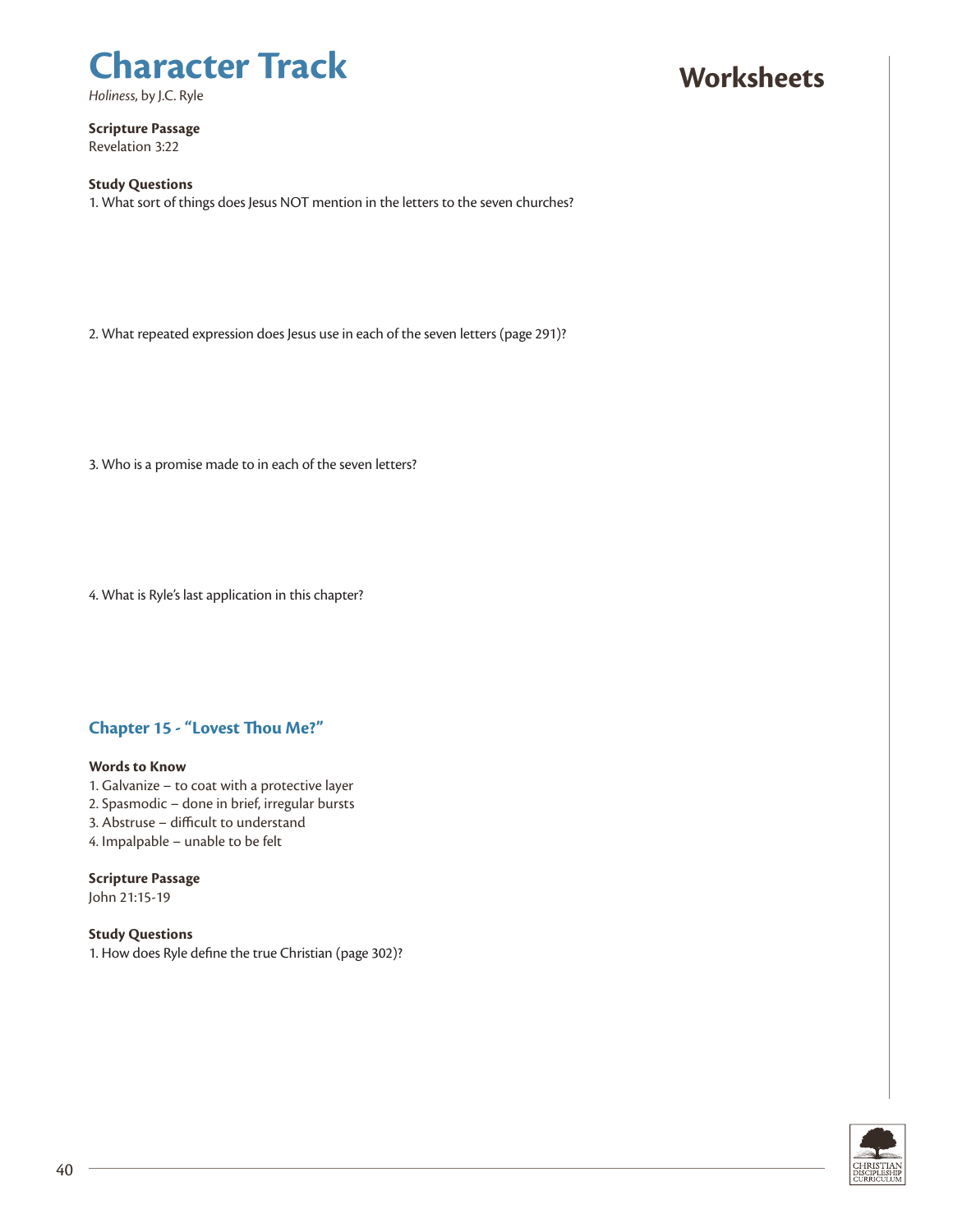*Holiness*, by J.C. Ryle

### **Worksheets**

2. What does Paul say about those who do not love Christ (see 1 Corinthians 16:22)?

3. How many times did Jesus ask Peter "do you love me"?

4. What is the inseparable companion to saving faith (page 305)?

5. What are the marks of love to Christ? Include at least four marks mentioned by Ryle.

#### **Chapter 16 - Without Christ**

**Words to Know** 1. Divine – a theologian

**Scripture Passage** Ephesians 2:11-13

**Study Questions** 1. What does Simon Magus' baptism tell us about baptism?

2. List some of the eternal consequences of being without Christ?

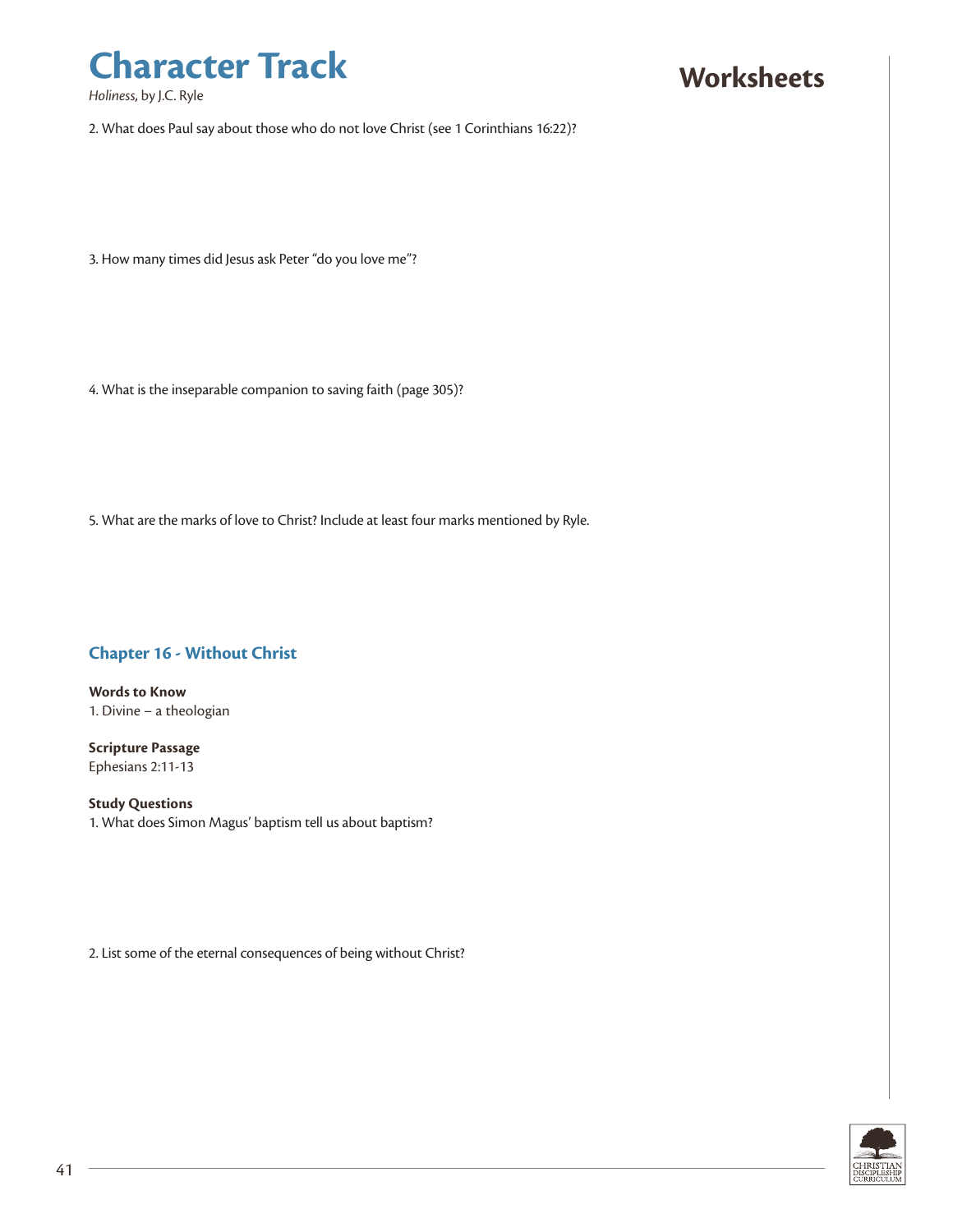*Holiness*, by J.C. Ryle

#### **Chapter 17 - Thirst Relieved**

#### **Words to Know**

1. Pompous – irritatingly grand or self-important 2. Forlorn – sad, abandoned, or lonely 3. Plenitude – an abundance

#### **Scripture Passage**

John 7:37-38

#### **Study Questions**

1. What kind of thirst is Jesus describing in John 7?

2. What is the remedy to our thirst?

3. What is the one thing required to come to Christ?

4. What are some ways that believers become a river of blessings to others?

#### **Chapter 18 - "Unsearchable Riches"**

#### **Words to Know**

- 1. Superlative of the highest quality or degree
- 2. Sacerdotal a priestly minister offering sacrifices
- 3. Descant to discourse or discuss

### **Scripture Passage**

Ephesians 3:8

### **Worksheets**

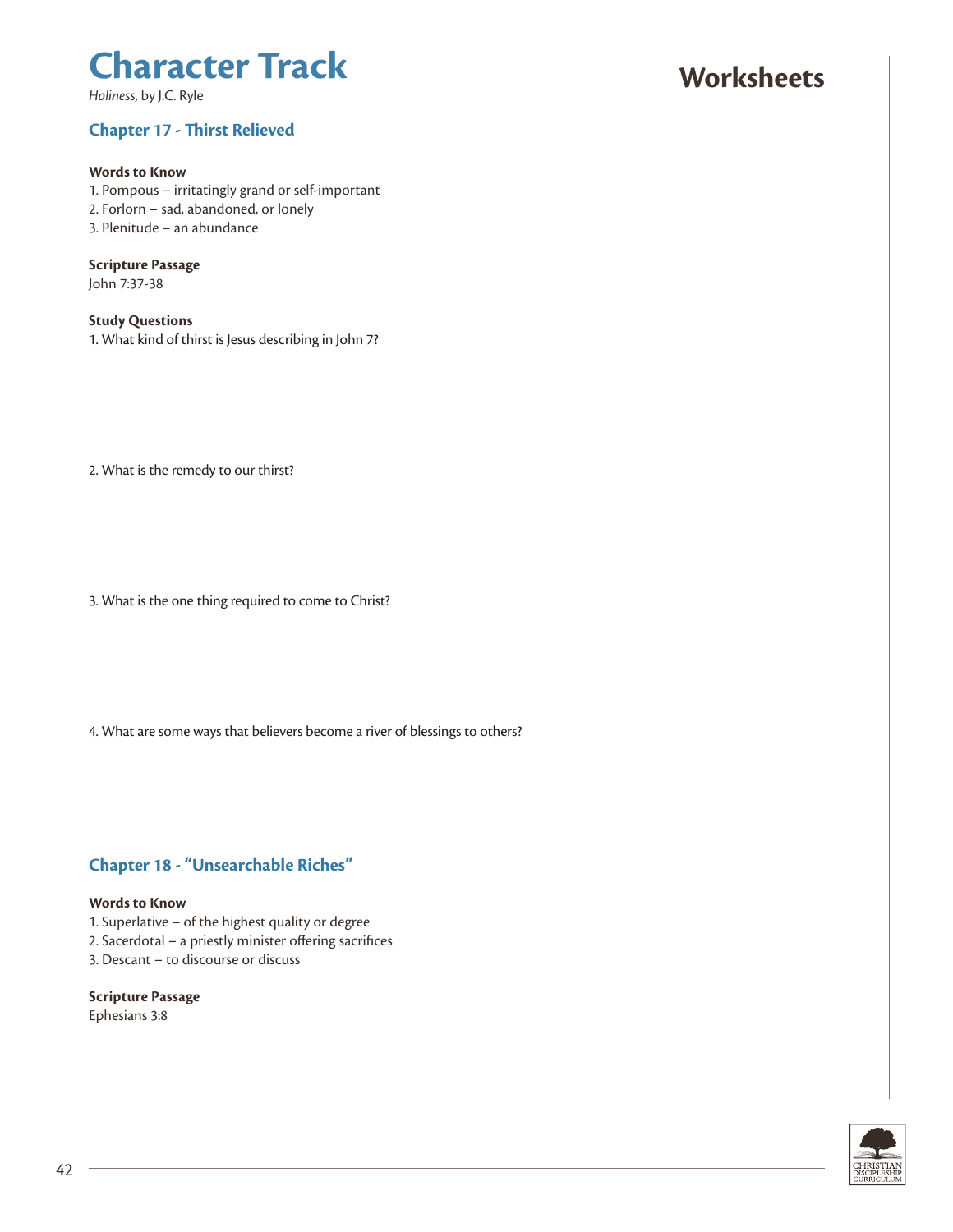*Holiness*, by J.C. Ryle

#### **Study Questions**

1. How does Paul describe himself in this verse?

### 2. What book, used in the English church, uses humble language throughout?

3. What does Paul say about his ministerial office?

4. What is the first, principal work of pastors?

5. What was the great subject of Paul's preaching?

#### **Chapter 19 - Wants of the Times**

#### **Words to Know**

- 1. Mirth amusement, expressed often with laughter
- 2. Plenary Inspiration the full and complete inspiration of the Bible
- 3. Consort to agree together
- 4. Collusion cooperation
- 5. Laxity looseness or laziness
- 6. Popery the doctrines, practices, and ceremonies of the Roman Catholic Church
- 7. Vilify to speak about or write about in an abusive manner
- 8. Auricular Confession verbal confession
- 9. Histrionic overly theatrical or melodramatic
- 10. Remonstrate forcefully protest
- 11. Nostrum a medicine considered not effective
- 12. Perfunctory carried out with little effort or reflection



**Worksheets**

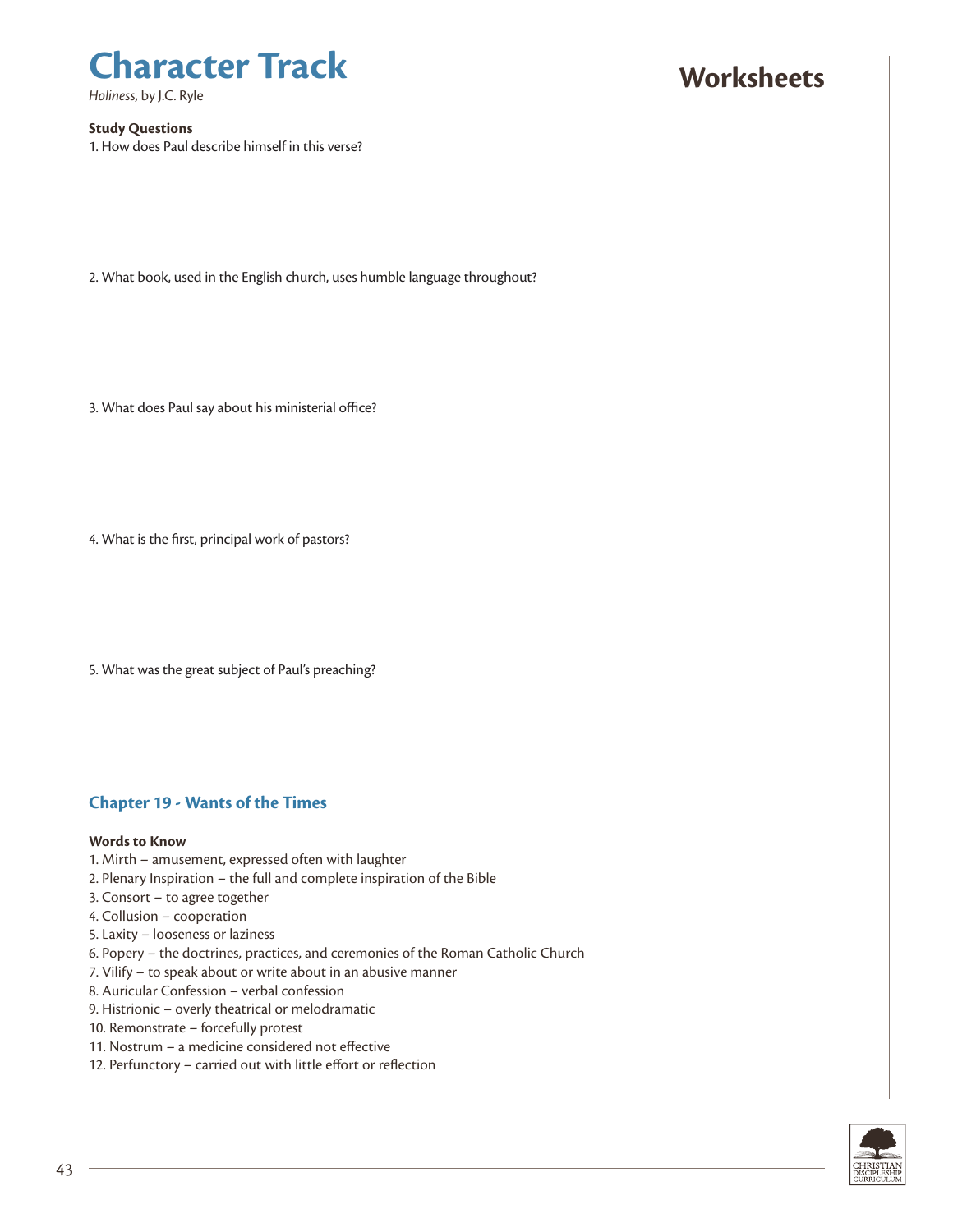*Holiness*, by J.C. Ryle

### **Worksheets**

**Scripture Passage**

1 Chronicles 12:32

#### **Study Questions**

1. What tribe is described in the passage Ryle refers to?

2. What is the first thing the times require us to do?

3. What is the second thing the times require us to do?

4. What is the third thing the times require us to do?

5. What is the fourth thing the times require us to do?

6. What is the fifth thing the times require us to do?

7. What did Ryle counsel members of the Church of England to do?

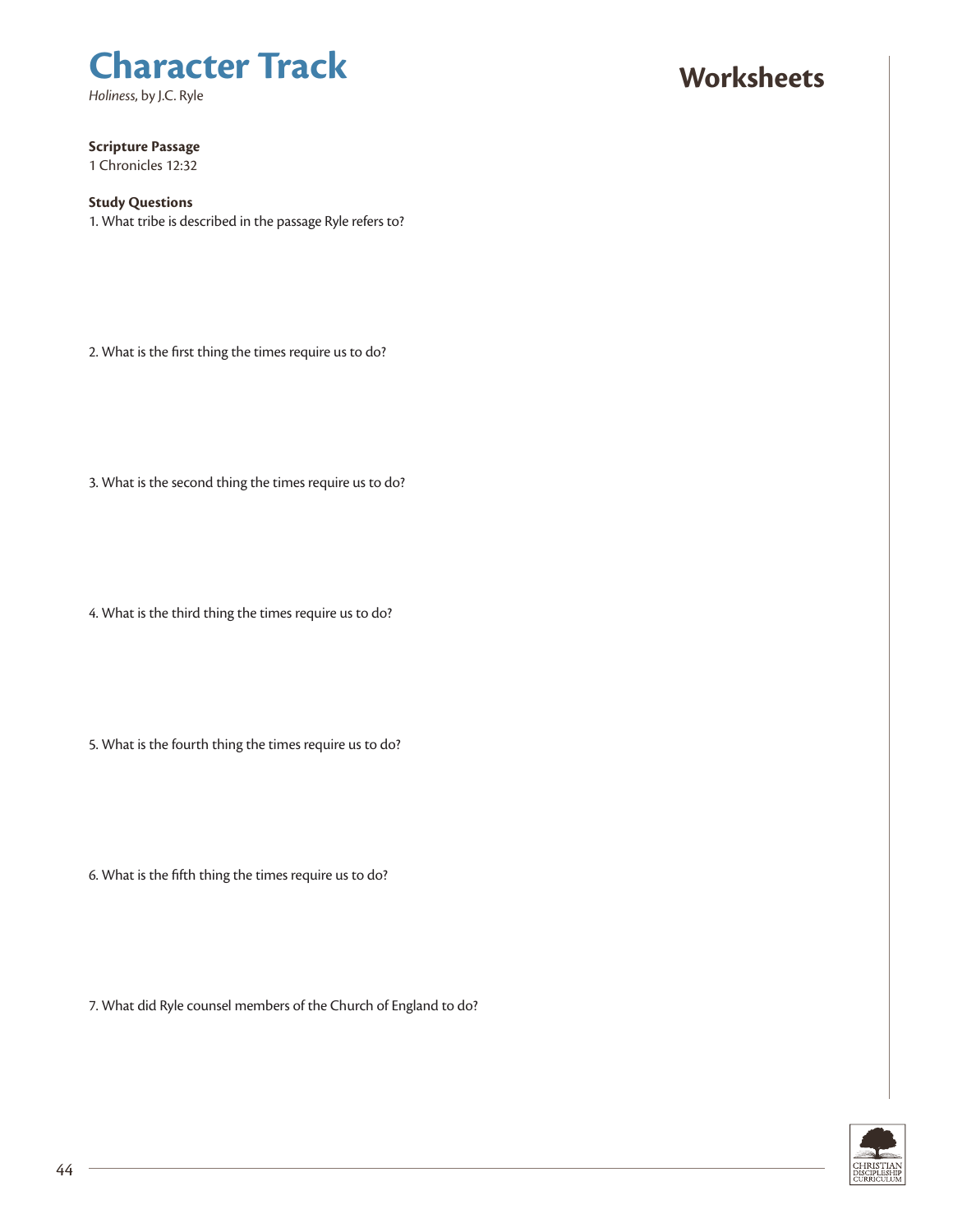*Holiness*, by J.C. Ryle

## **Worksheets**

### **Chapter 20 - "Christ is All"**

#### **Words to Know**

1. Experimental - At the time of Ryle's writing, this word is used to mean "experiential" or that which is felt or experienced by a person

#### **Scripture Passage**

Colossians 3:11

**Study Questions** 1. According to Ryle, why did our Lord Jesus often use illustrations drawn from nature?

2. Where is Christ first revealed in Genesis?

3. List two or more of the shadows of Christ found in the Old Testament mentioned by Ryle.

4. What is the root of every believer's holiness from which he or she draws strength?

#### **Chapter 21 - Extracts from Old Writers**

(optional: students may omit the reading of this chapter)

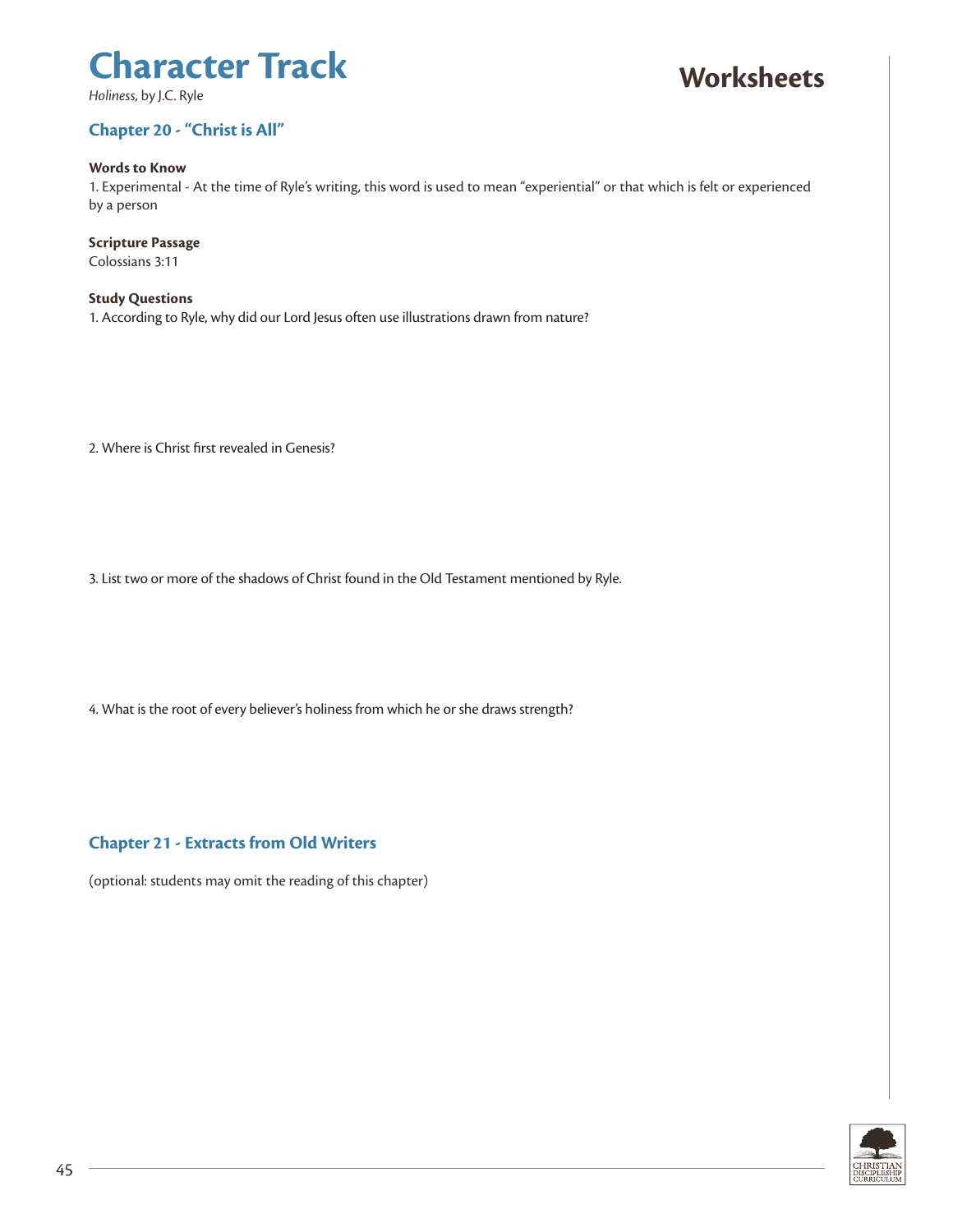### **Character Track** *Holiness*, by J.C. Ryle **Answer Key**

#### **Author's Preface**

1. Union with Christ

- 2. Conversion
- 3. 1879

#### **Introduction**

1. Scriptural holiness

2. Holiness will do great damage to his kingdom

3. Faith in Christ, Union with Christ

4. Justification does not work, but rests wholly on Christ's work. Sanctification involves personal exertion towards holiness. 5. No

6. The dispute over Romans 7 is whether Paul is describing a regen-(g) Justification gives us a title to heaven. Sanctification erate believer in the passage or an unregenerate unbeliever.

7. Believers and unbelievers, wise and foolish, converted and unconverted, children of God and children of the devil

#### **Chapter 1 – Sin**

1. Sin is doing, saying, thinking, or imagining anything that is not in perfect conformity with the mind and law of God. Sin is the transgression of the law.

2. "Lord, forgive me all my sins, and specially my sins of omission." 3. From Adam and Eve, our first parents, passed down to all humanity through the generations.

4. Every aspect of human nature, including the understanding, the affections, the conscience, the reasoning powers, and the will.

5. The deceitfulness of sin

6. Ryle means that we must have a right view of sin if we would understand the gospel rightly.

#### **Chapter 2 – Sanctification**

1. Justification, regeneration, and sanctification

2. Sanctification is that inward spiritual work which the Lord Jesus 2. Sanctification is that inward spiritual work which the Eord Jesus warning and exhortation to pursue holiness.<br>Christ works in a man by the Holy Ghost, when he calls him to be 2. From newen must begin with Christ in earl a true believer. He not only washes him from his sins in his own blood, but he also separates him from his natural love of sin and the world, puts a new principle in his heart, and makes him practi-**Chapter 4 – The Fight** cally godly in life.

3. We cannot be sanctified unless we are united to Christ by faith. 4. Bible reading, private prayer, regular attendance at public worship, hearing of God's Word, and partaking of the Lord's Supper 5. Ryle says purgatory is a lying invention of man and nowhere taught in the Bible.

6. Ryle states that we can't leave our responsibilities in life to pursue holiness. We can't escape the world in order be holy. We carry the corruption of sin within us. Therefore, we must pursue holiness while fulfilling our God-given calling and responsibilities. 7. Submission to God, bearing with and forgiving others, meekness, gentleness

8. (a) Justification is counting a man to be righteous in God's sight. Sanctification is the making a man inwardly righteous

(b) The righteousness we have in justification is not in our own. In sanctification, the righteousness we have is our own wrought in us by the Holy Spirit

(c) In justification works have no place at all. In sanctification our own works are very important

(d) Justification is a completed, finished work. Sanctification is an imperfect work.

(e) Justification does not have any growth or increase. Sanctification is a progressive work.

(f) Justification has special reference to our person, our standing in God's sight. Sanctification has special reference to our natures, the moral renewal of our hearts.

makes us fit for heaven and prepares us to enjoy it.

(h) Justification is an act of God about us and cannot be seen by others. Sanctification is the work of God within us and can be seen.

#### **Chapter 3 – Holiness**

1. Ryle means that we must think as God thinks about sin and righteousness. We must hate what God hates. We must love what God loves.

2. A humble man will esteem others better than himself. He will see more evil in his own heart than in any other heart in the world. He will see himself as "dust and ashes" and as "the chief of sinners."

3. No.

4. Christ came to redeem His people to purify himself a special people, zealous for good works.

5. Heaven does not contain any ungodly people or things. Heaven is a perfectly holy place. No one defiled will enter into heaven.

6. Without holiness, no one will see the Lord. This is a strong

7. Every person must begin with Christ in order to be holy.

1. The consequences of spiritual warfare are eternal.

2. The world, the flesh, and the devil

3. Baptism becomes a mere form when it is not attended with faith, prayer, or thought.

4. We should have comfort from this sense of conflict and fighting because it means we are engaged in the battle and not ignoring it.

5. Faith

6. (a) It is a good fight because it is fought under the best of generals: Jesus Christ.

(b) It is a good fight because it is fought with the best of helps: the indwelling work of the Holy Spirit.

(c) It is a good fight because it is fought with the best of promises.

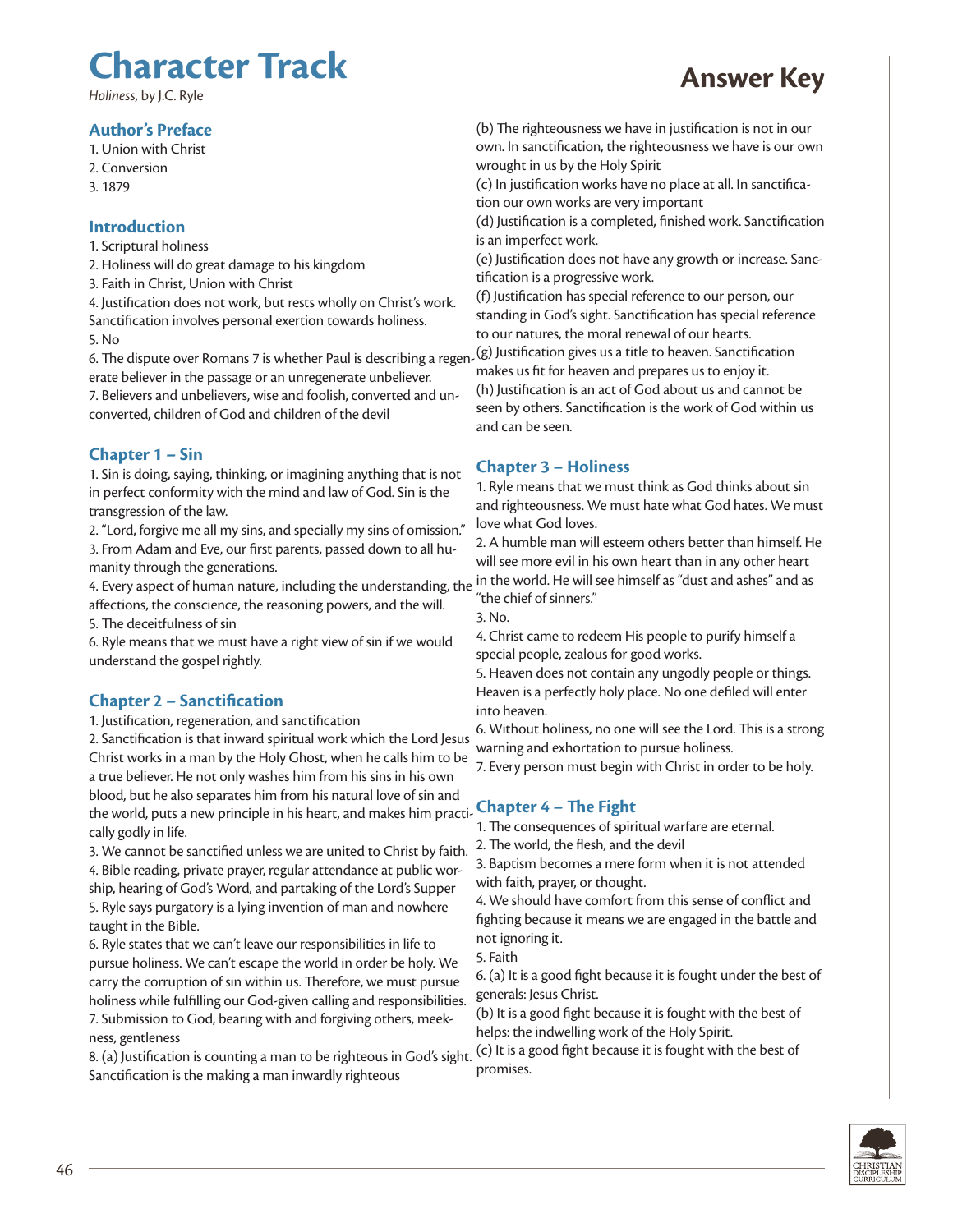### **Character Track** *Holiness*, by J.C. Ryle **Answer Key**



(d) It is a good fight because it is fought with the best of issues and 4. They know the right thing to do but they linger where results.

- (e) It is a good fight because it does good to the soul that fights.
- (f) It is a good fight because it does good to the world.

(g) It is a good fight because it ends in a glorious reward.

#### **Chapter 5 – The Cost**

1. We profit by receiving eternal life forever. We lose that which the world offers.

- 2. The devil and the wicked
- 3. Hollow, unreal, and unsatisfying

4. Noah had faith and persevered.

#### **Chapter 6 – Growth**

1. No

- 2. Increase in humility
- 3. Increased holiness of life and conversation

4. The growth must come from God

5. Private prayer, private reading of the Scriptures, private meditation

6. Regular Sunday worship, preaching of the Word, the sacrament **Chapter 11 – Christ's Greatest Trophy** of the Lord's Supper.

#### **Chapter 7 – "Assurance"**

- 1. Paul looks downward to the grave
- 2. Paul looks backward to his ministerial life
- 3. Paul looks forward to the day of judgment
- 4. The Church of Rome rejects assurance as a "vain and ungodly confidence"
- 5. Answers may vary.
- 6. Yes
- 7. Anyone who comes to him he will not cast out.

8. Inconsistency of life damages assurance because it takes away our peace of conscience.

9. His "certificate" which was his assurance of salvation

#### **Chapter 8 – Moses: An Example**

1. Moses gave up his rank and greatness. He refused pleasure. He refused riches.

2. Moses chose suffering and affliction. He chose the company of despised people. He chose reproach and scorn.

- 3. Faith
- 4. They lack faith
- 5. Those who believe and those who do not 6. Faith

#### **Chapter 9 – Lot: A Beacon**

- 1. "He lingered"
- 2. Lot was a true believer, a converted person, a real child of God.
- 3. A just and righteous man

they are. They don't move ahead with haste to obey.

5. He chose to dwell near Sodom.

6. Will it help my immortal soul? Is preaching readily available? Will it prosper my growth in Christ?

#### **Chapter 10 – A Woman to Be Remembered**

1. She was turned into a pillar of salt.

2. Remember

3. Religious privileges and religious knowledge will do us no good if we do not believe. In fact, we will be more accountable on the Day of Judgment. Our hearts may instead be hardened to the truth if they are not made soft by it. 4. Lot's wife did not have grace.

5. Love of the world

6. If you are seeking the kingdom of God, you cannot look back after putting the hand to the plough.

7. Christianity is unsettled, unscrewed, unpinned, and thrown into disorder.

1. Christ's power and willingness to save sinners 2. Some are saved in the very hour of death, but others are not.

3. His faith, his right sense of sin, and his brotherly love 4. The believer goes to be in paradise with the Lord Jesus Christ.

#### **Chapter 12 – The Ruler of the Waves**

1. The Gospels were written to make men familiar with Christ.

2. God uses troubles/trials to purify our faith and cleanse away the dross of sin.

3. It reveals that Jesus is truly man

4. The Socinians taught that Jesus Christ was only man, not God.

5. The Roman Catholics teach that the virgin Mary and the saints are more sympathetic to us than Jesus Christ.

6. The disciples are examples of converted men who still struggled with their sins and doubts. We also, though we believe in Christ, still deal with various sins and infirmities. 7. He simply asked them, "why are you afraid, where is your faith?"

#### **Chapter 13 – The Church Which Christ Builds**

- 1. Holiness
- 2. The Lord Jesus Christ
- 3. The confession of faith Peter made

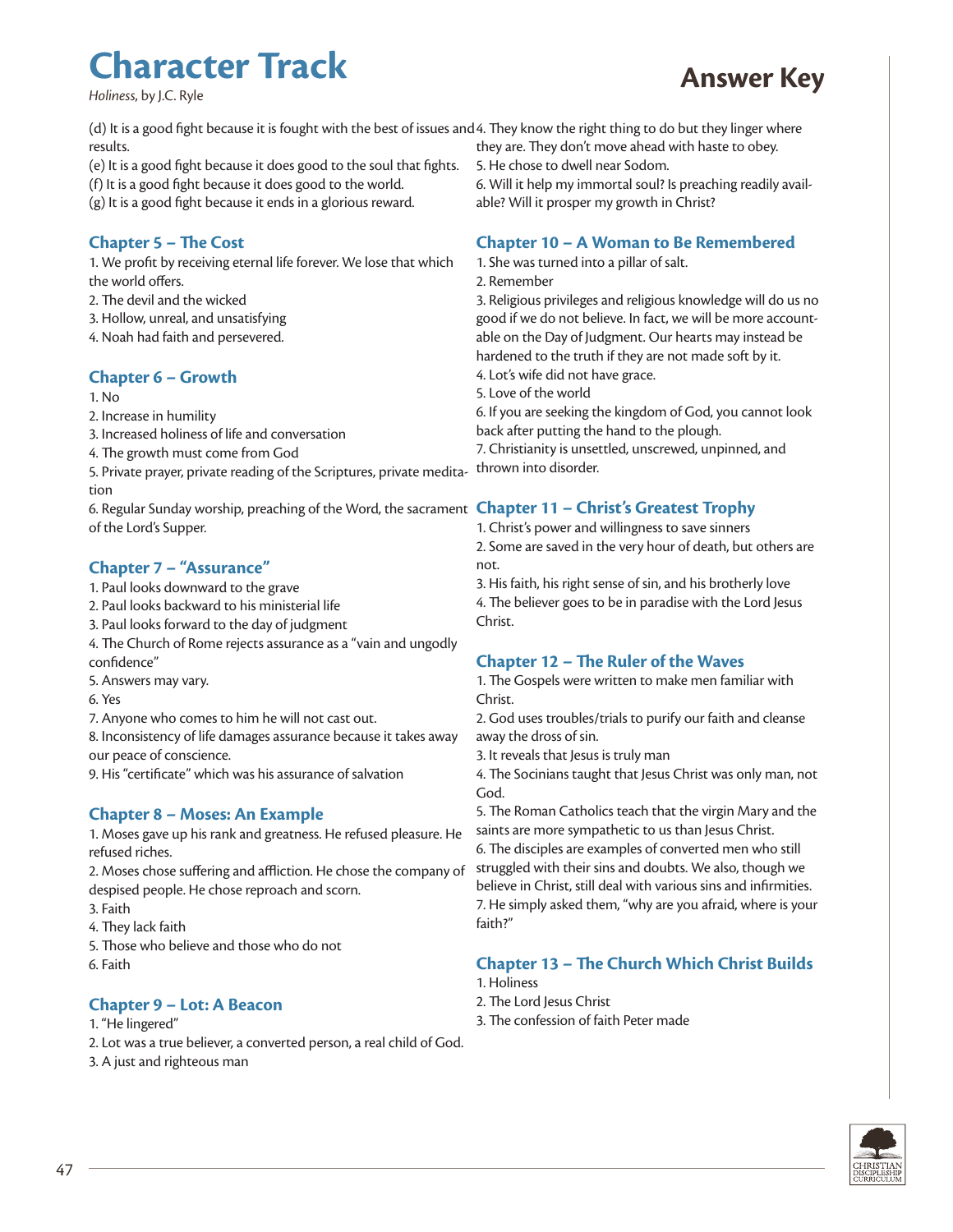### **Character Track** *Holiness*, by J.C. Ryle **Answer Key**

#### **Chapter 14 – Visible Churches Warned**

1. Matters of church government, sacraments, or forms of worship 4. The times require us to have an awakened and livelier 2. "I know thy works"

3. "To the one who overcomes"

4. He warns the reader not to be content with a little religion, but 5. The times require us to hold a higher standard of personto press on to Christian maturity

#### **Chapter 15 – "Lovest Thou Me?"**

1. The true Christian is one whose religion is in his heart and life. The true Christian loves Christ.

- 2. Anyone who does not love the Lord Jesus Christ is accursed.
- 3. Three times
- 4. Love

5. Answers may include any of the following: If we love a person, we will think about him. If we love a person, we will want to hear about him. If we love a person, we will want to read of him. If we love a person, we like to please him. If we love a person, we like his things.

friends. If we love a person, we are jealous for his honor. If we love 2. Christ is first revealed in Genesis in the promise of Genea person, we like to speak to him. If we love a person, we like to be sis 3:15. with him.

#### **Chapter 16 – Without Christ**

1. Baptism does not join us to Christ on its own. We must believe in Him.

2. Answers may vary. Answers may include: to be without Christ is to be without God, without peace, without hope, without heaven.

#### **Chapter 17 – Thirst Relieved**

1. Answers may vary. Answers may include: The thirst that Jesus describes is a spiritual thirst for forgiveness, absolution, and peace with God.

2. The remedy to our thirst is to come to Jesus.

3. Faith

4. Believers become rivers of living waters to others through their life, their words, and their example.

#### **Chapter 18 – "Unsearchable Riches"**

- 1. He describes himself as the "least of all the saints".
- 2. *The Book of Common Prayer*

3. Paul says that he was given the calling to preach the good news (the gospel).

4. Preaching the Word of God

5. The unsearchable riches of Christ

#### **Chapter 19 – Wants of the Times**

1. The Tribe of Issachar

2. The times require us to maintain a bold and unflinching maintenance of the entire truth of Christianity and the authority of the Bible.

3. The times require us to have distinct and decided views of

#### Christian doctrine

sense of the unscriptural and soul-ruining character of Romanism.

al holiness and an increased attention to practical religion in daily life.

6. The times require of us more regular and steady perseverance in the old ways of getting good for our souls.

7. Ryle exhorted his readers who were members of the Church of England to continue to stay within the church and labor for reformation.

#### **Chapter 20 – "Christ is All"**

1. Jesus used illustrations drawn from nature because he was intimately familiar with them because He created all

3. Answers may vary. Check pages 391-393. 4. Christ is the root of holiness